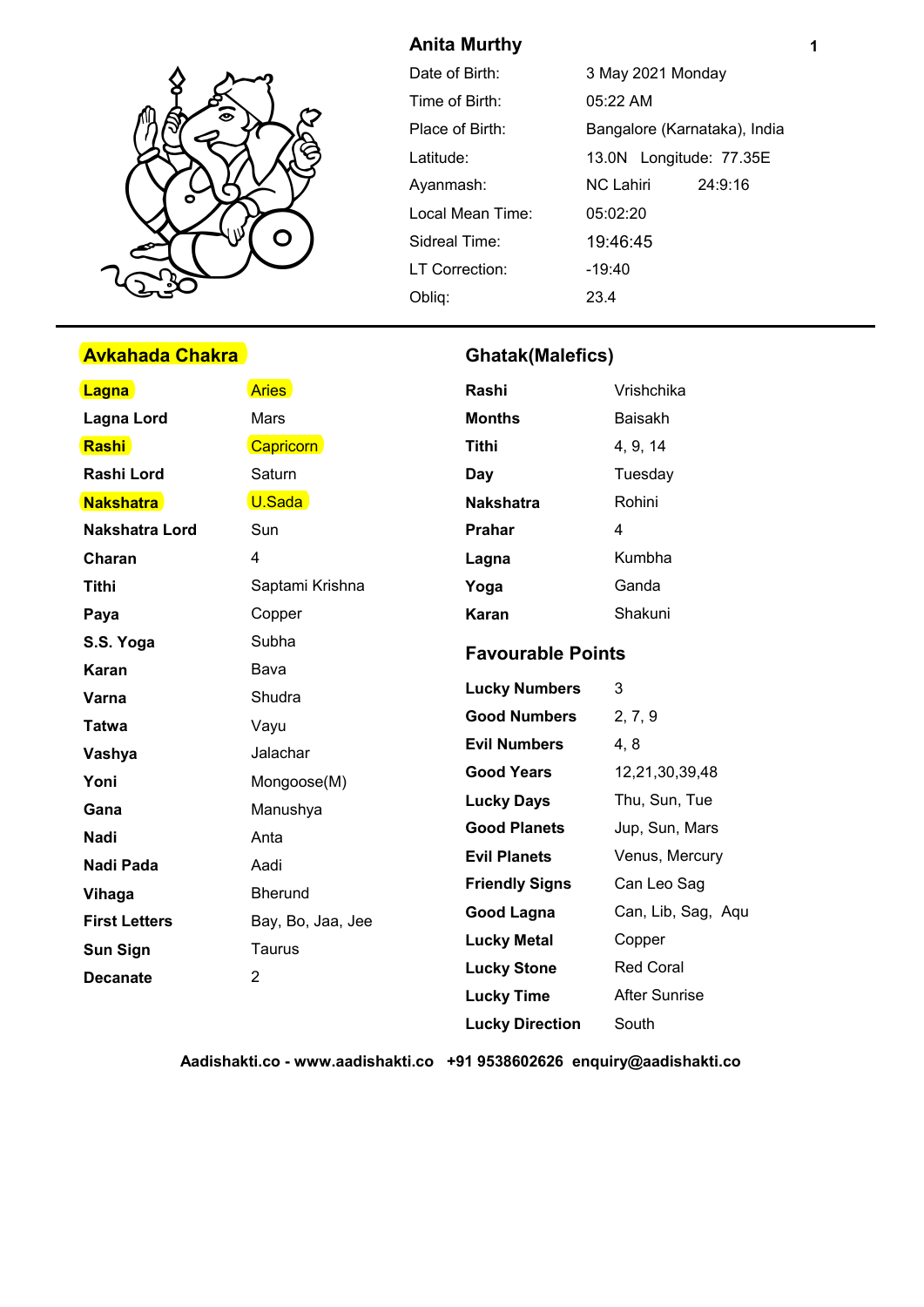# ² **<sup>2</sup>**

| , anciary r contono at Dirin Time |           |                |                  |                 |                |               |                |  |  |  |
|-----------------------------------|-----------|----------------|------------------|-----------------|----------------|---------------|----------------|--|--|--|
| <b>Planets</b>                    | Rashi     | <b>Degrees</b> | <b>Nakshatra</b> | <b>Nak Lord</b> | Pad            | Dir           | <b>Dignity</b> |  |  |  |
| Ascendant                         | Aries     | 07:31:18       | Ashwini          | Ketu            | 3              |               |                |  |  |  |
| Sun                               | Aries     | 18:37:36       | Bharani          | Venus           | $\overline{2}$ | <b>Direct</b> | ۰              |  |  |  |
| Mercury                           | Taurus    | 03:47:06       | Krittika         | Sun             | 3              | <b>Direct</b> | $\overline{a}$ |  |  |  |
| Venus                             | Aries     | 28:20:58       | Krittika         | Sun             | 1              | Direct        | $\overline{a}$ |  |  |  |
| Mars                              | Gemini    | 11:36:55       | Aridra           | Rahu            | $\overline{2}$ | Direct        | ٠              |  |  |  |
| Jupiter                           | Aquarius  | 04:28:43       | Dhanishta        | Mars            | 4              | Direct        | ٠              |  |  |  |
| Saturn                            | Capricorn | 19:01:26       | Sravana          | Moon            | 3              | <b>Direct</b> | Own House      |  |  |  |
| Moon                              | Capricorn | 08:17:46       | U.Sada           | Sun             | 4              | Direct        | ٠              |  |  |  |
| Rahu                              | Taurus    | 18:14:36       | Rohini           | Moon            | 3              | Retro         | Exalted        |  |  |  |
| Ketu                              | Scorpio   | 18:14:36       | Jyestha          | Mercury         | 1              | Retro         | <b>Exalted</b> |  |  |  |
| Uranus                            | Aries     | 16:39:05       | Bharani          | Venus           | 1              | <b>Direct</b> | ۰              |  |  |  |
| Neptune                           | Aquarius  | 28:17:20       | P.Bhadra         | Jupiter         | 3              | Direct        | $\overline{a}$ |  |  |  |
| Pluto                             | Capricorn | 02:38:50       | U.Sada           | Sun             | $\overline{2}$ | Retro         | ۰              |  |  |  |

# **Planetary Positions at Birth Time**

# **Lagna Kundali**

| 12                     | $\mathbf{1}$<br>Asc Sun Ven Ura | $\overline{2}$<br>Mer Rah | $\sqrt{3}$<br>Mar       |
|------------------------|---------------------------------|---------------------------|-------------------------|
| $11$<br>Jup Nep        |                                 |                           | $\overline{\mathbf{4}}$ |
| $10\,$<br>Sat Moon Plu |                                 |                           | $\sqrt{5}$              |
| $\boldsymbol{9}$       | $\,8\,$<br>Ket                  | $\boldsymbol{7}$          | $\,6\,$                 |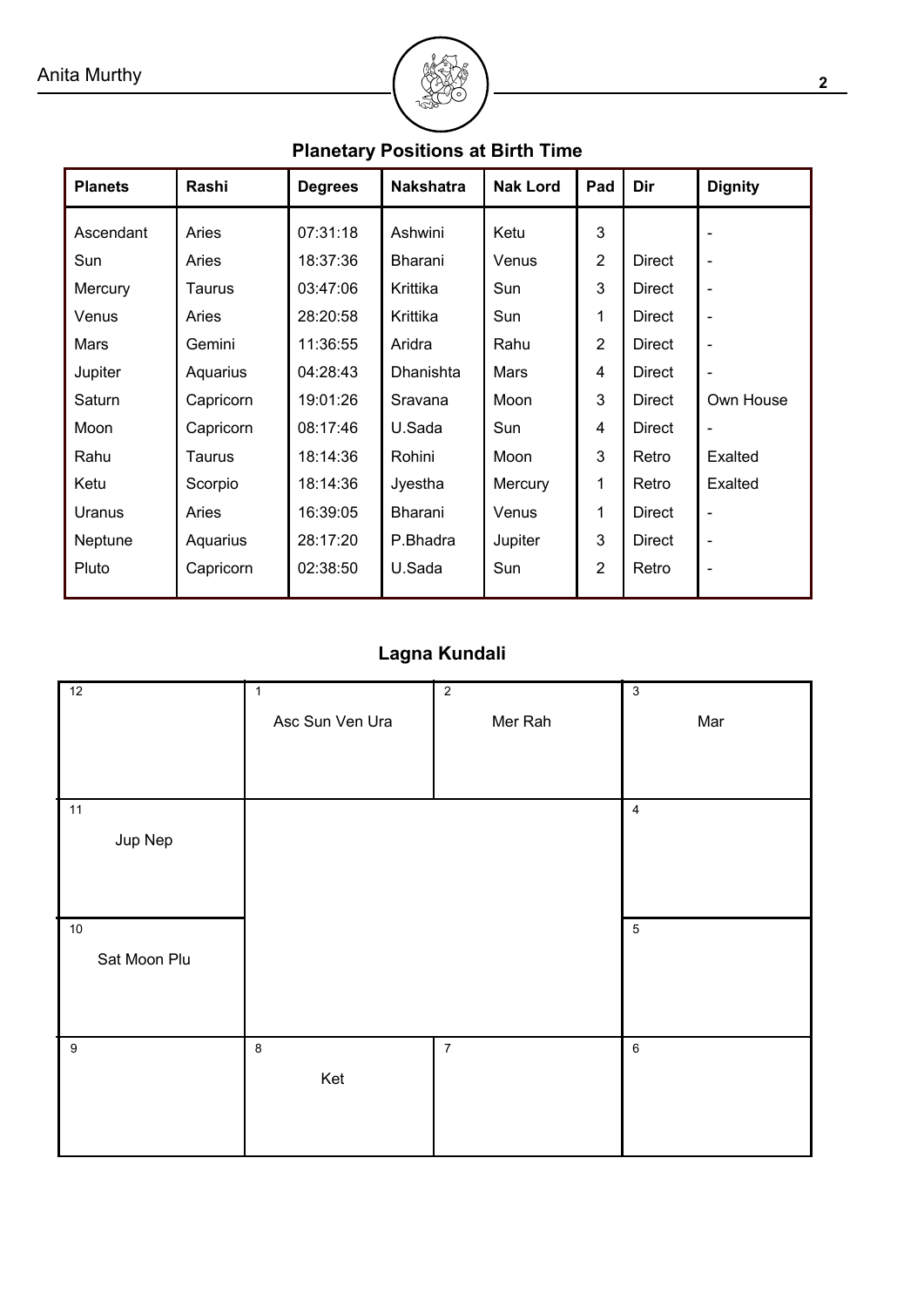# Anita Mu

| Anita Murthy              |                                      |                           |                         |                 |      |              |                  | $\mathbf{3}$                                            |
|---------------------------|--------------------------------------|---------------------------|-------------------------|-----------------|------|--------------|------------------|---------------------------------------------------------|
| Lagna                     |                                      |                           |                         |                 | Hora |              |                  | Wealth                                                  |
| 12                        | $\overline{1}$<br>Asc Sun<br>Ven Ura | $\overline{2}$<br>Mer Rah | $\overline{3}$<br>Mar   | $\overline{12}$ |      | $\mathbf{1}$ | $\overline{2}$   | $\overline{3}$                                          |
| 11<br>Jup Nep             |                                      |                           | $\overline{\mathbf{4}}$ | 11              |      |              |                  | $\overline{4}$<br>Sun Mer<br>Ven Moon<br>Ura Nep<br>Plu |
| $10\,$<br>Sat Moon<br>Plu |                                      |                           | $\overline{5}$          | 10              |      |              |                  | $\overline{5}$<br>Asc Mar<br>Jup Sat<br>Rah Ket         |
| $\boldsymbol{9}$          | $\,8\,$<br>Ket                       | $\overline{7}$            | $\,6\,$                 | $\mathsf g$     |      | $\,8\,$      | $\boldsymbol{7}$ | $\,6\,$                                                 |

| <b>Drekkana</b>         |                     |                           | <b>Siblings</b>         | Chaturthamsha    |                      |                           | Luck                      |
|-------------------------|---------------------|---------------------------|-------------------------|------------------|----------------------|---------------------------|---------------------------|
| 12<br>Ket               | $\mathbf{1}$<br>Asc | $\overline{2}$<br>Mer Sat | $\overline{3}$          | $\overline{12}$  | $\mathbf{1}$<br>Moon | $\overline{2}$<br>Mer Ket | $\overline{3}$            |
| 11<br>Jup               |                     |                           | $\overline{\mathbf{4}}$ | 11<br>Jup        |                      |                           | $\overline{4}$<br>Asc Sat |
| $10\,$<br>Moon Plu      |                     |                           | $\mathbf 5$<br>Sun Ura  | 10<br>Ven Plu    |                      |                           | $\sqrt{5}$                |
| $\boldsymbol{9}$<br>Ven | 8                   | $\overline{7}$<br>Mar Nep | $\,6\,$<br>Rah          | $\boldsymbol{9}$ | 8<br>Rah Nep         | $\overline{7}$<br>Sun Ura | $\boldsymbol{6}$<br>Mar   |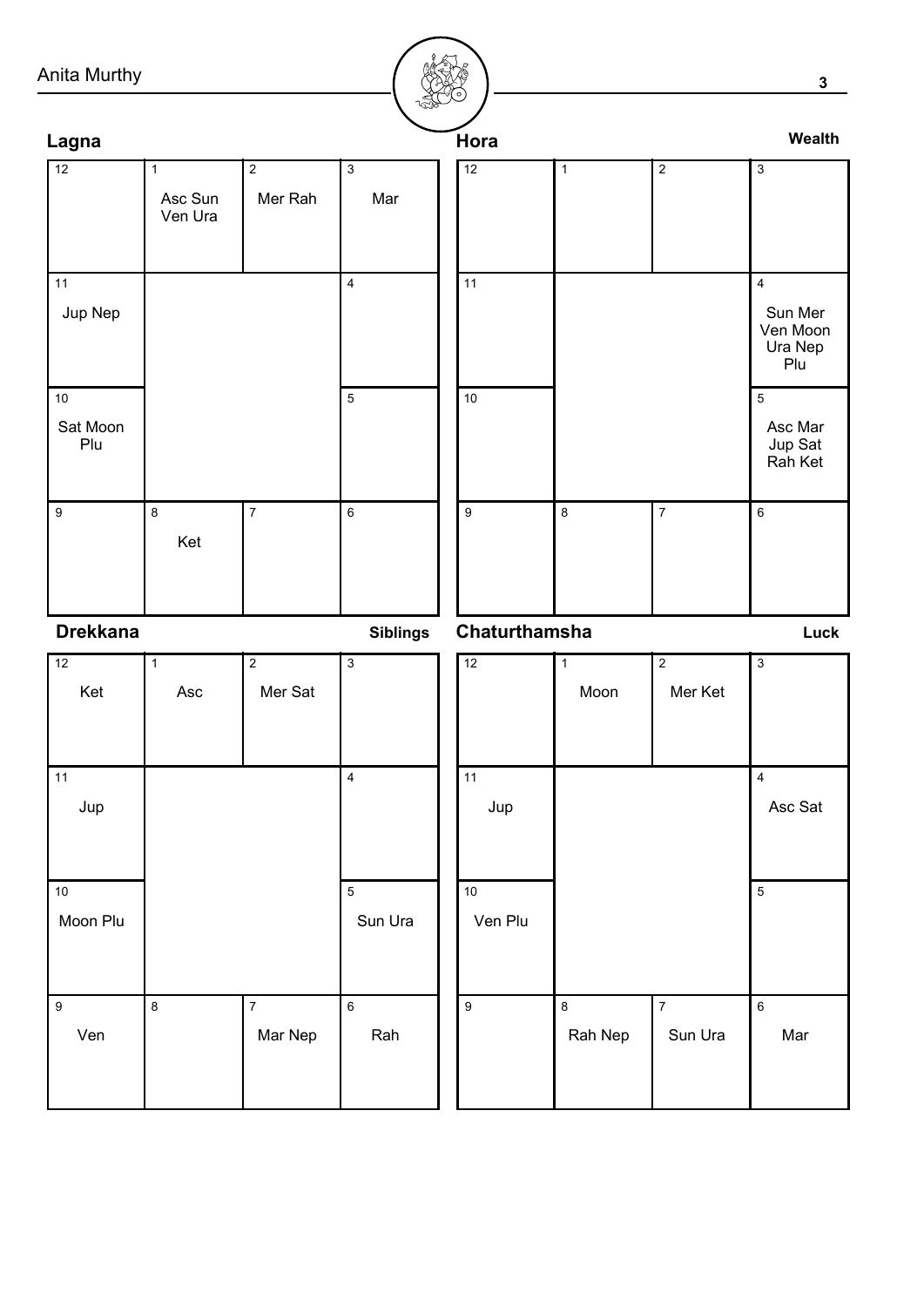# Anita Murthy

| nita Murthy                |              |                       |                                   |                             |                      |                |                                      |  |
|----------------------------|--------------|-----------------------|-----------------------------------|-----------------------------|----------------------|----------------|--------------------------------------|--|
| Saptamamsha                |              |                       | Children                          | Navamsha                    |                      |                | <b>Spouse</b>                        |  |
| 12<br>Jup Rah              | $\mathbf{1}$ | $\overline{2}$<br>Asc | $\mathsf 3$                       | 12<br>Moon                  | $\overline{1}$       | $\overline{2}$ | $\overline{3}$<br>Asc Sat<br>Rah Nep |  |
| 11                         |              |                       | $\overline{4}$<br>Ura Plu         | 11<br>Mer                   |                      |                | $\overline{4}$                       |  |
| $10$                       |              |                       | $\sqrt{5}$<br>Sun Mar<br>Moon Nep | $10$<br>Mar Plu             |                      |                | $\overline{5}$<br>Ura                |  |
| $\overline{9}$             | 8<br>Mer Sat | $\overline{7}$<br>Ven | $\,6\,$<br>Ket                    | $\boldsymbol{9}$<br>Ven Ket | $\bf{8}$<br>Jup      | $\overline{7}$ | $\,6\,$<br>Sun                       |  |
| <b>Dashamamsha</b>         |              |                       | Profession                        | Dwadashamamsha              |                      |                | <b>Parents</b>                       |  |
| $\overline{12}$<br>Jup Sat | $\mathbf{1}$ | $\overline{2}$        | $\overline{3}$<br>Asc             | $\overline{12}$<br>Ven Jup  | $\mathbf{1}$<br>Moon | $\overline{2}$ | $\overline{3}$<br>Mer Ket            |  |

| $11$             |          |                | $\overline{\mathbf{4}}$ | 11               |         |                | $\overline{\mathbf{4}}$ |     |
|------------------|----------|----------------|-------------------------|------------------|---------|----------------|-------------------------|-----|
| Mer              |          |                | Rah                     | Plu              |         |                |                         | Asc |
|                  |          |                |                         |                  |         |                |                         |     |
| $10\,$           |          |                | $\sqrt{5}$              | $10\,$           |         |                | $\sqrt{5}$              |     |
| Ven Ket          |          |                |                         | Nep              |         |                |                         | Sat |
|                  |          |                |                         |                  |         |                |                         |     |
| $\boldsymbol{9}$ | $\bf 8$  | $\overline{7}$ | $\,6\,$                 | $\boldsymbol{9}$ | $\,8\,$ | $\overline{7}$ | $\,6\,$                 |     |
|                  | Moon Nep | Sun            | Mar Ura<br>Plu          | Rah              | Sun     | Mar Ura        |                         |     |
|                  |          |                |                         |                  |         |                |                         |     |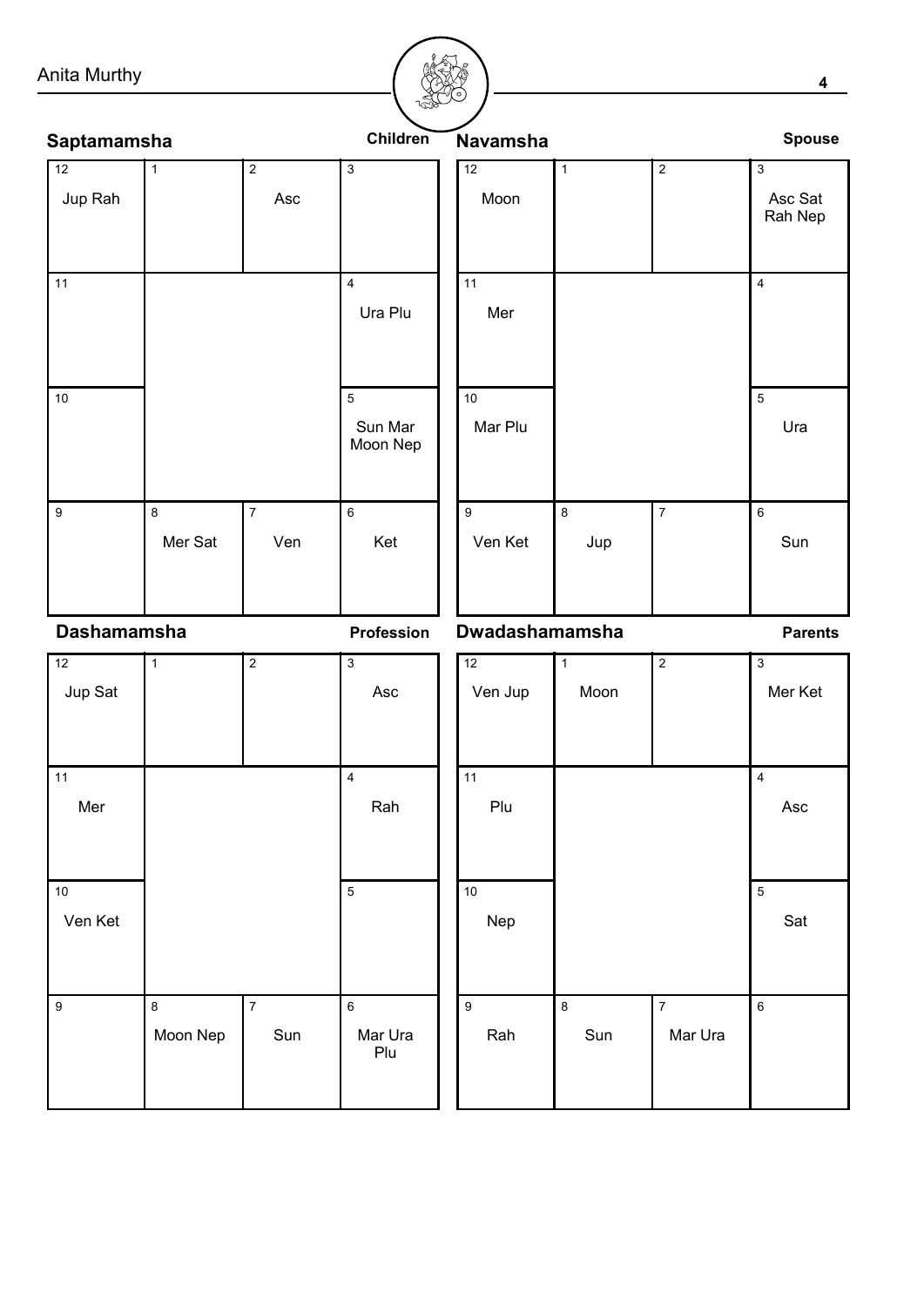#### Anita Murthy

12

11

10

Sat

Sun



Mar Ura Mer Jup Rah Ket | Ven | Asc Moon Sun Sat | Plu | Nep  $\overline{12}$ 11 10 9 8 7 6 5 4 1 |2 |3 Ura | Nep | Mer Jup Asc Moon Ven Rah Ket | Mar Plu 9 8 7 6 5 4 1 |2 |3 Shodashamsha **Vehicles** Vimshamsha **Vehicles Religious Inclinations** 

**Chaturvimshamsha Education Saptavimshamsha** Strength

| 12               | 1       | $\overline{2}$ | $\overline{3}$     | 12               | $\mathbf{1}$ | $\overline{2}$ | $\overline{3}$          |
|------------------|---------|----------------|--------------------|------------------|--------------|----------------|-------------------------|
|                  |         | Mar            | Ven Nep            |                  |              | Ven Ket        | Ura                     |
|                  |         |                |                    |                  |              |                |                         |
| 11               |         |                | $\overline{4}$     | 11               |              |                | $\overline{\mathbf{4}}$ |
| Asc              |         |                |                    | Jup Moon         |              |                |                         |
|                  |         |                |                    |                  |              |                |                         |
| $10\,$           |         |                | $\overline{5}$     | $10\,$           |              |                | $\sqrt{5}$              |
| Moon             |         |                |                    |                  |              |                | Sun Mar                 |
|                  |         |                |                    |                  |              |                |                         |
|                  |         |                |                    |                  |              |                |                         |
| $\boldsymbol{9}$ | $\bf 8$ | $\overline{7}$ | $\,6\,$            | $\boldsymbol{9}$ | $\bf 8$      | $\overline{7}$ | $\,6\,$                 |
|                  | Jup     | Sun Mer<br>Sat | Rah Ket<br>Ura Plu | Sat              | Rah Nep      | Asc Mer        | Plu                     |
|                  |         |                |                    |                  |              |                |                         |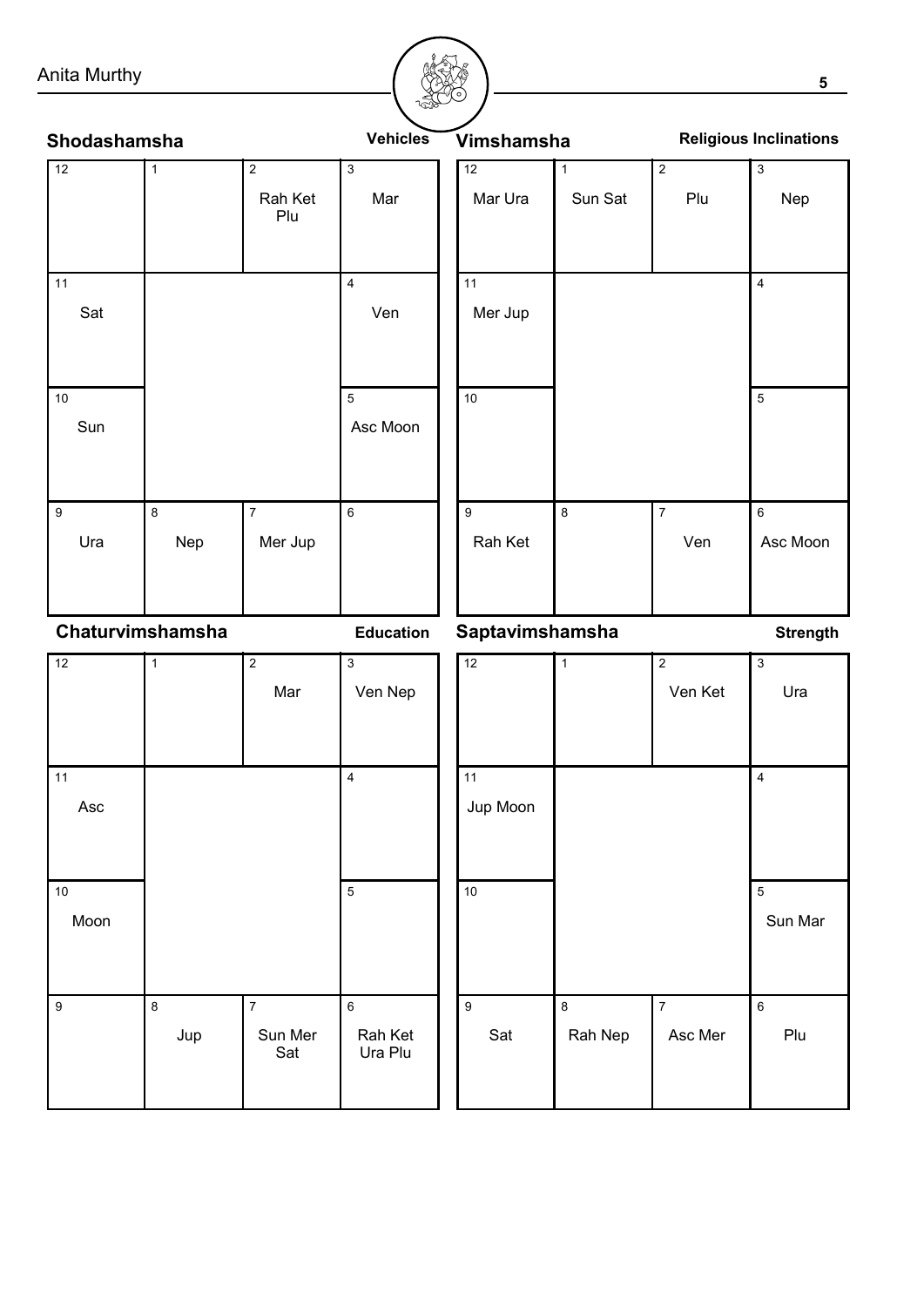Anita Murthy

| Anita Murthy                |                         |                           |                                    |                             |                     |                                       | 6                              |
|-----------------------------|-------------------------|---------------------------|------------------------------------|-----------------------------|---------------------|---------------------------------------|--------------------------------|
|                             |                         |                           |                                    |                             |                     |                                       |                                |
| <b>Trimshamsha</b>          |                         |                           | <b>Misfortune</b>                  | Khavedamsha                 |                     |                                       | <b>Auspicious Results</b>      |
| 12<br>Sat Rah<br>Ket        | $\mathbf 1$<br>Jup      | $\overline{2}$<br>Mer Plu | $\mathbf{3}$<br>Sun                | 12<br>Mer                   | $\mathbf{1}$<br>Sun | $\overline{2}$<br>Ven Nep             | $\overline{3}$                 |
| 11<br>Asc                   |                         |                           | $\overline{\mathbf{4}}$            | 11<br>Asc Ura               |                     |                                       | $\overline{\mathbf{4}}$<br>Mar |
| 10                          |                         |                           | $\overline{5}$                     | 10<br>Plu                   |                     |                                       | $\overline{5}$                 |
| $\boldsymbol{9}$<br>Mar Ura | 8                       | $\overline{7}$<br>Ven Nep | $\,6\,$<br>Moon                    | $\boldsymbol{9}$            | 8<br>Sat            | $\overline{7}$<br>Rah Ket             | $\,6\,$<br>Jup Moon            |
| Akshvedamsha                |                         |                           | <b>General Well Being</b>          | <b>Shashtiamsha</b>         |                     |                                       | <b>General Well Being</b>      |
| $\overline{12}$<br>Asc      | $\mathbf 1$<br>Moon Ura | $\overline{2}$<br>Mar     | $\overline{\overline{3}}$          | $\overline{12}$<br>Sat      | $\mathbf{1}$        | $\overline{2}$<br>Sun Mar<br>Moon Rah | $\overline{3}$<br>Plu          |
| 11<br>Jup Nep               |                         |                           | $\overline{\mathbf{4}}$<br>Sun Plu | 11                          |                     |                                       | $\overline{\mathbf{4}}$<br>Asc |
| $10\,$<br>Mer               |                         |                           | $\overline{5}$<br>Sat              | $10$<br>Ura                 |                     |                                       | 5                              |
| $\boldsymbol{9}$            | 8<br>Rah Ket            | $\overline{7}$<br>Ven     | $\,6\,$                            | $\boldsymbol{9}$<br>Mer Ven | 8<br>Ket            | $\boldsymbol{7}$<br>Jup Nep           | $\,6\,$                        |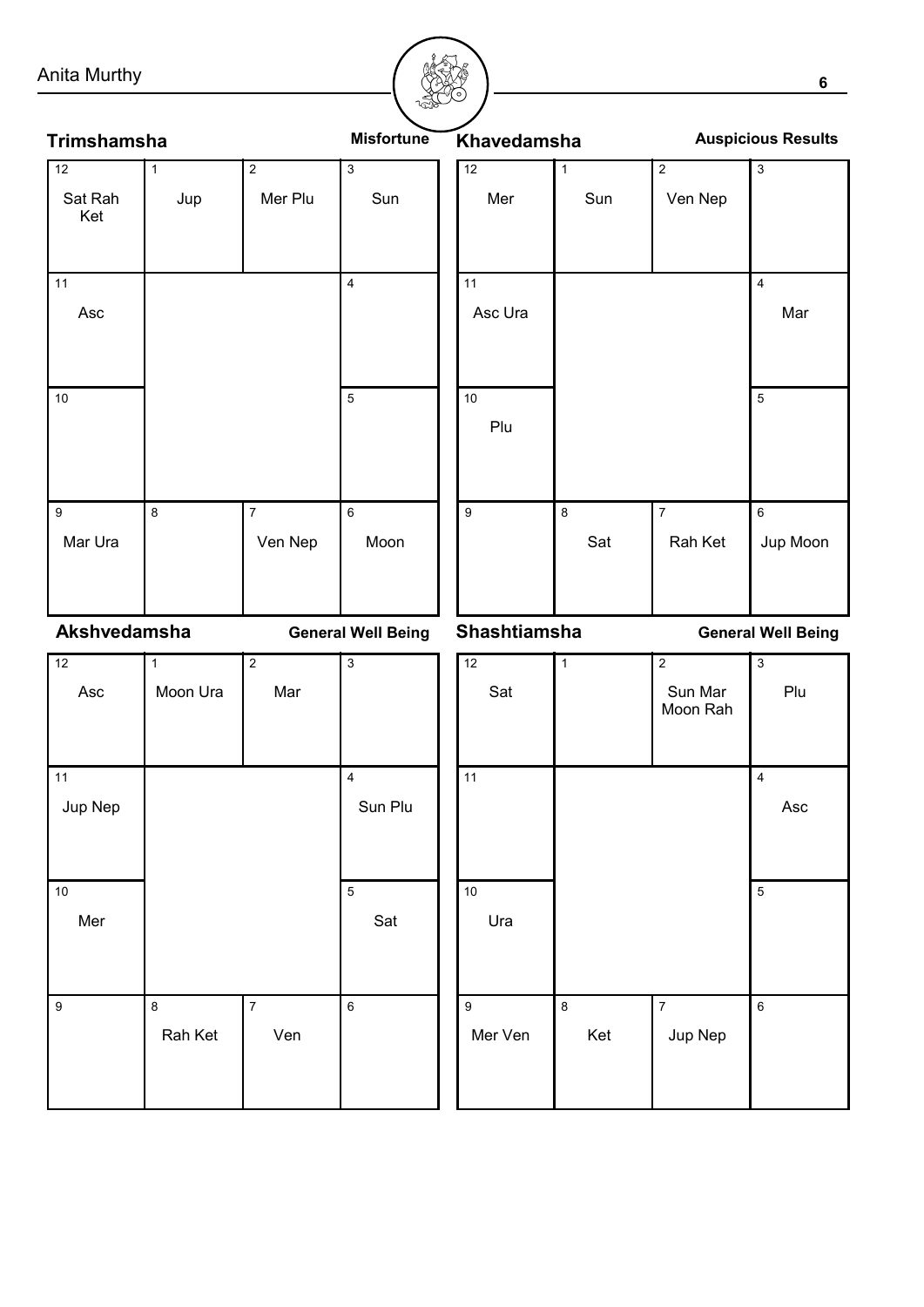

# **Bhav Table**

| <b>Bhav</b>             | <b>Bhav Begins</b> |          | <b>Mid Bhav</b> |          |
|-------------------------|--------------------|----------|-----------------|----------|
| 1                       | <b>Pisces</b>      | 21:22:09 | Aries           | 07:31:18 |
| $\mathbf{2}$            | Aries              | 21:22:09 | Taurus          | 05:12:60 |
| 3                       | Taurus             | 19:03:51 | Gemini          | 02:54:42 |
| $\overline{\mathbf{4}}$ | Gemini             | 16:45:33 | Cancer          | 00:36:24 |
| 5                       | Cancer             | 16:45:33 | Leo             | 02:54:42 |
| 6                       | Leo                | 19:03:51 | Virgo           | 05:12:60 |
| $\overline{7}$          | Virgo              | 21:22:09 | Libra           | 07:31:18 |
| 8                       | Libra              | 21:22:09 | Scorpio         | 05:12:60 |
| 9                       | Scorpio            | 19:03:51 | Sagittarius     | 02:54:42 |
| 10                      | Sagittarius        | 16:45:33 | Capricorn       | 00:36:24 |
| 11                      | Capricorn          | 16:45:33 | Aquarius        | 02:54:42 |
| $12 \,$                 | Aquarius           | 19:03:51 | <b>Pisces</b>   | 05:12:60 |

# **Bhav Chalit Chakra**

# **Chandra Kundli**

| 12<br>Nep               | $\mathbf{1}$<br>Asc Sun<br>Ura | $\overline{2}$<br>Mer Ven<br>Rah | $\overline{3}$<br>Mar                 | 12                      | $\mathbf{1}$<br>Asc Sun<br>Ven Ura | $\overline{2}$<br>Mer Rah | $\overline{3}$<br>Mar        |
|-------------------------|--------------------------------|----------------------------------|---------------------------------------|-------------------------|------------------------------------|---------------------------|------------------------------|
| 11<br>Jup Sat<br>$10\,$ |                                |                                  | $\overline{\mathbf{4}}$<br>$\sqrt{5}$ | 11<br>Jup Nep<br>$10\,$ |                                    |                           | $\overline{4}$<br>$\sqrt{5}$ |
| Moon Plu                |                                |                                  |                                       | Sat Moon<br>Plu         |                                    |                           |                              |
| $\boldsymbol{9}$        | $\bf 8$<br>Ket                 | $\overline{7}$                   | $\,6\,$                               | $\boldsymbol{9}$        | $\bf 8$<br>Ket                     | $\overline{7}$            | $\,6\,$                      |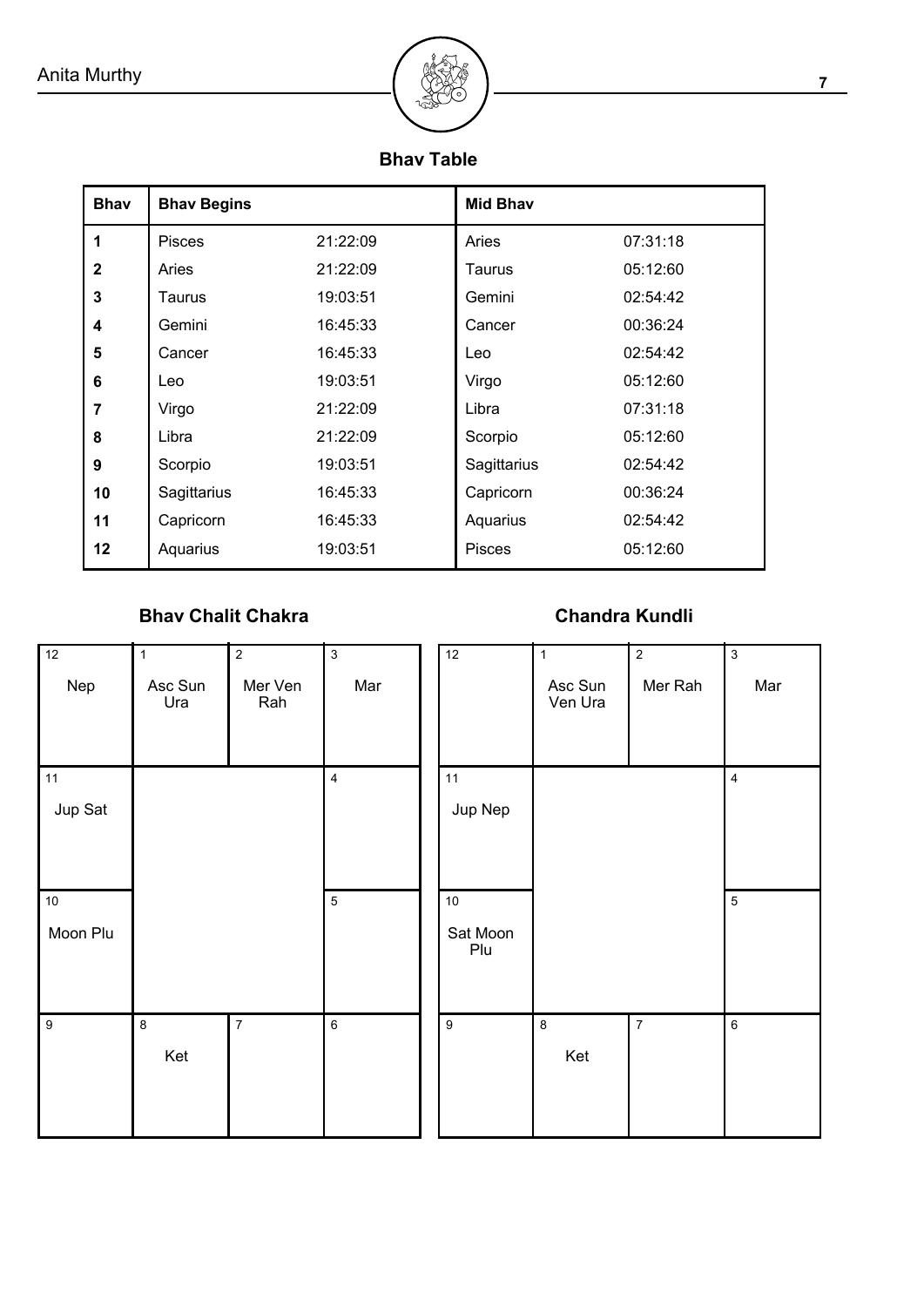

**Sun Based Upagrahas**

| Upagraha           | Lord  | Rashi         | <b>Degrees</b> | <b>Nakshatra</b> | Charan         |
|--------------------|-------|---------------|----------------|------------------|----------------|
| Dhuma              | Mars  | Virgo         | 01:57:36       | Uttara           | $\overline{2}$ |
| Vyatipata          | Rahu  | Libra         | 28:02:24       | Vishakha         | 3              |
| Parivesha          | Moon  | Aries         | 28:02:24       | Krittika         |                |
| Indrachapa         | Venus | <b>Pisces</b> | 01:57:36       | P.Bhadra         | $\overline{4}$ |
| Upaketu            | Ketu  | <b>Pisces</b> | 18:37:36       | Revati           |                |
| <b>Bhukampa</b>    |       | Cancer        | 08:37:36       | Pushyami         | $\overline{2}$ |
| Ulka               |       | Leo           | 18:37:36       | Poorva           | $\overline{2}$ |
| <b>Brahmadanda</b> |       | Libra         | 25:17:36       | Vishakha         | $\overline{2}$ |
| Dhwaja             |       | Capricorn     | 15:17:36       | Sravana          | 2              |
|                    |       |               |                |                  |                |

# **Weekday Based Upagrahas (Parashara)**

| Upagraha     | Rashi         | <b>Degrees</b> | Lord    | <b>Nakshatra</b> | Charan         |
|--------------|---------------|----------------|---------|------------------|----------------|
| Kalabela     | Capricorn     | 15:35:54       | Saturn  | Sravana          | $\overline{2}$ |
| Paridhi      | <b>Pisces</b> | 06:33:10       | Jupiter | U.Bhadra         |                |
| Mrityu       | Aries         | 28:21:47       | Mars    | Krittika         |                |
| Ardhaprahara | Gemini        | 12:04:30       | Mercury | Aridra           | $\overline{2}$ |
| Yamakantaka  | Cancer        | 23:18:01       | Moon    | Ashlesha         | $\overline{2}$ |
| Kodanda      | Libra         | 18:33:43       | Venus   | Swati            | 4              |
| Gulika       | Scorpio       | 29:46:55       | Mars    | Jyestha          | 4              |
| Mandi        | Sagittarius   | 25:18:38       | Jupiter | P.Sada           | 4              |

# **Weekday Based Upagrahas (Kalidasa)**

| Upagraha     | Rashi         | <b>Degrees</b> | Lord    | <b>Nakshatra</b> | Charan         |
|--------------|---------------|----------------|---------|------------------|----------------|
| Kalabela     | <b>Pisces</b> | 06:33:10       | Jupiter | U.Bhadra         |                |
| Paridhi      | Aries         | 28:21:47       | Mars    | Krittika         |                |
| Mrityu       | Gemini        | 12:04:30       | Mercury | Aridra           | $\overline{2}$ |
| Ardhaprahara | Cancer        | 23:18:01       | Moon    | Ashlesha         | $\overline{2}$ |
| Yamakantaka  | Libra         | 18:33:43       | Venus   | Swati            | 4              |
| Kodanda      | Scorpio       | 29:46:55       | Mars    | Jyestha          | $\overline{4}$ |
| Gulika       | Capricorn     | 15:35:54       | Saturn  | Sravana          | $\overline{2}$ |
| Mandi        | Sagittarius   | 25:18:38       | Jupiter | P.Sada           | $\overline{4}$ |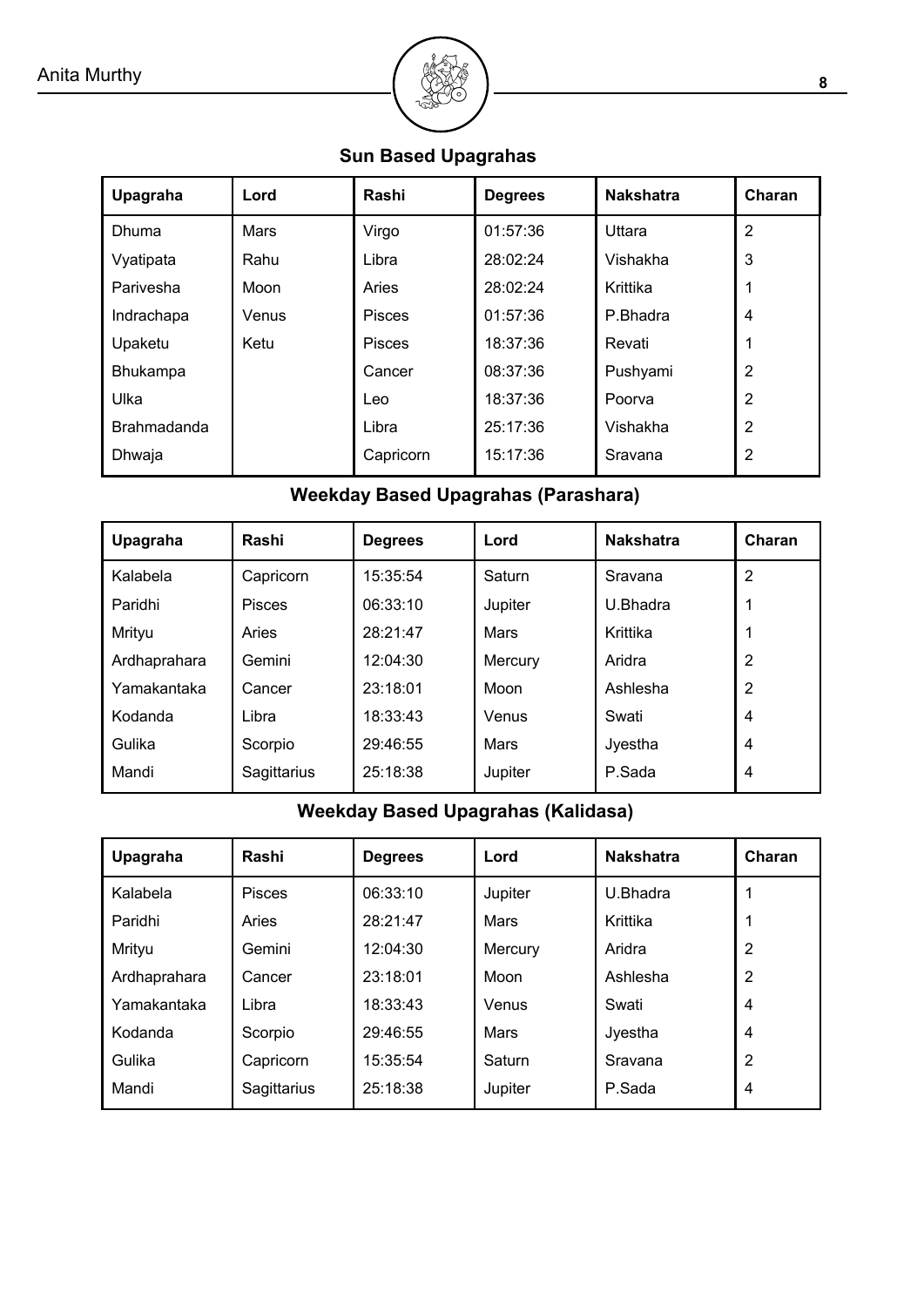

# **Bhinna Ashtak Varga**

| <b>Saturn</b> |                |              |                |    |                |                |                |                |                |                |                |                | Jupiter       |                |                |                |                |   |                |                |                |                |                |    |             |
|---------------|----------------|--------------|----------------|----|----------------|----------------|----------------|----------------|----------------|----------------|----------------|----------------|---------------|----------------|----------------|----------------|----------------|---|----------------|----------------|----------------|----------------|----------------|----|-------------|
| Signs         | 1              | 2            | 3              | 4  | 5              | 6              | $\overline{7}$ | 8              | 9              | 10             | 11             | 12             | <b>Signs</b>  | 1              | $\overline{2}$ | 3              | 4              | 5 | 6              |                | 8              | 9              | 10             | 11 | 12          |
| <b>Houses</b> |                | $\mathbf{I}$ | Ш              | IV | V              | VI             | VII            | VIII           | IX             | X              | XI             | XII            | <b>Houses</b> |                | $\mathbf{I}$   | $\mathbf{III}$ | IV             | V | VI             | VII            | viiil          | IX             | Χ              | XI | XII         |
| Sat           | $\blacksquare$ | O            | O              | -  | -              | $\blacksquare$ | $\blacksquare$ | O              |                | $\blacksquare$ | $\blacksquare$ | O              | <b>Sat</b>    | $\blacksquare$ | 0              | Ο              | ۰.             |   |                |                | $\blacksquare$ | O              |                | Ξ. | $\mathbf o$ |
| Jup           | $\blacksquare$ |              | O              | O  | $\blacksquare$ |                | $\blacksquare$ | $\blacksquare$ | 0              | O              | $\blacksquare$ | $\blacksquare$ | Jup           | $\mathbf 0$    | О              |                |                | O | O              | -              | O              | 0              | $\blacksquare$ | O  | Ο           |
| Mar           | $\mathbf{o}$   | O            | $\blacksquare$ | -  | O              | ۰.             | O              | О              | -              | $\blacksquare$ |                | $\mathbf 0$    | Mar           | $\mathbf 0$    | $\blacksquare$ | O              | O              |   | O              |                | $\blacksquare$ | O              | 0              | ۰. | O           |
| Sun           | $\mathbf{o}$   | O            | $\blacksquare$ | O  |                | -              | O              | Ο              |                | O              | O              | $\blacksquare$ | Sun           | $\mathbf 0$    | 0              | O              | O              |   | $\blacksquare$ | Ο              | 0              | Ο              | О              | O  |             |
| Ven           | $\blacksquare$ | -            | $\blacksquare$ | -  | $\blacksquare$ | Ο              | $\blacksquare$ |                | $\blacksquare$ | $\blacksquare$ | O              | O              | <b>Ven</b>    | $\blacksquare$ | 0              |                | $\blacksquare$ | O | Ο              | $\blacksquare$ | $\blacksquare$ | Ο              | 0              | O  |             |
| Mer           | $\mathbf{o}$   | ۰            |                |    |                | $\blacksquare$ | Ο              | $\blacksquare$ | O              | O              | O              | O              | Mer           | $\blacksquare$ | 0              | O              | $\blacksquare$ | O | Ο              | Ο              | $\blacksquare$ | $\blacksquare$ | О              | 0  | $\mathbf o$ |
| Moon          | -              |              | Ο              |    |                |                | $\blacksquare$ | O              |                |                | $\blacksquare$ | $\mathbf 0$    | <b>Moon</b>   | $\blacksquare$ | O              | $\blacksquare$ | O              | - | O              |                | 0              | -              | $\blacksquare$ | O  |             |
| <b>Asc</b>    | $\mathbf{o}$   | ۰            | O              | O  | $\blacksquare$ | Ο              | $\blacksquare$ | $\blacksquare$ | $\blacksquare$ | O              | O              | $\blacksquare$ | <b>Asc</b>    | $\mathbf 0$    | 0              | ٠              | O              | O | O              | Ο              | $\blacksquare$ | Ο              | 0              | O  | ٠           |
|               |                |              |                |    |                |                |                |                |                |                |                |                |               |                |                |                |                |   |                |                |                |                |                |    |             |
| Total         | $\overline{4}$ | 3            | $\overline{4}$ | 3  |                | 2              | 3              | $\overline{4}$ | 2              | 4              | 4              | 5              | Total         | 4              | 7              | 4              | 4              | 4 | 6              | 3              | 3              | 6              | 5              | 6  | 4           |

| <b>Mars</b>   |                |                |                |    |                |    |                |                |                |                |    |                | Sun           |                |                |                |    |                |                |                |                |                |                |    |                |
|---------------|----------------|----------------|----------------|----|----------------|----|----------------|----------------|----------------|----------------|----|----------------|---------------|----------------|----------------|----------------|----|----------------|----------------|----------------|----------------|----------------|----------------|----|----------------|
| <b>Signs</b>  |                | 2              | 3              | 4  | 5              | 6  | 7              | 8              | 9              | 10             | 11 | 12             | <b>Signs</b>  | 1              | $\overline{2}$ | 3              | 4  | 5              | 6              | 7              | 8              | 9              | 10             | 11 | 12             |
| <b>Houses</b> |                | $\mathbf{I}$   | Ш              | IV | ν              | VI | VII            | VIII           | IX             | X              | XI | XII            | <b>Houses</b> |                | $\mathbf{I}$   | Ш              | IV | V              | VI             | VII            | VIII           | IX             | X              | XI | XII            |
| Sat           | $\mathbf{o}$   | $\blacksquare$ | $\blacksquare$ | O  | O              | O  | O              | O              | $\blacksquare$ | O              | -  |                | <b>Sat</b>    | $\mathbf 0$    |                |                | O  | O              | O              | O              | O              | $\blacksquare$ | O              | O  |                |
| Jup           | $\blacksquare$ |                | $\blacksquare$ | 0  |                |    | $\blacksquare$ | O              | O              | O              |    | $\blacksquare$ | Jup           | $\blacksquare$ | $\blacksquare$ | O              | O  |                | $\blacksquare$ | O              | $\blacksquare$ | 0              | $\blacksquare$ |    |                |
| Mar           | $\mathbf{o}$   |                | O              | 0  | $\blacksquare$ | 0  | $\blacksquare$ | $\blacksquare$ | O              | 0              |    | O              | Mar           | $\mathbf 0$    | $\blacksquare$ | O              | O  | $\blacksquare$ | O              | $\blacksquare$ | $\blacksquare$ | Ο              | O              | O  | O              |
| Sun           | $\blacksquare$ |                | 0              |    | O              | Ο  | $\blacksquare$ |                |                | O              | O  | -              | Sun           | $\mathbf 0$    | Ο              | $\blacksquare$ | Ο  |                | $\blacksquare$ | O              | 0              | Ο              | O              | Ο  | $\blacksquare$ |
| Ven           | $\blacksquare$ | ▬              |                |    | $\blacksquare$ | O  | $\blacksquare$ | Ο              |                | $\blacksquare$ | O  | O              | Ven           | $\blacksquare$ |                | ▬              |    |                | 0              | O              |                | -              |                |    | O              |
| Mer           | $\blacksquare$ | -              | $\blacksquare$ | O  | $\blacksquare$ | 0  | Ο              |                | -              | ۰              |    | O              | Mer           | O              | ۰              | $\blacksquare$ | Ο  | $\blacksquare$ | O              | O              | $\blacksquare$ |                | O              | Ο  | O              |
| Moon          | $\blacksquare$ | -              | 0              |    |                |    | $\blacksquare$ | O              | -              |                |    | O              | Moon          | $\blacksquare$ | $\blacksquare$ | O              |    |                | $\blacksquare$ | O              | 0              |                | $\blacksquare$ | -  | O              |
| <b>Asc</b>    | $\mathbf{o}$   | -              | O              | -  | $\blacksquare$ | O  | -              | -              | -              | 0              | O  | $\blacksquare$ | <b>Asc</b>    | $\blacksquare$ |                | O              | O  |                | O              | -              | $\blacksquare$ |                | 0              | Ο  | O              |
|               |                |                |                |    |                |    |                |                |                |                |    |                |               |                |                |                |    |                |                |                |                |                |                |    |                |
| Total         | 3              | 0              | 4              | 4  | 2              | 6  | $\overline{2}$ | 4              | 2              | 5              | 3  | 4              | Total         | 4              | 1              | 4              | 6  |                | 5              | 6              | 3              | 3              | 5              | 5  | 5              |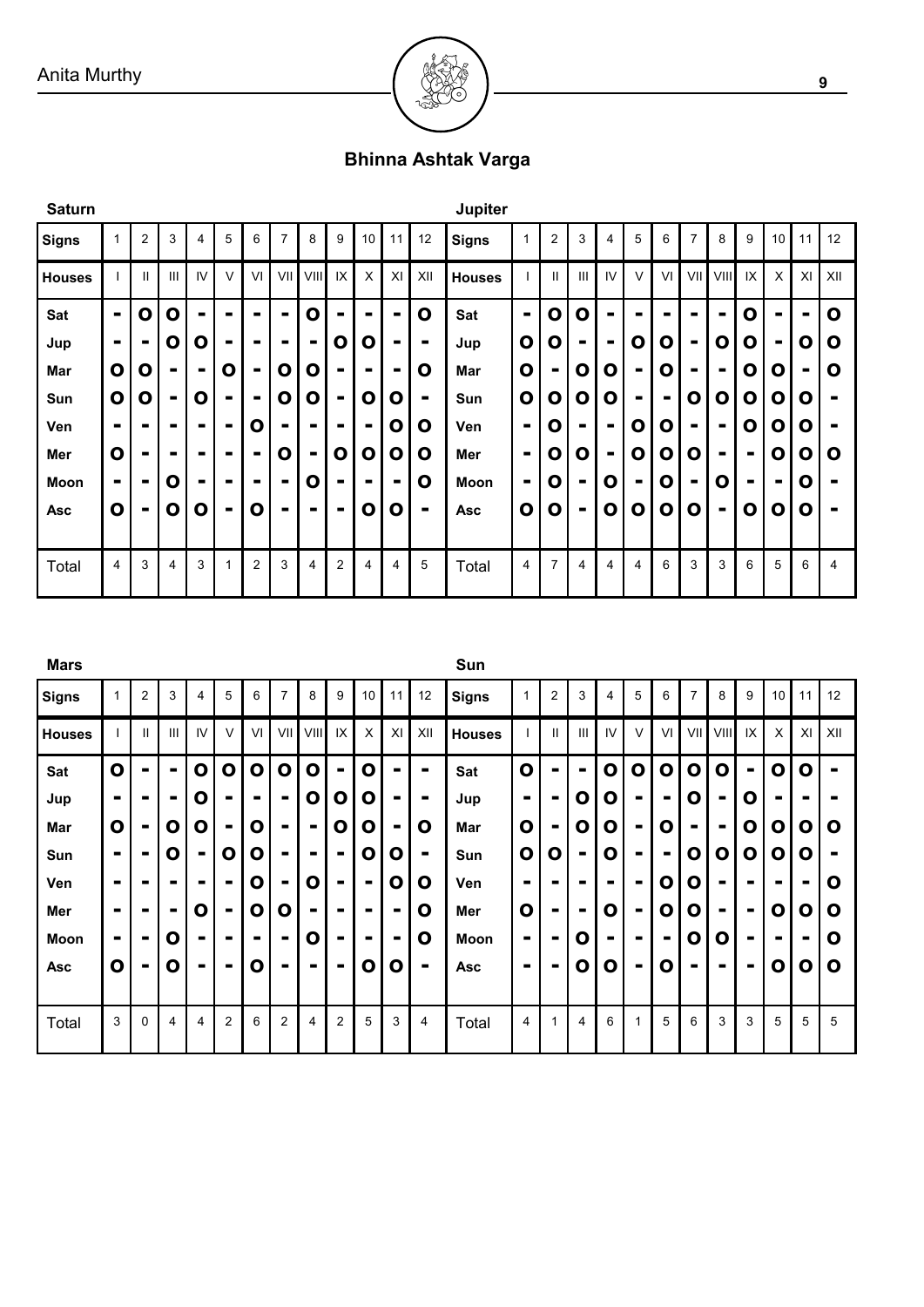

# **Bhinna Ashtak Varga**

| <b>Venus</b>  |              |              |                |                |                |                |                |                |                |                |                |                | <b>Mercury</b> |                |              |                |    |                |                |                |                |                |                |                |     |
|---------------|--------------|--------------|----------------|----------------|----------------|----------------|----------------|----------------|----------------|----------------|----------------|----------------|----------------|----------------|--------------|----------------|----|----------------|----------------|----------------|----------------|----------------|----------------|----------------|-----|
| Signs         | 1            | 2            | 3              | 4              | 5              | 6              | 7              | 8              | 9              | 10             | 11             | 12             | Signs          |                | 2            | 3              | 4  | 5              | 6              | 7              | 8              | 9              | 10             | 11             | 12  |
| <b>Houses</b> |              | $\mathbf{I}$ | Ш              | IV             | $\vee$         | VI             | VII            | VIII           | IX             | X              | XI             | XII            | <b>Houses</b>  |                | $\mathbf{I}$ | Ш              | IV | V              | VI             | VII            | VIII           | IX             | X              | XI             | XII |
| Sat           | $\mathbf 0$  | O            | $\blacksquare$ | $\blacksquare$ | O              | 0              | $\mathbf o$    | $\mathbf{o}$   |                |                |                | O              | Sat            | $\mathbf 0$    | -            |                | O  | O              | 0              | Ο              | О              | $\blacksquare$ | O              | Ο              |     |
| Jup           | Ξ.           | -            | O              | -              | $\blacksquare$ | O              | O              | 0              | O              | Ξ.             | ۰              | $\blacksquare$ | Jup            | $\blacksquare$ |              | $\blacksquare$ | O  |                | 0              | $\blacksquare$ | $\blacksquare$ | 0              | Ο              | $\blacksquare$ |     |
| Mar           | $\mathbf{o}$ | O            | $\blacksquare$ | $\blacksquare$ | 0              | ۰.             | Ο              | Ο              | -              | $\blacksquare$ | O              | $\blacksquare$ | Mar            | $\mathbf 0$    |              | O              | Ο  | $\blacksquare$ | 0              | $\blacksquare$ | $\blacksquare$ | $\mathbf{o}$   | O              | O              | O   |
| Sun           | Ξ.           |              |                | -              | $\blacksquare$ |                | $\blacksquare$ | Ο              |                | $\blacksquare$ | O              | O              | Sun            | $\blacksquare$ | -            |                | -  | O              | 0              |                | $\blacksquare$ | O              |                | O              | O   |
| Ven           | $\mathbf{o}$ | O            | O              | O              | O              | $\blacksquare$ | $\blacksquare$ | O              | O              | O              | O              | $\blacksquare$ | Ven            | $\mathbf{o}$   | O            | O              | O  | O              | $\blacksquare$ | $\blacksquare$ | O              | O              | $\blacksquare$ | O              |     |
| Mer           |              | -            | $\blacksquare$ | O              | $\blacksquare$ | Ο              | O              | $\blacksquare$ | $\blacksquare$ | O              | $\blacksquare$ | O              | Mer            | $\mathbf{o}$   | Ο            | $\blacksquare$ | O  | $\blacksquare$ | O              | O              | $\blacksquare$ | $\blacksquare$ | O              | Ο              | O   |
| Moon          | $\mathbf{o}$ | Ο            | $\blacksquare$ |                | O              | O              | $\blacksquare$ | O              | O              | $\mathbf{o}$   | O              | O              | Moon           | $\mathbf 0$    |              | O              |    | O              | $\blacksquare$ | Ο              | 0              |                |                | 0              |     |
| <b>Asc</b>    | $\mathbf{o}$ | O            | O              | O              | 0              | $\blacksquare$ | $\blacksquare$ | O              | O              | $\blacksquare$ | O              | $\blacksquare$ | <b>Asc</b>     | $\mathbf 0$    | O            | $\blacksquare$ | O  |                | O              | $\blacksquare$ | O              | $\blacksquare$ | Ο              | O              |     |
|               |              |              |                |                |                |                |                |                |                |                |                |                |                |                |              |                |    |                |                |                |                |                |                |                |     |
| Total         | 5            | 5            | 3              | 3              | 5              | 4              | 4              | 7              | 4              | 3              | 5              | 4              | Total          | 6              | 3            | 3              | 6  | 4              | 6              | 3              | 4              | 4              | 5              | $\overline{7}$ | 3   |

| <b>Moon</b>   |                |                |                |                |                |                |                |                |                |                |                          |                | <b>Ascendant</b> |                |                |   |                |                |                |                |                |                |                |                |                |
|---------------|----------------|----------------|----------------|----------------|----------------|----------------|----------------|----------------|----------------|----------------|--------------------------|----------------|------------------|----------------|----------------|---|----------------|----------------|----------------|----------------|----------------|----------------|----------------|----------------|----------------|
| <b>Signs</b>  | 1              | $\overline{2}$ | 3              | 4              | 5              | 6              | 7              | 8              | 9              | 10             | 11                       | 12             | Signs            | 1              | $\overline{2}$ | 3 | 4              | 5              | 6              | 7              | 8              | 9              | 10             | 11             | 12             |
| <b>Houses</b> |                | Ш              | $\mathbf{III}$ | IV             | $\vee$         | V <sub>l</sub> | VII            | VIII           | IX             | X              | XI                       | XII            | <b>Houses</b>    |                | $\mathbf{I}$   | Ш | IV             | V              | VI             | VII            | VIII           | IX             | X              | XI             | XII            |
| Sat           | $\blacksquare$ | O              | O              | $\blacksquare$ |                | -              | -              | O              | -              | ۰.             | -                        | O              | Sat              | $\mathbf{o}$   | $\blacksquare$ | Ο | ۰.             | -              | $\blacksquare$ | O              | O              | $\blacksquare$ | O              | $\blacksquare$ | $\mathbf O$    |
| Jup           | $\blacksquare$ | O              | $\blacksquare$ | ۰.             | O              | O              | $\blacksquare$ | O              | O              | O              | O                        | $\blacksquare$ | Jup              | $\blacksquare$ | O              | Ο | O              | Ο              | $\blacksquare$ | O              | O              | Ο              | $\blacksquare$ | O              | $\mathbf o$    |
| Mar           | $\mathbf 0$    | -              | $\blacksquare$ | Ο              | 0              | -              | O              | O              | ۰              | $\blacksquare$ | O                        | O              | Mar              | $\mathbf 0$    | Ξ.             | O | ۰              | O              | $\blacksquare$ |                | 0              |                |                |                | O              |
| Sun           |                |                | Ο              | ۰.             | $\blacksquare$ | O              | O              | O              | $\blacksquare$ | O              | Ο                        | $\blacksquare$ | Sun              | ۰              |                | O | Ο              | $\blacksquare$ | 0              | $\blacksquare$ | ۰.             |                | O              | 0              | O              |
| Ven           | $\blacksquare$ | $\blacksquare$ | 0              | 0              | Ο              | -              | Ο              | $\blacksquare$ | O              | O              | Ο                        | $\blacksquare$ | Ven              | $\mathbf 0$    | 0              | Ο | O              | O              | $\blacksquare$ | $\blacksquare$ | 0              | 0              |                |                |                |
| Mer           | $\blacksquare$ | O              | $\blacksquare$ | $\mathbf{o}$   | O              | O              |                | O              | O              | $\blacksquare$ | O                        | O              | Mer              | $\blacksquare$ | $\mathbf 0$    | O | $\blacksquare$ | Ο              | $\blacksquare$ | O              | $\blacksquare$ | O              | $\blacksquare$ | O              | O              |
| Moon          | $\blacksquare$ |                | Ο              | Ο              | $\blacksquare$ |                | O              | O              | $\blacksquare$ | O              | $\overline{\phantom{a}}$ | O              | <b>Moon</b>      | ۰              |                | O |                |                | ٠              | O              | Ο              | O              | ٠              |                | O              |
| <b>Asc</b>    | $\blacksquare$ |                | O              | ۰.             | $\blacksquare$ | O              |                | $\blacksquare$ | $\blacksquare$ | O              | O                        | $\blacksquare$ | <b>Asc</b>       | ۰              | -              | O |                |                | O              | -              | ۰.             |                | O              | O              | $\blacksquare$ |
|               |                |                |                |                |                |                |                |                |                |                |                          |                |                  |                |                |   |                |                |                |                |                |                |                |                |                |
| Total         | 1              | 3              | 5              | 4              | 4              | 4              | 4              | 6              | 3              | 5              | 6                        | 4              | Total            | 3              | 3              | 8 | 3              | 4              | $\overline{2}$ | 4              | 5              | 4              | 3              | 4              | 6              |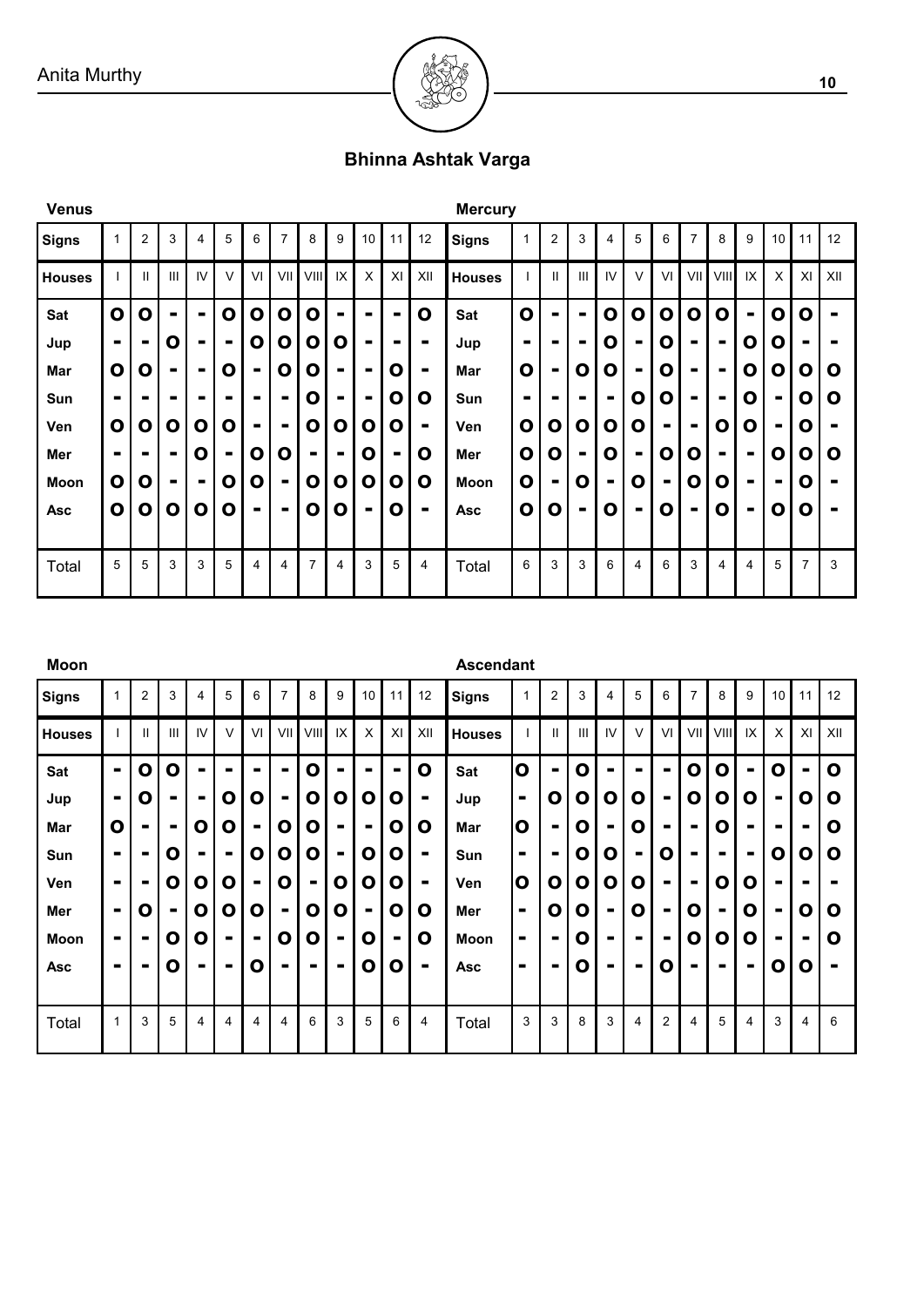

# **Ashtak Varga (Before Reduction)**

|                |    | $\overline{2}$ | 3          | 4  | 5                       | 6              | 7              | 8              | 9              | 10 | 11 | 12 | <b>Total</b> |
|----------------|----|----------------|------------|----|-------------------------|----------------|----------------|----------------|----------------|----|----|----|--------------|
| Sun            | 4  |                | 4          | 6  |                         | 5              | 6              | 3              | 3              | 5  | 5  | 5  | 48           |
| Moon           | 1  | 3              | $\sqrt{5}$ | 4  | 4                       | 4              | 4              | $6\phantom{1}$ | 3              | 5  | 6  | 4  | 49           |
| <b>Mars</b>    | 3  | $\mathbf 0$    | 4          | 4  | 2                       | 6              | $\overline{2}$ | 4              | $\overline{2}$ | 5  | 3  | 4  | 39           |
| <b>Mercury</b> | 6  | 3              | 3          | 6  | 4                       | 6              | 3              | 4              | 4              | 5  | 7  | 3  | 54           |
| <b>Jupiter</b> | 4  | 7              | 4          | 4  | 4                       | 6              | 3              | 3              | 6              | 5  | 6  | 4  | 56           |
| <b>Venus</b>   | 5  | 5              | 3          | 3  | 5                       | 4              | 4              | 7              | 4              | 3  | 5  | 4  | 52           |
| <b>Saturn</b>  | 4  | 3              | 4          | 3  | 1                       | $\overline{2}$ | 3              | 4              | $\overline{2}$ | 4  | 4  | 5  | 39           |
| <b>Total</b>   | 27 | 22             | 27         | 30 | 21                      | 33             | 25             | 31             | 24             | 32 | 36 | 29 | 337          |
| Rahu           | 3  | 5              | 3          | 5  | 5                       | 3              | 5              | 3              | 4              | 2  | 2  | 4  | 44           |
| Ascendant      | 3  | 3              | 8          | 3  | $\overline{\mathbf{4}}$ | $\overline{2}$ | 4              | 5              | 4              | 3  | 4  | 6  | 49           |

## **After Trikon Shodhan**

|                |   | 2           | 3              | 4 | 5 | 6 | 7           | 8 | 9              | 10 | 11             | 12             |
|----------------|---|-------------|----------------|---|---|---|-------------|---|----------------|----|----------------|----------------|
| Sun            | 3 | $\mathbf 0$ | 0              | 3 | 0 | 4 | 2           | 0 | $\overline{2}$ | 4  |                | $\overline{2}$ |
| Moon           | 0 | $\mathbf 0$ | 1              | 0 | 3 | 1 | $\mathbf 0$ | 2 | 2              | 2  | 2              | 0              |
| <b>Mars</b>    | 1 | 0           | $\overline{2}$ | 0 | 0 | 6 | 0           | 0 | 0              | 5  |                | 0              |
| <b>Mercury</b> | 2 | 0           | $\mathbf{0}$   | 3 | 0 | 3 | 0           |   | 0              | 2  | 4              | 0              |
| Jupiter        | 0 | 2           | 1              |   | 0 | 1 | 0           | 0 | 2              | 0  | 3              |                |
| <b>Venus</b>   | 1 | 2           | 0              | 0 |   | 1 | 1           | 4 | 0              | 0  | $\overline{2}$ |                |
| <b>Saturn</b>  | 3 | 1           | 1              | 0 | 0 | 0 | 0           | 1 | 1              | 2  |                | 2              |

# **After Ekadhipatya Shodhan**

|                | 1              | 2              | 3 | 4 | 5 | 6 |                | 8           | 9 | 10 | 11 | 12 |
|----------------|----------------|----------------|---|---|---|---|----------------|-------------|---|----|----|----|
| Sun            | 3              | 0              | 0 | 3 | 0 | 4 | $\overline{2}$ | 0           | 0 | 4  |    | 0  |
| Moon           | 0              | 0              | 1 | 0 | 3 | 0 | 0              | 2           | 2 | 2  | 2  | 0  |
| <b>Mars</b>    | 1              | 0              | 2 | 0 | 0 | 4 | 0              | 0           | 0 | 5  | 1  | 0  |
| <b>Mercury</b> | $\overline{2}$ | 0              | 0 | 3 | 0 | 3 | 0              | $\pmb{0}$   | 0 | 2  | 4  | 0  |
| Jupiter        | 0              | $\overline{2}$ | 1 | 1 | 0 | 0 | 0              | $\mathbf 0$ | 1 | 0  | 3  | 0  |
| <b>Venus</b>   | 1              | $\overline{2}$ | 0 | 0 |   | 1 | 0              | 3           | 0 | 0  | 2  | 1  |
| <b>Saturn</b>  | 3              | 1              | 1 | 0 | 0 | 0 | 0              | $\mathbf 0$ | 0 | 2  | 1  |    |

# **Shodhya Pinda**

| Pinda   | <b>Sun</b> | Moon | Mar | Mer | Jup | Ven | <b>Sat</b> |
|---------|------------|------|-----|-----|-----|-----|------------|
| Graha   | 86         | 48   | 88  | 84  | 48  | 42  | 79         |
| Rasi    | 98         | 104  | 79  | 95  | 74  | 100 | 72         |
| Shodhya | 184        | 152  | 167 | 179 | 122 | 142 | 151        |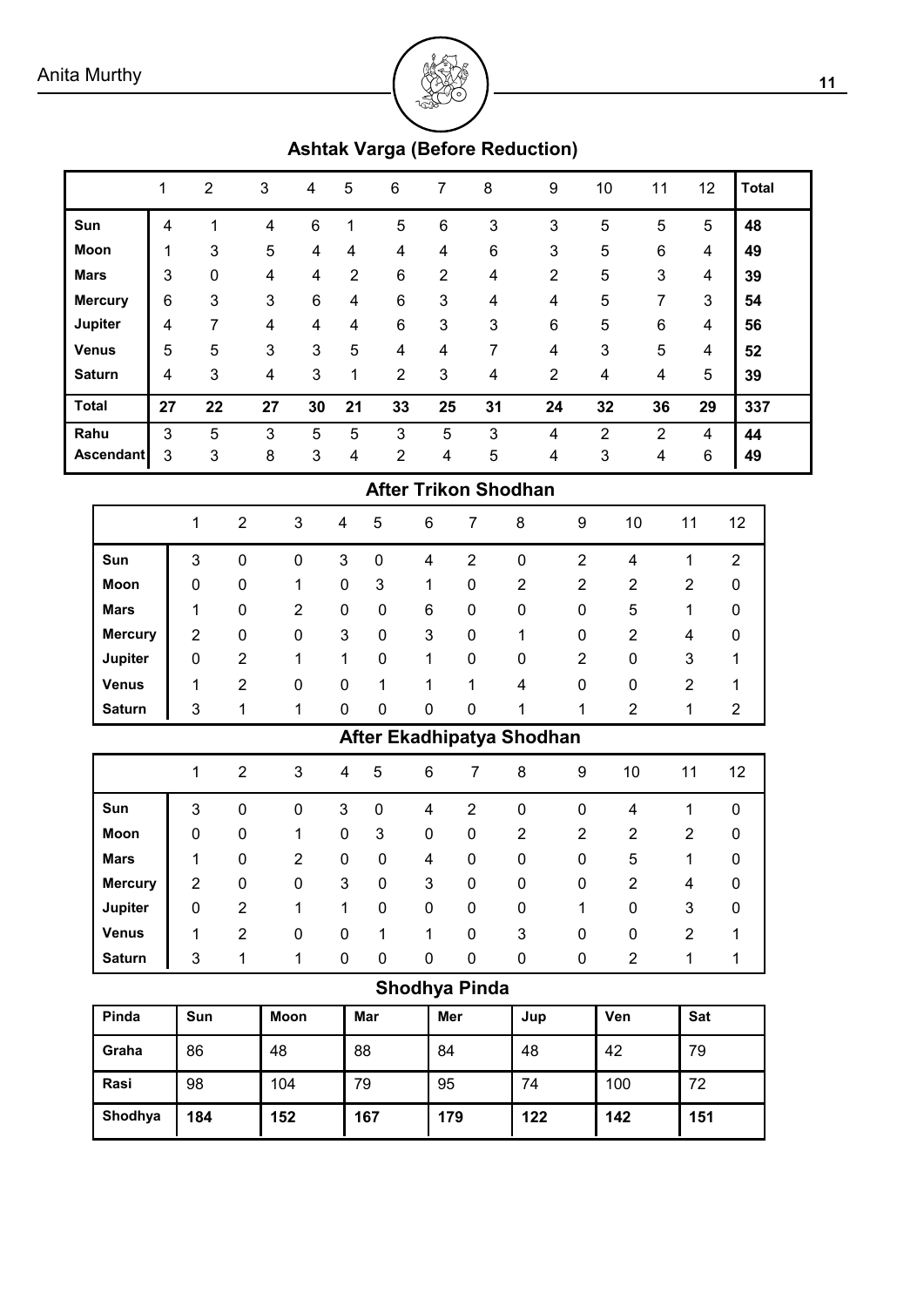

## **Permanent**

|            | Sun    | Mer            | Ven     | Mar            | Jup     | <b>Sat</b>     | <b>Moon</b> | Rah            | Ket            |
|------------|--------|----------------|---------|----------------|---------|----------------|-------------|----------------|----------------|
| Sun        | $---$  | <b>Neutral</b> | Enemy   | Friend         | Friend  | Enemy          | Friend      | Enemy          | Enemy          |
| Mer        | Friend | ---            | Friend  | <b>Neutral</b> | Neutral | Neutral        | Enemy       | <b>Neutral</b> | <b>Neutral</b> |
| <b>Ven</b> | Enemy  | Friend         | $---$   | Neutral        | Neutral | Friend         | Enemy       | Friend         | Friend         |
| Mar        | Friend | Enemy          | Neutral | $---$          | Friend  | <b>Neutral</b> | Friend      | Enemy          | Friend         |
| Jup        | Friend | Enemy          | Enemy   | Friend         | $---$   | <b>Neutral</b> | Friend      | Friend         | Neutral        |
| Sat        | Enemy  | Friend         | Friend  | Enemy          | Neutral | ---            | Enemy       | Friend         | Enemy          |
| Moon       | Friend | Friend         | Neutral | Neutral        | Neutral | Neutral        | ---         | Enemy          | Enemy          |
| Rah        | Enemy  | <b>Neutral</b> | Friend  | Enemy          | Friend  | Friend         | Enemy       | ---            | Enemy          |
| Ket        | Enemy  | <b>Neutral</b> | Friend  | Friend         | Neutral | Enemy          | Enemy       | Enemy          | ---            |

# **Temporal**

|             | Sun    | Mer    | Ven    | Mar    | Jup    | Sat    | <b>Moon</b> | Rah    | Ket    |
|-------------|--------|--------|--------|--------|--------|--------|-------------|--------|--------|
| Sun         | ---    | Friend | Enemy  | Friend | Friend | Friend | Friend      | Friend | Enemy  |
| Mer         | Friend | $---$  | Friend | Friend | Friend | Enemy  | Enemy       | Enemy  | Enemy  |
| Ven         | Enemy  | Friend | ---    | Friend | Friend | Friend | Friend      | Friend | Enemy  |
| Mar         | Friend | Friend | Friend |        | Enemy  | Enemy  | Enemy       | Friend | Enemy  |
| Jup         | Friend | Friend | Friend | Enemy  | $---$  | Friend | Friend      | Friend | Friend |
| <b>Sat</b>  | Friend | Enemy  | Friend | Enemy  | Friend | ---    | Enemy       | Enemy  | Friend |
| <b>Moon</b> | Friend | Enemy  | Friend | Enemy  | Friend | Enemy  | ---         | Enemy  | Friend |
| Rah         | Friend | Enemy  | Friend | Friend | Friend | Enemy  | Enemy       | ---    | Enemy  |
| Ket         | Enemy  | Enemy  | Enemy  | Enemy  | Friend | Friend | Friend      | Enemy  | ---    |

# **Panchadha**

|             | Sun            | Mer            | Ven     | <b>Mar</b>     | Jup     | Sat            | <b>Moon</b>    | Rah            | Ket            |
|-------------|----------------|----------------|---------|----------------|---------|----------------|----------------|----------------|----------------|
| Sun         | ---            | Friend         | G.Satru | G.Mitra        | G.Mitra | <b>Neutral</b> | G.Mitra        | Neutral        | G.Satru        |
| Mer         | G.Mitra        | ---            | G.Mitra | Friend         | Friend  | Enemy          | G.Satru        | Enemy          | Enemy          |
| Ven         | G.Satru        | G.Mitra        | ---     | Friend         | Friend  | G.Mitra        | <b>Neutral</b> | G.Mitra        | <b>Neutral</b> |
| Mar         | G.Mitra        | <b>Neutral</b> | Friend  | ---            | Neutral | Enemy          | Neutral        | <b>Neutral</b> | <b>Neutral</b> |
| Jup         | G.Mitra        | <b>Neutral</b> | Neutral | <b>Neutral</b> | ---     | Friend         | G.Mitra        | G.Mitra        | Friend         |
| Sat         | <b>Neutral</b> | <b>Neutral</b> | G.Mitra | G.Satru        | Friend  | ---            | G.Satru        | <b>Neutral</b> | <b>Neutral</b> |
| <b>Moon</b> | G.Mitra        | Neutral        | Friend  | Enemy          | Friend  | Enemy          | ---            | G.Satru        | <b>Neutral</b> |
| Rah         | Neutral        | Enemy          | G.Mitra | Neutral        | G.Mitra | Neutral        | G.Satru        | ---            | G.Satru        |
| Ket         | G.Satru        | Enemy          | Neutral | <b>Neutral</b> | Friend  | Neutral        | Neutral        | G.Satru        | $---$          |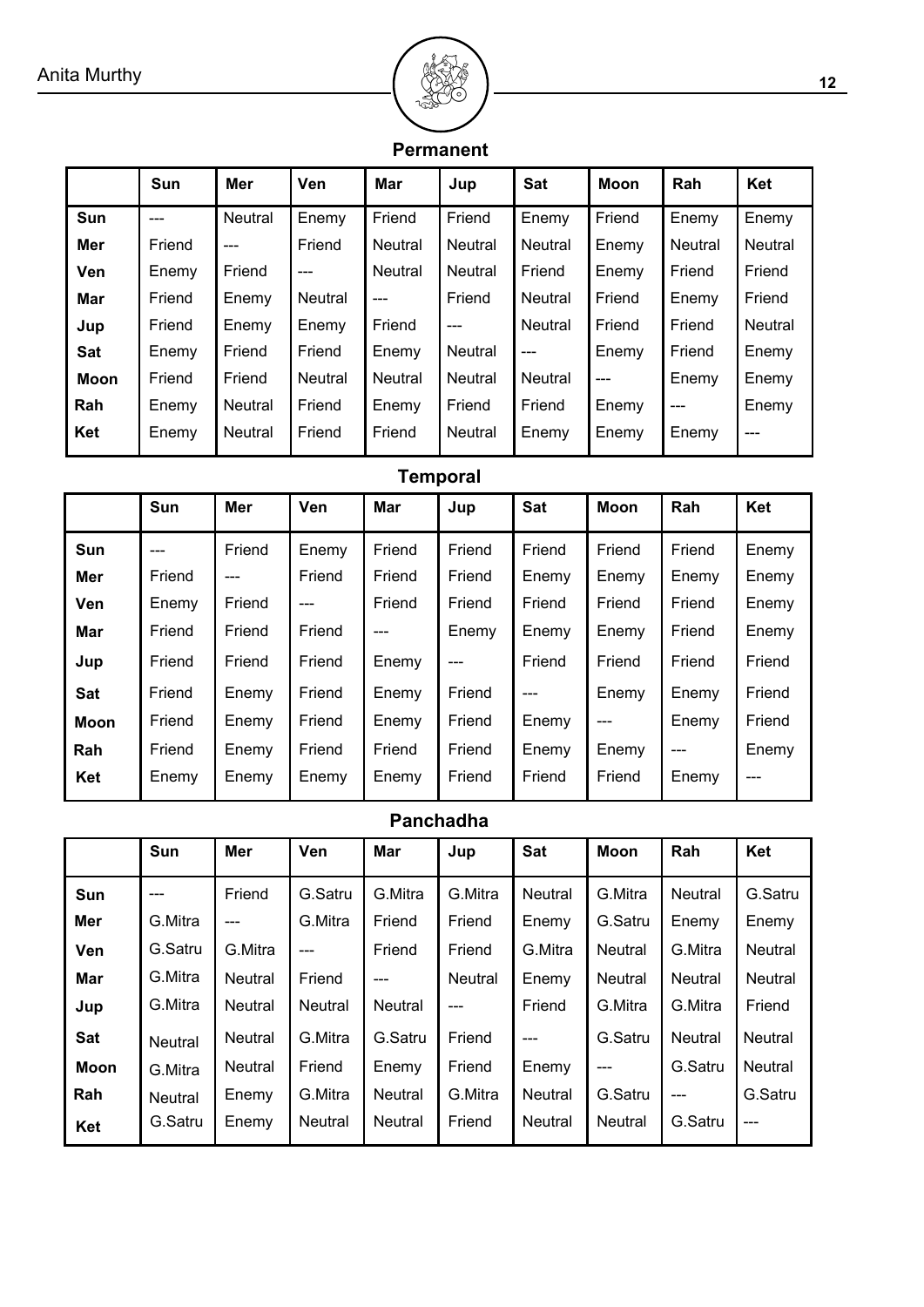

#### **Sudarshan Chakra**

02/14/26/38/50/62/74/86/98/110 01/13/25/37/49/61/73/85/97/109 12/24/36/48/60/72/84/96/108/120



Besides the Ascendant, the Moon and the Sun are also considered as reckoning points individually. Sudarshana Chakra gives the combined view of the horoscope from these three different reckoning points - the Ascendant, the Moon and the Sun - at a glance.

Auspicious and inauspicious happenings and the age periods of their occurences are predicted from Sudarshan Chakra.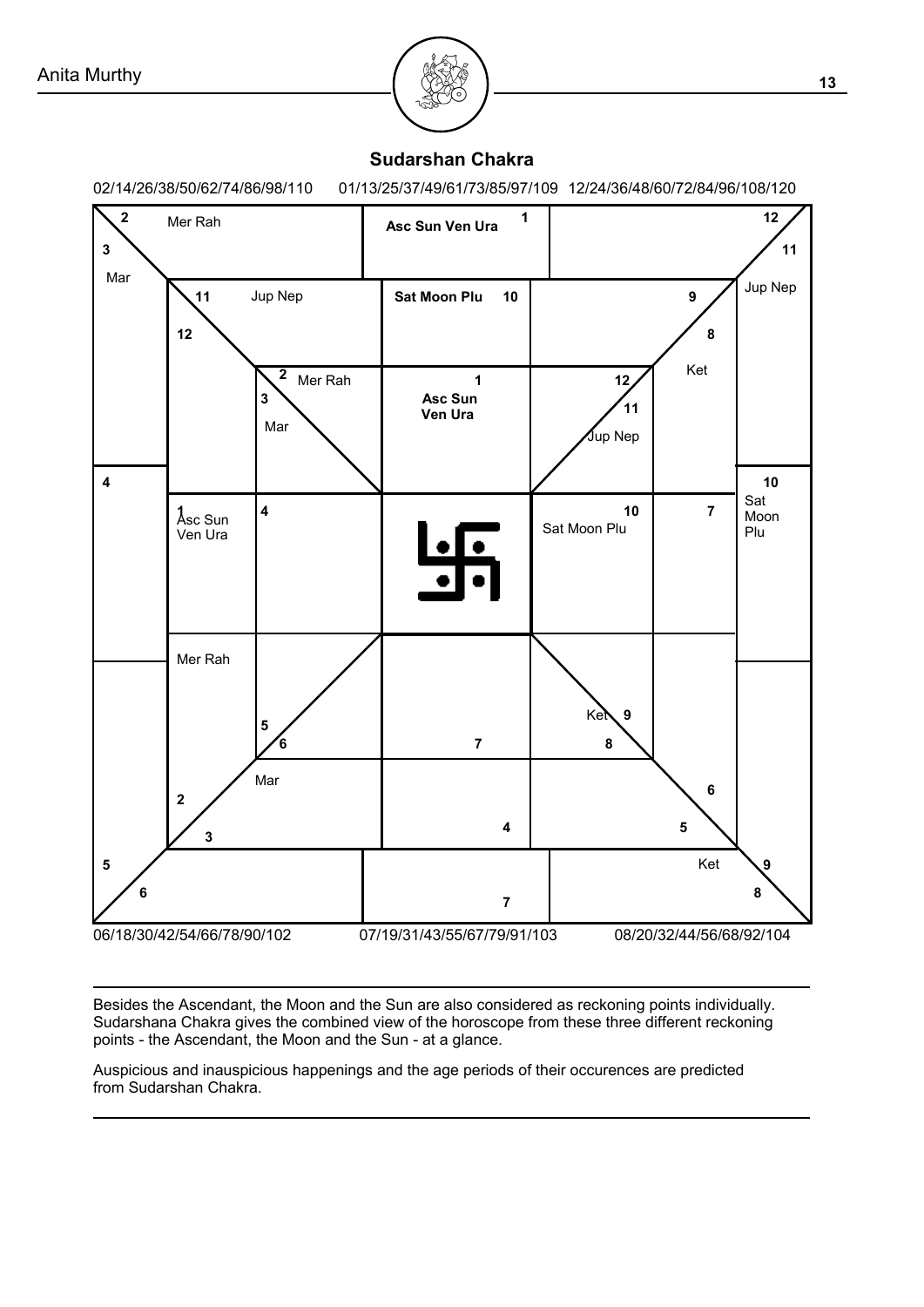

# **Planet Karakas**

|             | <b>Sthira Karak</b> | Sapta Karak    | <b>Ashta Karak</b> |  |
|-------------|---------------------|----------------|--------------------|--|
| Sun         | Father              | <b>Bhratri</b> | <b>Bhratri</b>     |  |
| Mer         | Intellect           | Kalatra        | Kalatra            |  |
| Ven         | Spouse              | Atma           | Atma               |  |
| Mar         | Courage             | Matri          | Pitri              |  |
| Jup         | Wealth              | Gnati          | Gnati              |  |
| Sat         | Longevity           | Amatya         | Amatya             |  |
| <b>Moon</b> | Mother              | Putra          | Putra              |  |
| Rah         | Desire              | ---            | Matri              |  |
| Ket         | Emancipation        | ---            | ---                |  |

# **Planetary Avasthas**

|             | $Ava-3$ | Ava- $5$ | Ava-6    | Ava-9     | Ava-10  | Ava-12     |
|-------------|---------|----------|----------|-----------|---------|------------|
| <b>Sun</b>  | Jagrata | Vriddha  | Garvita  | Deepta    | Deepta  | Koutaka    |
| Mer         | Swapna  | Mrita    | ---      | Pramudita | Shanta  | Nidra      |
| Ven         | Swapna  | Mrita    | Kshudita | Deena     | Khala   | Gamana     |
| Mar         | Swapna  | Kumar    |          | Deena     | Shanta  | Shayan     |
| Jup         | Swapna  | Baala    | ---      | Deena     | Khala   | Koutaka    |
| Sat         | Jagrata | Kumar    | Mudita   | Swastha   | Swastha | Agam       |
| <b>Moon</b> | Swapna  | Vriddha  | ---      | Deena     | Peedita | Upaveshana |
| Rah         | Jagrata | Kumar    | Garvita  | Deepta    | Deepta  | Nidra      |
| Ket         | Jagrata | Kumar    | Garvita  | Deepta    | Deepta  | Agaman     |

# **Nav Tara Chakra**

| Janm | <b>Sampat</b> | <b>Vipat</b> | Kshem | Pratyari | <b>Sadhak</b> | Vadha | Mitra | <b>Parammitra</b> |
|------|---------------|--------------|-------|----------|---------------|-------|-------|-------------------|
| 21   | 22            | 23           | 24    | 25       | 26            | 27    | 01    | 02                |
| 03   | 04            | 05           | 06    | 07       | 08            | 09    | 10    | 11                |
| 12   | 13            | 14           | 15    | 16       | 17            | 18    | 19    | 20                |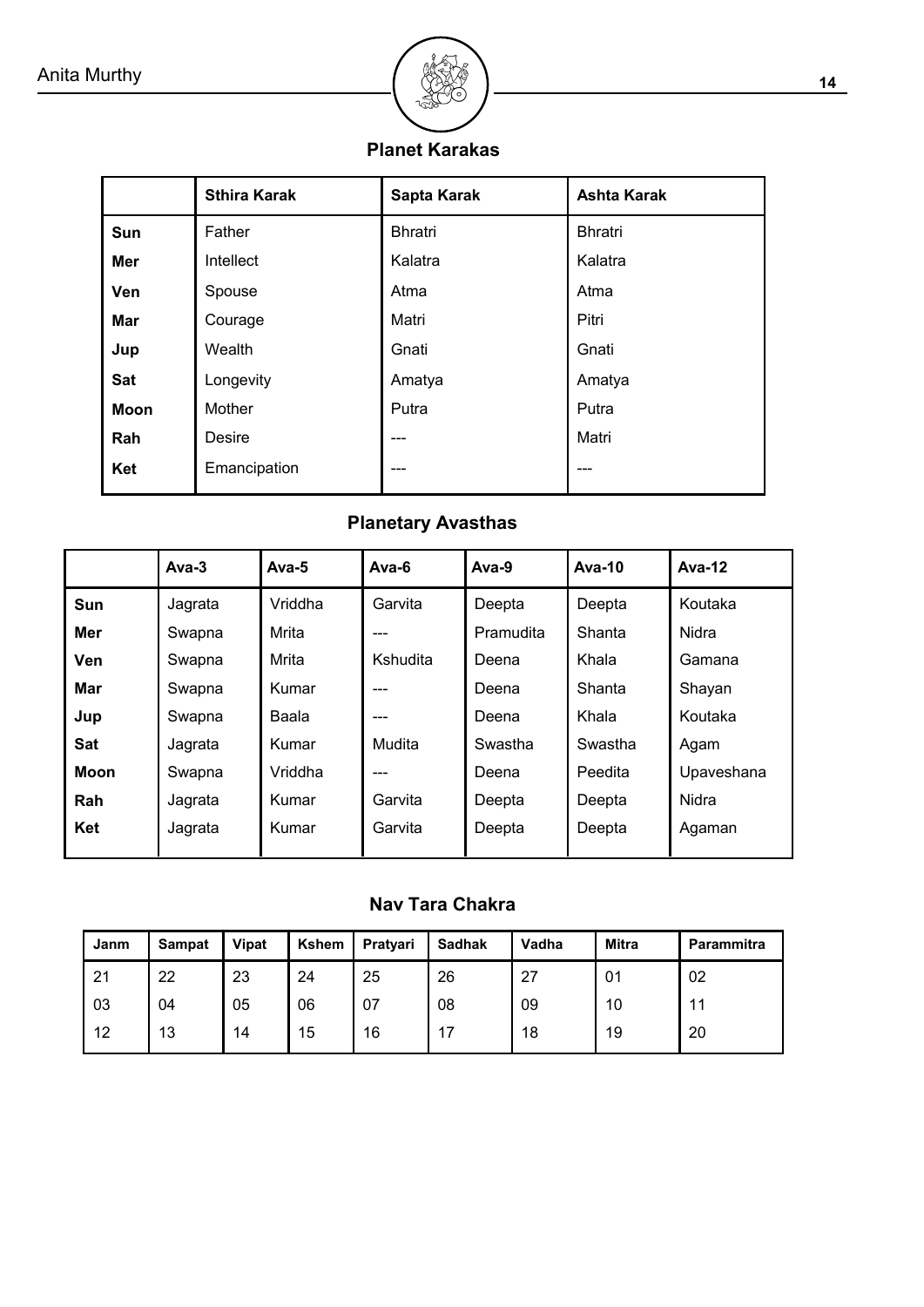| <b>Planet</b> | Su | Mer | Ven | Mar       | Ju                | Sat               | Moo            | Ra                | Ke               | Ura                      | <b>Ne</b>         | PI                |
|---------------|----|-----|-----|-----------|-------------------|-------------------|----------------|-------------------|------------------|--------------------------|-------------------|-------------------|
| Asc           | 11 | 26  | 21  | 64        | 297<br><b>SXT</b> | 282               | $271\,$<br>SQU | 41                | 221              | 9                        | 321               | 265               |
| Sun           |    | 15  | 10  | 53        | 286<br>QNT        | 270<br>SQU        | 260            | 30<br>SSX         | 210<br>QNC       | $\sqrt{2}$<br><b>CNJ</b> | 310               | 254               |
| Mer           |    |     | 5   | 38        | 271<br>SQU        | 255               | 245            | 14                | 194              | 17                       | 295               | 239<br><b>TRN</b> |
| Ven           |    |     |     | 43<br>SSQ | 276               | 261               | 250            | 20                | 200              | 12                       | 300<br><b>SXT</b> | 244               |
| Mar           |    |     |     |           | 233               | 217<br><b>BQT</b> | 207<br>QNC     | 23                | 157              | 55                       | 257               | 201               |
| Jup           |    |     |     |           |                   | 15                | 26             | 256               | 76               | 288<br>QNT               | 24                | 32<br>SSX         |
| Sat           |    |     |     |           |                   |                   | 11             | 241<br><b>TRN</b> | 61<br><b>SXT</b> | 272<br>SQU               | 39                | $16\,$            |
| Moon          |    |     |     |           |                   |                   |                | 230               | 50               | 262                      | 50                | $\,6\,$           |
| Rah           |    |     |     |           |                   |                   |                |                   | 180<br>OPP       | 32<br>SSX                | 280               | 224<br>SQQ        |
| Ket           |    |     |     |           |                   |                   |                |                   |                  | 212<br>QNC               | 100               | 44<br>SSQ         |
| Ura           |    |     |     |           |                   |                   |                |                   |                  |                          | 312               | 256               |
| <b>Nep</b>    |    |     |     |           |                   |                   |                |                   |                  |                          |                   | 56                |

# **Planetary Conjunctions and Aspects**

# **Index of Words:**

| CNJ: Conjunction | <b>TRN: Trine</b>   | SSQ: Semi Square  | QNT: Quintile           |
|------------------|---------------------|-------------------|-------------------------|
| OPP: Opposition  | SXT: Sextile        | QNC: Quincunx     | <b>BQT: Bi Quintile</b> |
| SQU: Square      | SQQ: Sesquiquadrate | SSX: Semi Sextile |                         |
|                  |                     |                   |                         |

**For consideration of aspects, a general orb of influence has been taken as 3º 20' for all planets.**

# **Parashari Aspects**

| <b>Planet</b> | <b>Aspected By</b> | <b>Planet</b> | <b>Aspected By</b> |
|---------------|--------------------|---------------|--------------------|
| Sun           |                    | Ven           |                    |
| <b>Moon</b>   | Mar                | Sat           | Mar                |
| Mar           | Jup                | Rah           | Ket                |
| Mer           | Ket                | Ket           | Mer Rah            |
| Jup           | -                  | <b>Asc</b>    | ٠                  |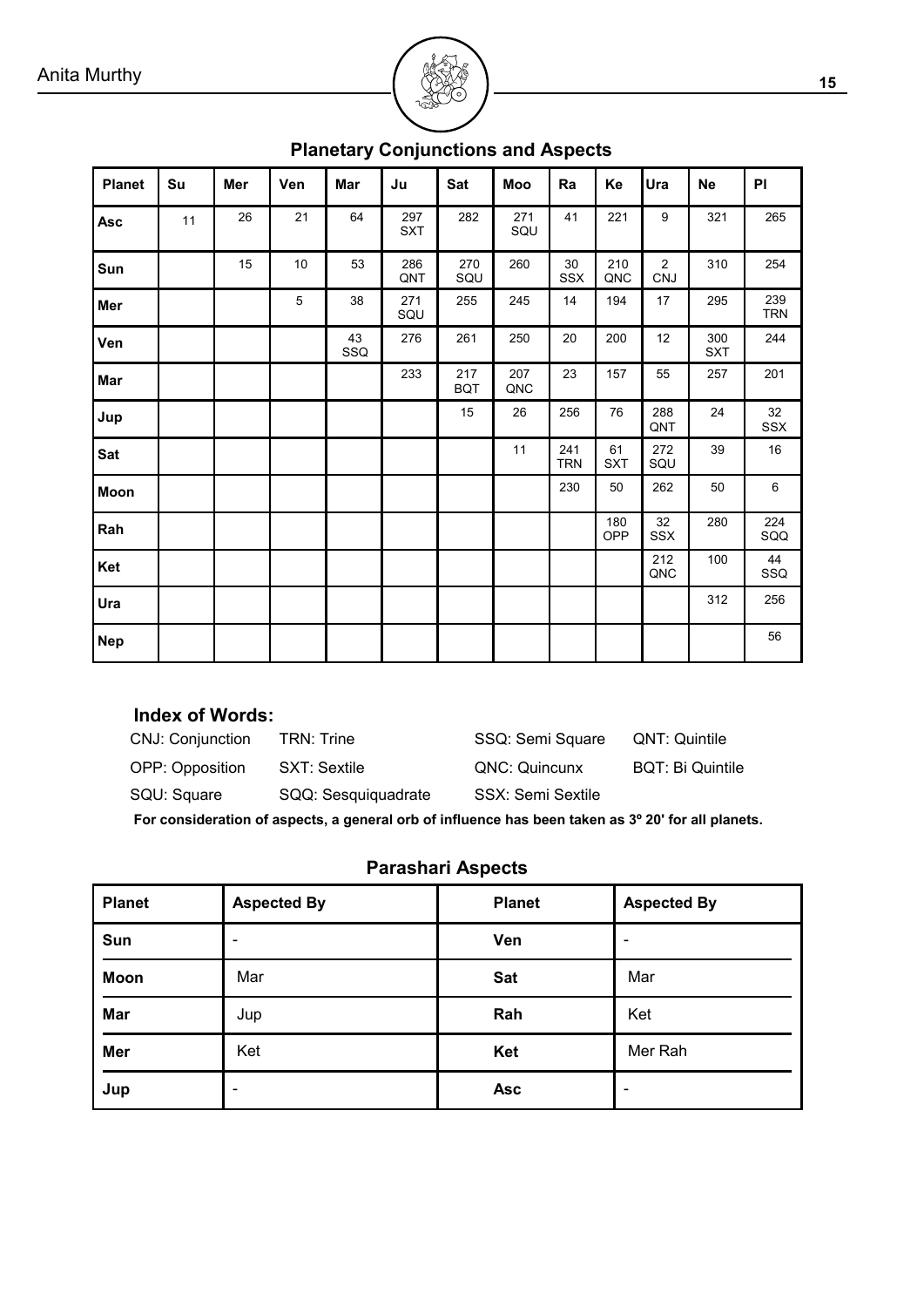

**Shani Sade Sati**

| Shani Sade Sati | Rashi       | <b>Entry</b> | <b>Exit</b> | <b>Moorti</b> |
|-----------------|-------------|--------------|-------------|---------------|
| Janmshani       | Capricorn   | 24-01-2020   | 28-04-2022  | Iron          |
| Janmshani       | Capricorn   | 13-07-2022   | 17-01-2023  | Gold          |
| Sadesati        | Aquarius    | 29-04-2022   | 12-07-2022  | Copper        |
| Sadesati        | Aquarius    | 18-01-2023   | 29-03-2025  | Silver        |
| Kantakshani     | Aries       | 03-06-2027   | 19-10-2027  | Iron          |
| Kantakshani     | Aries       | 24-02-2028   | 07-08-2029  | Copper        |
| Kantakshani     | Aries       | 06-10-2029   | 16-04-2030  | Iron          |
| Ashtamshani     | Leo         | 28-08-2036   | 22-10-2038  | Gold          |
| Ashtamshani     | Leo         | 06-04-2039   | 12-07-2039  | Copper        |
| Sadesati        | Sagittarius | 08-12-2046   | 06-03-2049  | Copper        |
| Sadesati        | Sagittarius | 10-07-2049   | 03-12-2049  | Iron          |
| Janmshani       | Capricorn   | 07-03-2049   | 09-07-2049  | Iron          |
| Janmshani       | Capricorn   | 04-12-2049   | 24-02-2052  | Iron          |
| Sadesati        | Aquarius    | 25-02-2052   | 14-05-2054  | Iron          |
| Sadesati        | Aquarius    | 02-09-2054   | 05-02-2055  | Silver        |
| Kantakshani     | Aries       | 07-04-2057   | 27-05-2059  | Iron          |
| Ashtamshani     | Leo         | 13-10-2065   | 03-02-2066  | Copper        |
| Ashtamshani     | Leo         | 03-07-2066   | 29-08-2068  | Iron          |
| Sadesati        | Sagittarius | 17-01-2076   | 10-07-2076  | Silver        |
| Sadesati        | Sagittarius | 12-10-2076   | 14-01-2079  | Gold          |
| Janmshani       | Capricorn   | 15-01-2079   | 11-04-2081  | Silver        |
| Janmshani       | Capricorn   | 03-08-2081   | 06-01-2082  | Silver        |
| Sadesati        | Aquarius    | 12-04-2081   | 02-08-2081  | Iron          |
| Sadesati        | Aquarius    | 07-01-2082   | 19-03-2084  | Iron          |
| Kantakshani     | Aries       | 22-05-2086   | 09-11-2086  | Iron          |
| Kantakshani     | Aries       | 08-02-2087   | 17-07-2088  | Iron          |
| Kantakshani     | Aries       | 31-10-2088   | 05-04-2089  | Silver        |
| Ashtamshani     | Leo         | 19-08-2095   | 11-10-2097  | Copper        |
| Ashtamshani     | Leo         | 03-05-2098   | 19-06-2098  | Copper        |
| Ashtamshani     | Leo         | 30-09-2124   | 25-02-2125  | Silver        |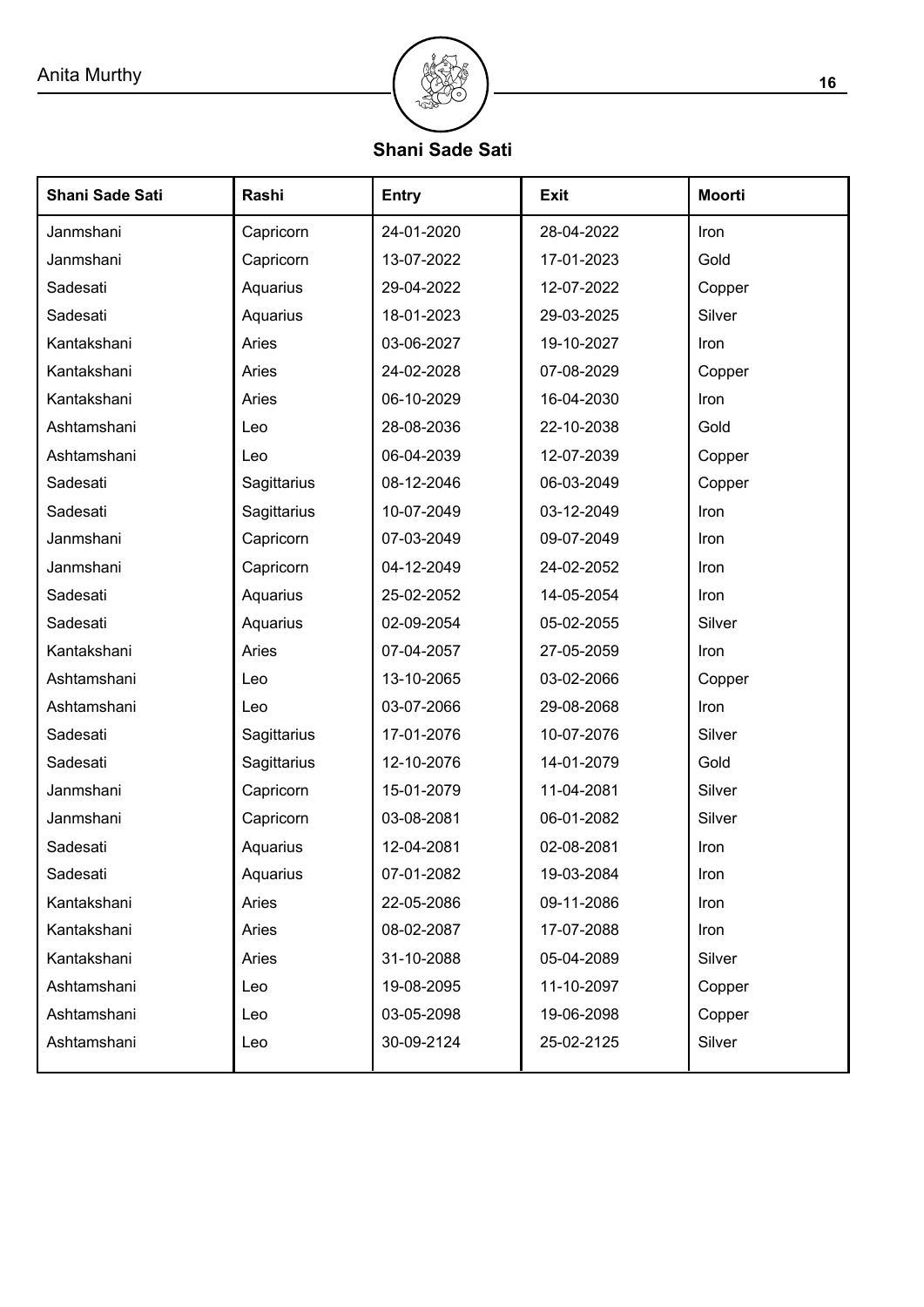

# **Shad Bala**

|                       | Sun          | <b>Mercury</b> | <b>Venus</b>   | <b>Mars</b>    | <b>Jupiter</b> | <b>Saturn</b> | <b>Moon</b>    |
|-----------------------|--------------|----------------|----------------|----------------|----------------|---------------|----------------|
| Uccha Bala            | 57.12        | 16.26          | 49.55          | 15.46          | 9.83           | 30.33         | 21.77          |
| Saptavargiya Bala     | 157.50       | 118.12         | 127.50         | 93.75          | 127.50         | 91.88         | 86.25          |
| Dina-Ratri Bala       | 15           | 15             | 0              | 15             | 15             | 15            | 30             |
| Kendradi Bala         | 60.00        | 30.00          | 60.00          | 15.00          | 30.00          | 60.00         | 60.00          |
| Drekkana Bala         | 0.00         | 0.00           | 15.00          | 0.00           | 15.00          | 15.00         | 0.00           |
| Sthana Bala           | 289.62       | 179.38         | 252.05         | 139.21         | 197.33         | 212.21        | 198.02         |
| Dig Bala              | 23.99        | 51.25          | 39.25          | 6.33           | 38.99          | 26.17         | 2.56           |
| Natonnat Bala         | 25.12        | 60.00          | 25.12          | 34.88          | 25.12          | 34.88         | 34.88          |
| Paksha Bala           | 33.44        | 26.56          | 26.56          | 33.44          | 26.56          | 33.44         | 26.56          |
| <b>Tribhag Bala</b>   | 0.00         | 0.00           | 0.00           | 0.00           | 60.00          | 0.00          | 0.00           |
| Varsha Bala           | 0.00         | 15.00          | 0.00           | 0.00           | 0.00           | 0.00          | 0.00           |
| Maasa Bala            | 0.00         | 30.00          | 0.00           | 0.00           | 0.00           | 0.00          | 0.00           |
| Vaara Bala            | 0.00         | 0.00           | 0.00           | 0.00           | 0.00           | 0.00          | 45.00          |
| Hora Bala             | 0.00         | 0.00           | 0.00           | 0.00           | 0.00           | 0.00          | 60.00          |
| Ayan Bala             | 44.26        | 49.31          | 47.50          | 58.08          | 19.54          | 45.61         | 49.18          |
| Yuddh Bala            | 0.00         | 0.00           | 0.00           | 0.00           | 0.00           | 0.00          | 0.00           |
| Kaala Bala            | 102.82       | 180.87         | 99.18          | 126.40         | 131.22         | 113.93        | 215.62         |
| Chesta Bala           | 44.26        | 21.85          | 2.65           | 21.94          | 25.05          | 30.08         | 26.56          |
| Naisargik Bala        | 60           | 25.71          | 42.86          | 17.14          | 34.29          | 8.57          | 51.43          |
| Drik Bala             | $-25.07$     | $-6.39$        | $-9.11$        | 7.51           | $-14.59$       | $-18.45$      | $-17.39$       |
| <b>Total Shadbala</b> | 495.62       | 452.67         | 426.88         | 318.53         | 412.29         | 372.51        | 476.80         |
| Shad Bala in Rupas    | 8.26         | 7.54           | 7.11           | 5.31           | 6.87           | 6.21          | 7.95           |
| Part of Min.          | 1.27         | 1.08           | 1.29           | 1.06           | 1.06           | 1.24          | 1.32           |
| Sthana Bala Part      | 1.76         | 1.09           | 1.9            | 1.45           | 1.2            | 2.21          | 1.49           |
| Dig Bala Part         | 0.69         | 1.46           | 0.78           | 0.21           | 1.11           | 0.87          | 0.05           |
| Kala Bala Part        | 0.92         | 1.61           | 0.99           | 1.89           | 1.17           | 1.7           | 2.16           |
| Chesta Bala Part      | 0.89         | 0.44           | 0.09           | 0.55           | 0.5            | 0.75          | 0.89           |
| Ayan Bala Part        | 1.48         | 1.64           | 1.19           | 2.9            | 0.65           | 2.28          | 1.23           |
| <b>Relative Rank</b>  | $\mathbf{1}$ | 3              | $\overline{4}$ | $\overline{7}$ | 5              | 6             | $\overline{2}$ |
| Ishta Phala           | 50.28        | 18.85          | 11.46          | 18.42          | 15.69          | 30.20         | 24.05          |
| Kashta Phala          | 6.73         | 40.85          | 24.48          | 41.17          | 41.87          | 29.79         | 31.86          |
|                       |              |                |                |                |                |               |                |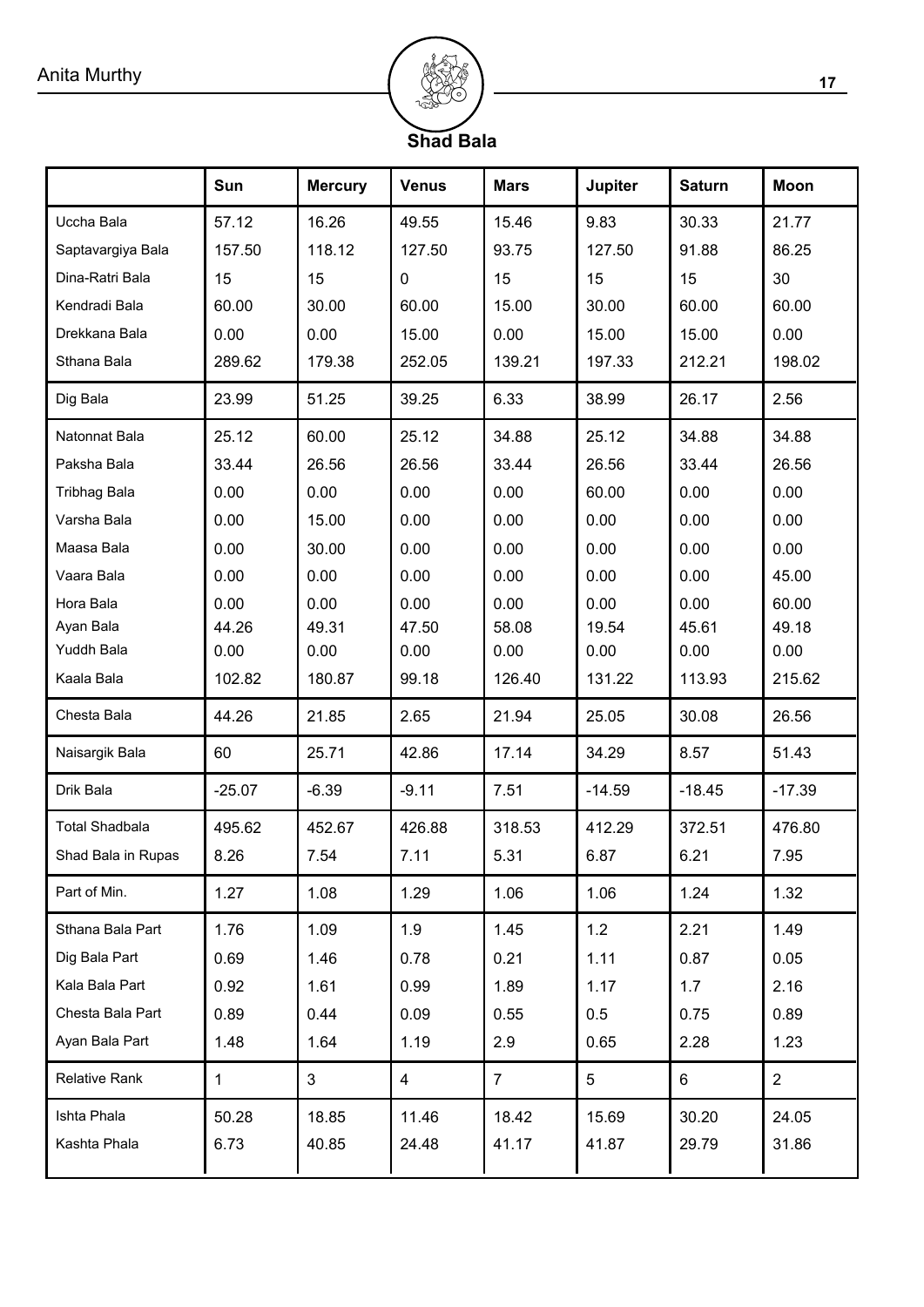# **Planetary Positions at Birth Time**

**BOOT** 

| <b>Planets</b> | Rashi     | <b>Degrees</b> | <b>Nakshatra</b> | S.S.S. Lords | Dir           | <b>Dignity</b>           |
|----------------|-----------|----------------|------------------|--------------|---------------|--------------------------|
| Ascendant      | Aries     | 07:37:03       | Ashwini          | Mar-Ket-Jup  |               |                          |
| Sun            | Aries     | 18:43:21       | Bharani          | Mar-Ven-Rah  | <b>Direct</b> | $\overline{\phantom{0}}$ |
| Mercury        | Taurus    | 03:52:51       | Krittika         | Ven-Sun-Sat  | Direct        | $\blacksquare$           |
| Venus          | Aries     | 28:26:43       | Krittika         | Mar-Sun-Mar  | Direct        | $\overline{\phantom{0}}$ |
| Mars           | Gemini    | 11:42:40       | Aridra           | Mer-Rah-Sat  | <b>Direct</b> | $\overline{\phantom{0}}$ |
| Jupiter        | Aquarius  | 04:34:28       | Dhanishta        | Sat-Mar-Ven  | Direct        | $\blacksquare$           |
| Saturn         | Capricorn | 19:07:12       | Sravana          | Sat-Moon-Mer | <b>Direct</b> | Own House                |
| Moon           | Capricorn | 08:23:31       | U.Sada           | Sat-Sun-Ven  | Direct        | $\overline{\phantom{0}}$ |
| Rahu           | Taurus    | 18:20:22       | Rohini           | Ven-Moon-Mer | Retro         | Exalted                  |
| Ketu           | Scorpio   | 18:20:22       | Jyestha          | Mar-Mer-Mer  | Retro         | Exalted                  |
| Uranus         | Aries     | 16:44:50       | Bharani          | Mar-Ven-Moon | <b>Direct</b> | $\overline{\phantom{0}}$ |
| Neptune        | Aquarius  | 28:23:05       | P.Bhadra         | Sat-Jup-Ven  | <b>Direct</b> | $\overline{\phantom{0}}$ |
| Pluto          | Capricorn | 02:44:35       | U.Sada           | Sat-Sun-Jup  | Retro         | $\overline{\phantom{0}}$ |

27:17:13 Pars Fortuna: Sagittarius

# **Krishnamurthy House Cusps**

| <b>House</b> | <b>House Cusp</b> |          | S.S.S. Lords | <b>Bhav Extension</b>                          |
|--------------|-------------------|----------|--------------|------------------------------------------------|
| Ъ.           | Aries             | 07:11:31 | Ma-K-R       | 7:11:31<br>37:39:                              |
| Ⅱ.           | Taurus            | 07:39:58 | V-Su-K       | 37:39:<br>64:19:<br>۰                          |
| Ш.           | Gemini            | 04:19:04 | Me-Ma-V      | 64:19:<br>90:20:<br>$\overline{\phantom{0}}$   |
| IV.          | Cancer            | 00:20:58 | Mn-J-Mn      | 90:20:<br>118:49:<br>$\overline{\phantom{0}}$  |
| V.           | Cancer            | 28:49:25 | Mn-Me-Sa     | 118:49:<br>151:38:<br>۰                        |
| VI.          | Virgo             | 01:38:29 | Me-Su-J      | 187:11:<br>151:38:<br>$\overline{\phantom{0}}$ |
| VII.         | Libra             | 07:11:31 | $V-R-R$      | 187:11:<br>217:39:<br>$\overline{\phantom{0}}$ |
| VIII.        | Scorpio           | 07:39:58 | Ma-Sa-K      | 217:39:<br>244:19:<br>۰                        |
| IX.          | Sagittarius       | 04:19:04 | J-K-Mn       | 244:19:<br>270:20:                             |
| Х.           | Capricorn         | 00:20:58 | Sa-Su-R      | 270:20:<br>298:49:<br>۰                        |
| XI.          | Capricorn         | 28:49:25 | Sa-Ma-Sa     | 298:49:<br>331:38:<br>$\overline{\phantom{0}}$ |
| XII.         | <b>Pisces</b>     | 01:38:29 | J-J-R        | 331:38:<br>7 11:31                             |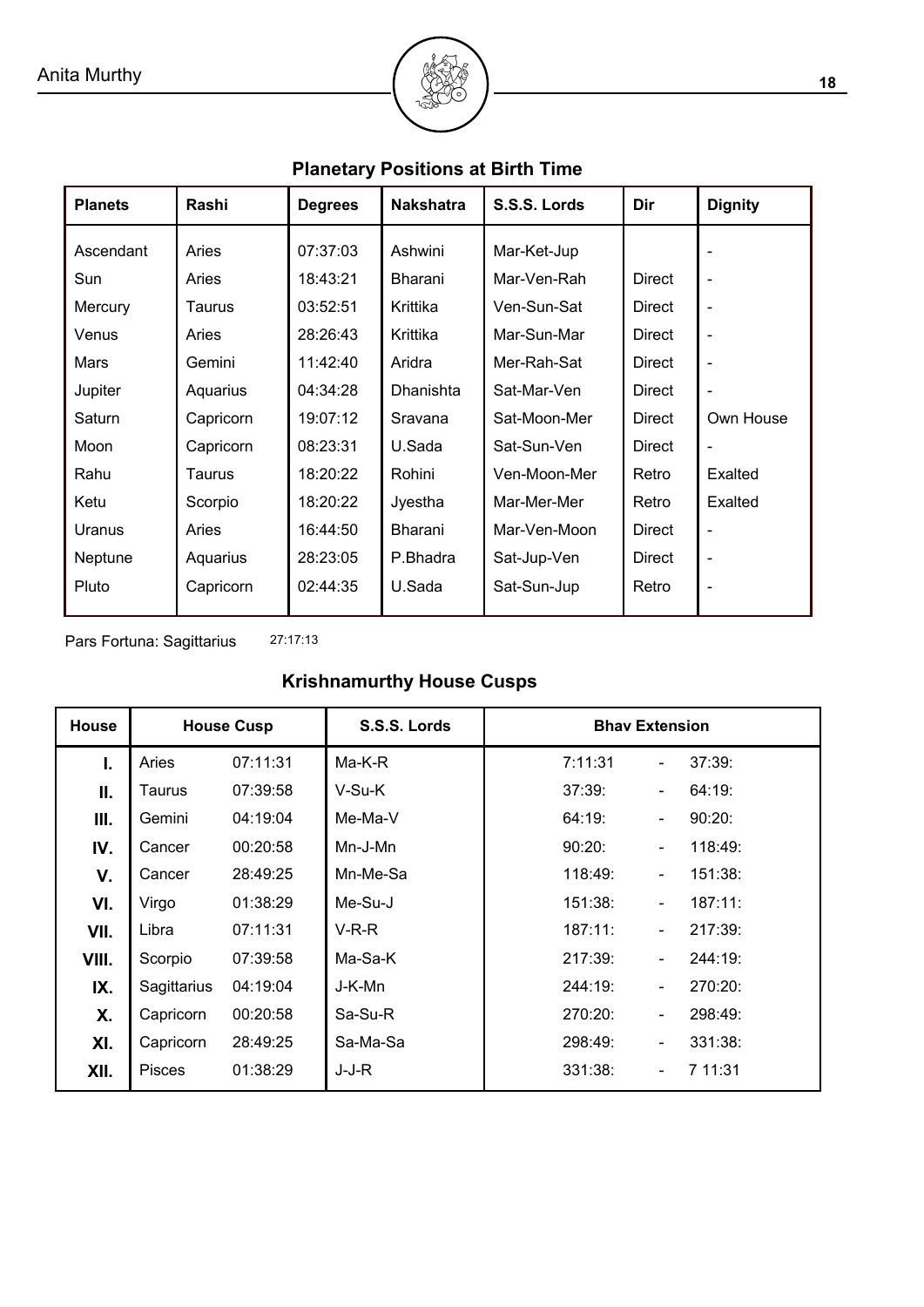

### **House-Planet Significators**

# **House Significators Strength**

| House | <b>Very Strong</b>       | <b>Strong</b>  | <b>Moderate</b> | Weak         |
|-------|--------------------------|----------------|-----------------|--------------|
| I.    | $\overline{\phantom{0}}$ | Sun Mer Ven    | Mar             | Jup Moon Ket |
| Ш.    | $\overline{\phantom{0}}$ | ۰              | Ven Rah         | Sun          |
| Ш.    | $\overline{a}$           | $\blacksquare$ | Mer Mar         | Jup Ket      |
| IV.   | $\blacksquare$           | $\blacksquare$ | Moon            | Sat Rah      |
| V.    | $\overline{\phantom{0}}$ | ۰              | Moon            | Sat Rah      |
| VI.   | $\overline{a}$           | ۰              | Mer             | Ket          |
| VII.  | $\blacksquare$           | ۰              | Ven             | Sun          |
| VIII. | $\overline{\phantom{0}}$ | ۰              | Mar Ket         | Jup          |
| IX.   | $\overline{a}$           | ۰              | Jup             |              |
| Х.    | Sat                      | $\blacksquare$ | Moon            | Rah          |
| XI.   | $\blacksquare$           | ۰              | Jup Sat         |              |
| XII.  | $\blacksquare$           | ۰              | Jup             |              |
|       |                          |                |                 |              |

## **Planets as Significators for Houses**

| House | А.   | В.                       | C.                       | D.                   |
|-------|------|--------------------------|--------------------------|----------------------|
| T.    | Mar  | Sun Mer Ven              | Jup                      | Sun Mer Ven Moon Ket |
| II.   | Ven  | Rah                      | Sun                      |                      |
| Ш.    | Mer  | Mar                      | Ket                      | Jup                  |
| IV.   | Moon | $\overline{\phantom{a}}$ | Sat Rah                  | $\blacksquare$       |
| V.    | Moon | $\blacksquare$           | Sat Rah                  | ٠                    |
| VI.   | Mer  |                          | Ket                      |                      |
| VII.  | Ven  | $\overline{\phantom{a}}$ | Sun                      |                      |
| VIII. | Mar  | Ket                      | Jup                      |                      |
| IX.   | Jup  | ۰                        | $\overline{\phantom{a}}$ |                      |
| Χ.    | Sat  | Sat Moon                 | $\blacksquare$           | Sat Rah              |
| XI.   | Sat  | Jup                      | -                        |                      |
| XII.  | Jup  | $\overline{\phantom{a}}$ | -                        |                      |
|       |      |                          |                          |                      |

Index: A.= Cusp Sign Lord, B.= House Occupants, C.= Planets in Star of Cusp Sign Lord, D.= Planets in Star of House Occupants.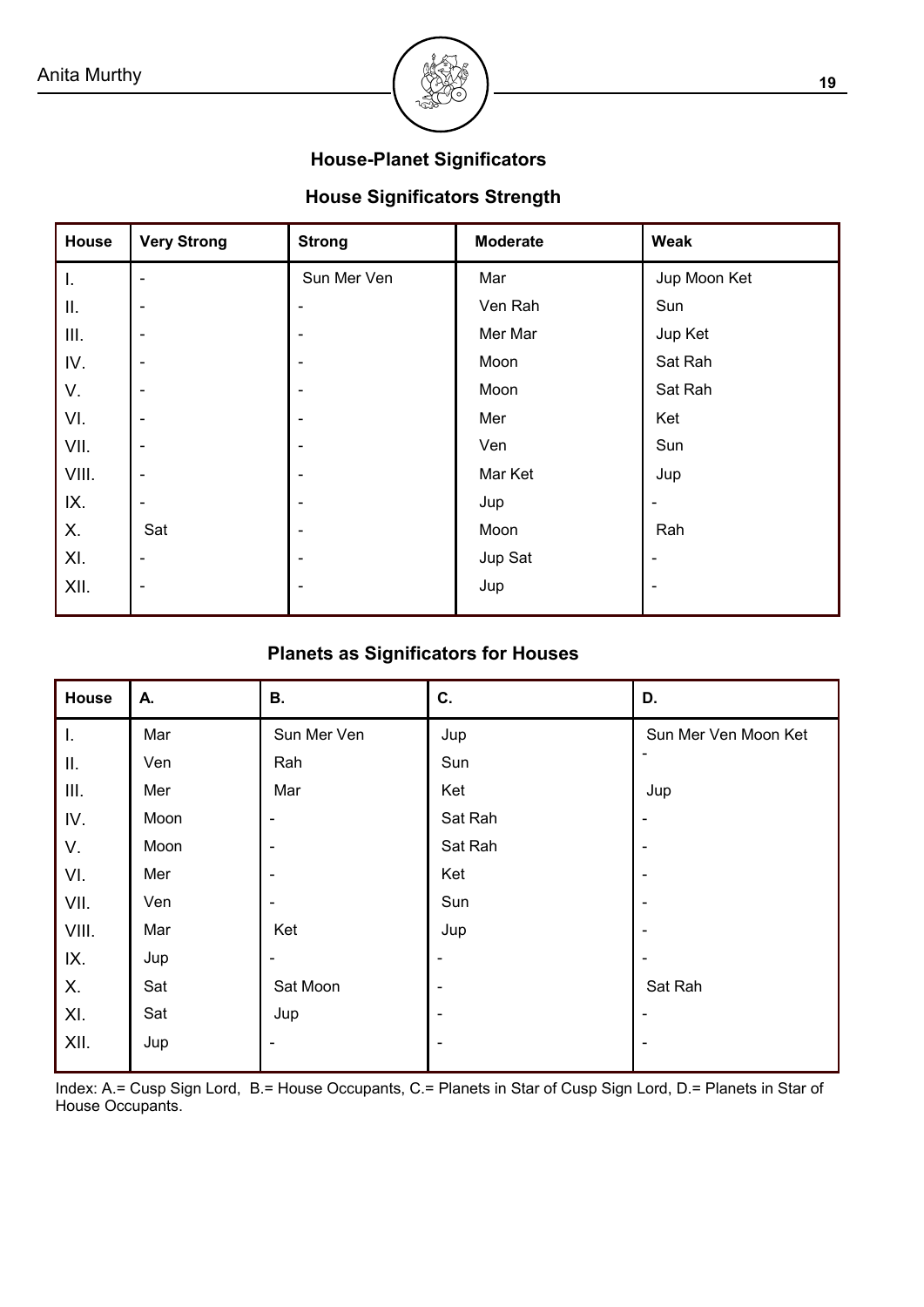

# **Houses Signified by Planets**

| Planets | <b>Very Strong</b>       | <b>Strong</b>            | <b>Moderate</b> | Weak                     |
|---------|--------------------------|--------------------------|-----------------|--------------------------|
| Sun     | $\blacksquare$           |                          |                 | 27                       |
| Mer     | $\blacksquare$           |                          | 36              | $\overline{\phantom{0}}$ |
| Ven     | $\blacksquare$           | 1                        | 27              |                          |
| Mar     | $\blacksquare$           | $\blacksquare$           | 138             | $\blacksquare$           |
| Jup     | $\overline{\phantom{a}}$ | -                        | 9 11 12         | 138                      |
| Sat     | 10                       | $\blacksquare$           | 11              | 45                       |
| Moon    | $\blacksquare$           | $\blacksquare$           | 4510            | 1                        |
| Rah     | $\blacksquare$           | $\overline{\phantom{0}}$ | $\overline{2}$  | 4510                     |
| Ket     | $\overline{\phantom{a}}$ | $\overline{\phantom{0}}$ | 8               | 136                      |
|         |                          |                          |                 |                          |

# **Sub Lords As Significators**

| House | <b>Sub Lord</b> | <b>Very Strong</b> | <b>Strong</b> | <b>Moderate</b> | Weak         |
|-------|-----------------|--------------------|---------------|-----------------|--------------|
| I.    | Rah             |                    |               | $\overline{2}$  | 4510         |
| Ш.    | Ket             |                    |               | $\,8\,$         | 136          |
| III.  | Ven             |                    | 1             | 27              |              |
| IV.   | Moon            |                    | ۰             | 4510            | 1            |
| V.    | Sat             | $10$               |               | 11              | 4510         |
| VI.   | Jup             |                    |               | 9 11 12         | 138          |
| VII.  | Rah             |                    |               | $\overline{2}$  | 45           |
| VIII. | Ket             |                    |               | 8               | 136          |
| IX.   | Moon            |                    |               | 4510            | $\mathbf{1}$ |
| Χ.    | Rah             |                    |               | $\overline{2}$  | 4510         |
| XI.   | Sat             | 10                 |               | 11              | 45           |
| XII.  | Rah             |                    |               | $\overline{2}$  | 4510         |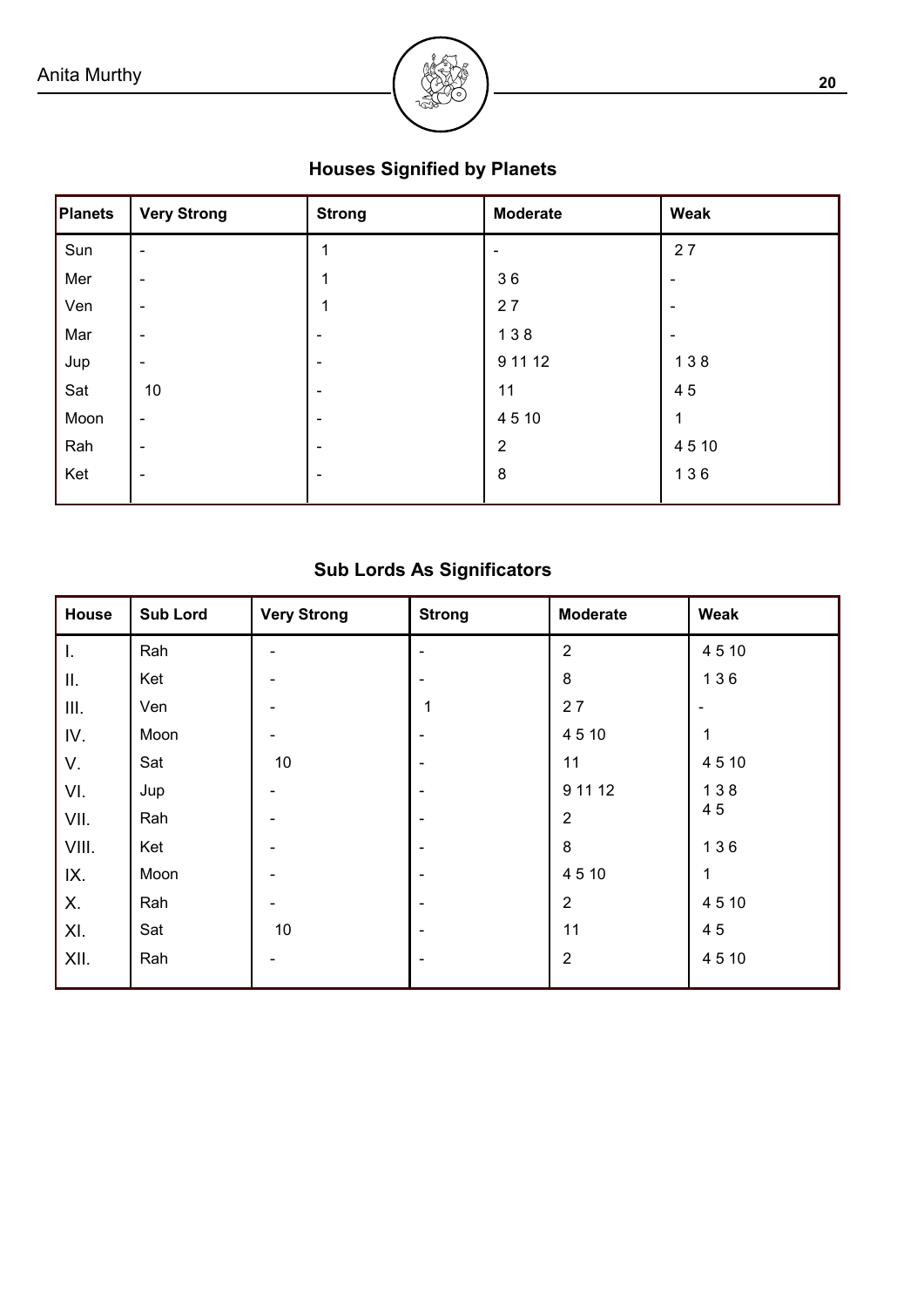

# **KP Lagna Kundli KP Bhav Chalit**

Jupiter Neptune **Saturn** Moon Pluto Ketu Mercury | Mars Rahu Asc Sun Venus Uranus 12 11 10 9 8 7 6 5 4 1 2 3 Jup Nep Sat Moon Plu Ket Asc Sun Rah Mar Mer Ven Ura

| <b>Ruling Planets</b> |         |  |  |
|-----------------------|---------|--|--|
| Weekday Lord          | Moon    |  |  |
| Ascendant Sign Lord   | Mars    |  |  |
| Ascendant Star Lord   | Ketu    |  |  |
| Ascendant Sub Lord    | Jupiter |  |  |
| Moon Sign Lord        | Saturn  |  |  |
| Moon Star Lord        | Sun     |  |  |
| Moon Sub Lord         | Venus   |  |  |

| Pars Fortuna           | Sagittarius 27:17:13 |  |
|------------------------|----------------------|--|
| K.P. Ayanamsh          | 24:03:31             |  |
| Vimshottari Balance of | Years<br>Sun:        |  |
| Dasha At Birth         | Months 20 Days       |  |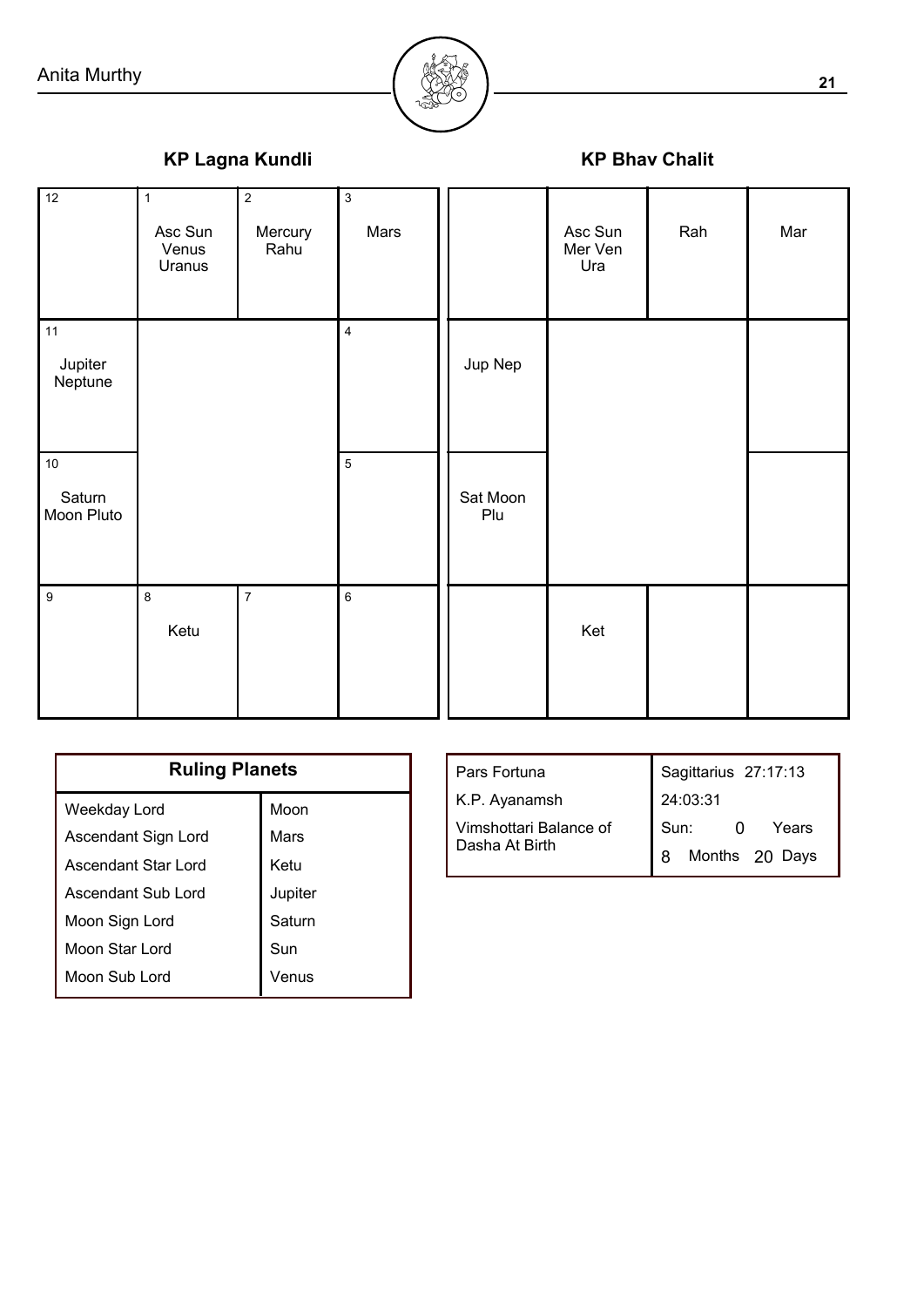

# **Jaimini Lagnas and Sphutas**

| Lagna                              | Rashi       |
|------------------------------------|-------------|
| Janma Lagna                        | Aries       |
| Drekkana Lagna (Traditional)       | Aries       |
| Drekkana Lagna (Parivritti Traya)  | Aries       |
| Drekkana Lagna (Somanath)          | Aries       |
| <b>Navamsh Lagna (Traditional)</b> | Gemini      |
| Navamsh Lagna (Krishna Mishra)     | Gemini      |
| <b>Arudha Lagna (Traditional)</b>  | Leo         |
| Arudha Lagna (Conditional)         | Leo         |
| <b>Upapada Lagna (Traditional)</b> | Capricorn   |
| <b>Upapada Lagna (Conditional)</b> | Capricorn   |
| Swamsha Lagna                      | Gemini      |
| Karakamsha Lagna                   | Sagittarius |
| Paka Lagna                         | Gemini      |
| Hora Lagna (Traditional)           | Aries       |
| Hora Lagna (Vriddhakarika)         | Aries       |
| Hora Lagna (Savayava)              | Taurus      |
| <b>Bhava Lagna</b>                 | Aries       |
| <b>Ghatika Lagna</b>               | Aquarius    |
| Sapada Ghatika Lagna               | Aquarius    |
| Ayur Lagna                         | Pisces      |
| Varnada Lagna                      | Taurus      |
| <b>Shree Lagna</b>                 | Aquarius    |
| <b>Indu Lagna</b>                  | Gemini      |
| Tara Lagna                         | Aquarius    |
| Nakshatra Lagna                    | Aquarius    |
| Divya Lagna                        | Aquarius    |
| Tripravana Lagna                   | Capricorn   |
| Sphuta Yoga Lagna                  | Aries       |
|                                    |             |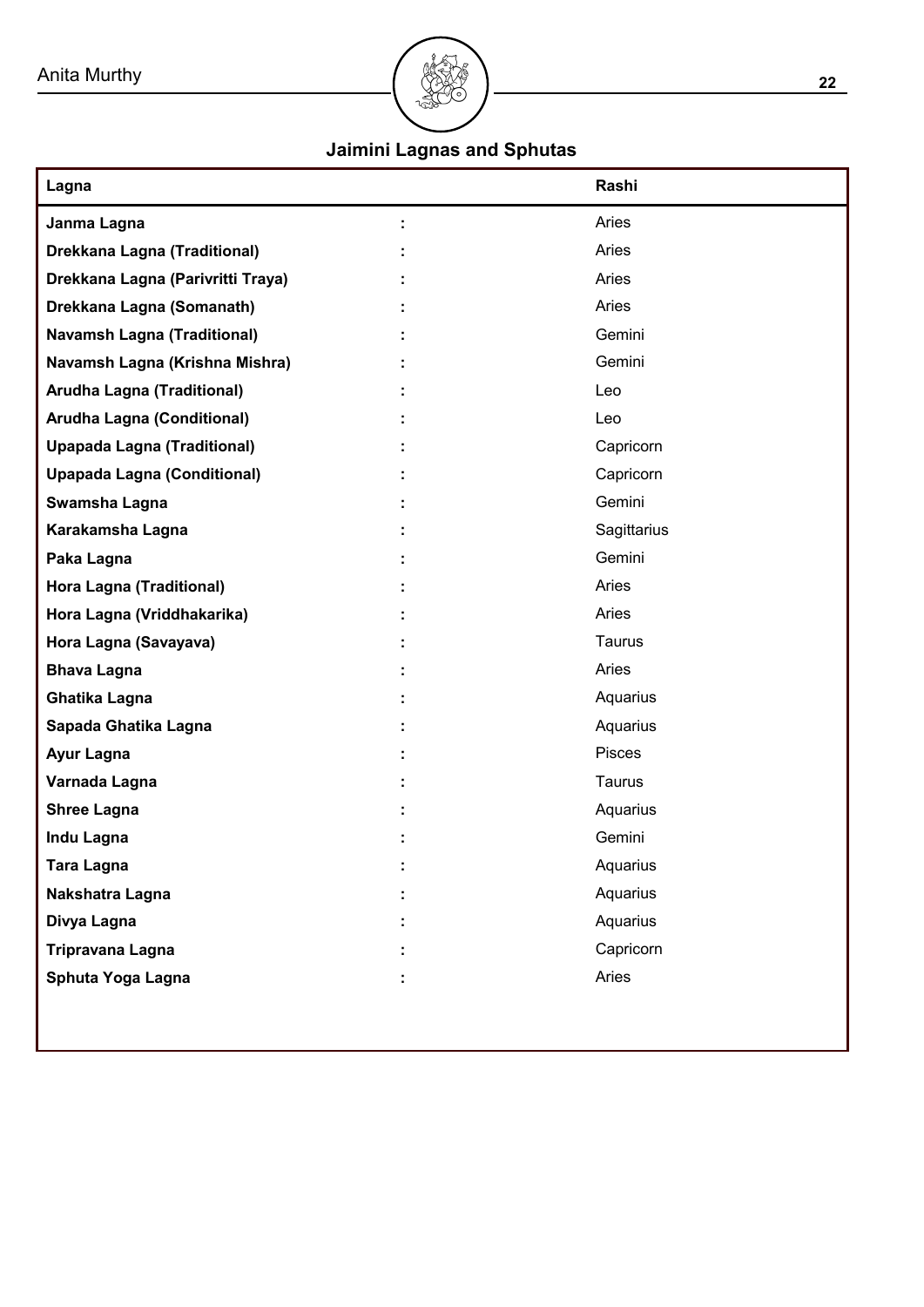

# **Jaimini Lagna Kundlis**

# J Sa Mn K  $A$  Su V  $M$  Me R  $M$  Ma 12 11 10 9 8 7 6 5 4 1 2 3



#### K Ma J Sa R Me Mn  $A \cup Su \cup V$ 12 11 10 9 8 7 6 5 4 1 2 3

#### **Drekkana Somanath Navamsha Traditional**

| 12<br>Me Mn  | A | $\overline{2}$<br>Su K | $\overline{3}$   |
|--------------|---|------------------------|------------------|
| $11$<br>Sa R |   |                        | 4<br>J           |
| 10           |   |                        | $\sqrt{5}$<br>Ma |
| 9            | 8 | 7                      | 6                |

#### Mn Me Ma  $VK$  J J Su A Sa R 12 11 10 9 8 7 6 5 4 1 2 3

#### **Navamsha Krishna Mishra**

| $\overline{12}$ | Ma | $\overline{2}$           | $\overline{3}$<br>Α |
|-----------------|----|--------------------------|---------------------|
| 11<br>Me J      |    |                          | 4<br>Κ              |
| 10<br>Mn        |    |                          | 5                   |
| 9               | 8  | $\boldsymbol{7}$<br>Sa R | 6<br>Su             |

#### **Arudha Lagna (Traditional) Upapada Lagna (Trad) Karakamsha Lagna**

| $\overline{12}$ | Su V   | $\overline{2}$<br>Me R | $\sqrt{3}$<br>Ma    |
|-----------------|--------|------------------------|---------------------|
| 11<br>J         |        |                        | 4                   |
| 10<br>Sa Mn     |        |                        | $\overline{5}$<br>Α |
| l 9             | 8<br>Κ | $\overline{7}$         | 6                   |

| $\overline{12}$  | Su V   | $\overline{2}$<br>Me R | $\overline{3}$<br>Ma |
|------------------|--------|------------------------|----------------------|
| 11<br>J          |        |                        | 4                    |
| 10<br>A Sa<br>Mn |        |                        | 5                    |
| 9                | 8<br>Κ | $\overline{7}$         | 6                    |

| 12<br>Mn                | 1      | $\overline{\mathbf{2}}$ | $\sqrt{3}$<br>Sa R |
|-------------------------|--------|-------------------------|--------------------|
| 11<br>Me                |        |                         | 4                  |
| 10<br>Ma                |        |                         | 5                  |
| $\boldsymbol{9}$<br>AVK | 8<br>J | $\overline{7}$          | $\,6$<br>Su        |

# **Janma Lagna Drekkana Traditional Drekkana Parivritti Traya**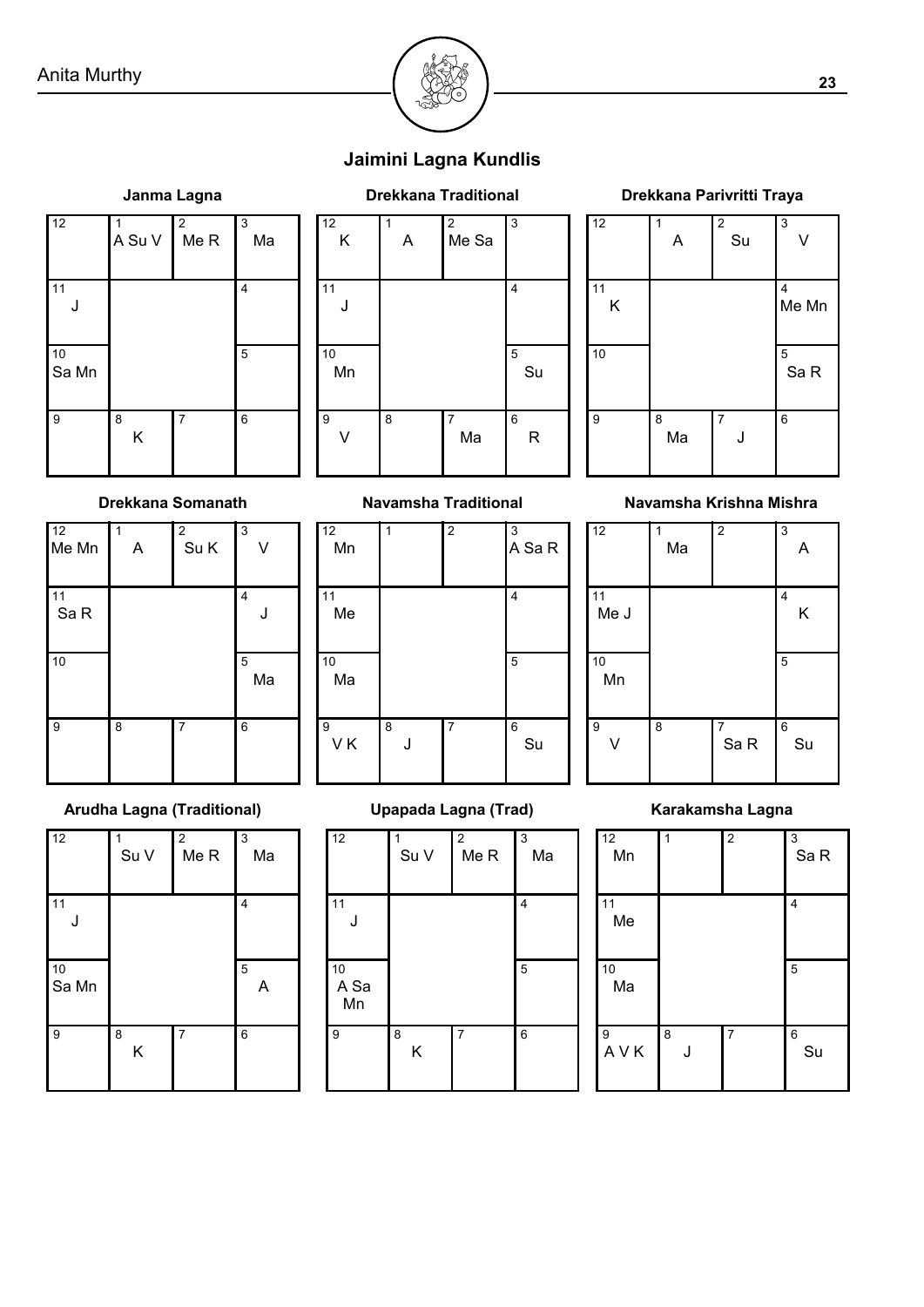

# **Jaimini Sphutas**

| <b>Sphuta Name</b>         | <b>Sphuta</b> |          |
|----------------------------|---------------|----------|
| Beeja Sphuta (Main)        | Leo           | 09:16:37 |
| Beeja Sphuta Auxiliary 1   | <b>Pisces</b> | 21:27:17 |
| Beeja Sphuta Auxiliary 2   | Pisces        | 22:59:27 |
| Kshetra Sphuta Main        | Aries         | 28:31:50 |
| Kshetra Sphuta Auxiliary 1 | Capricorn     | 24:23:24 |
| Kshetra Sphuta Auxiliary 2 | Gemini        | 21:27:58 |

# **Jaimini Karakas**

| <b>Planets</b> | <b>Ashta Chara</b> | Sapta Chara    | Sapta Sthira   | Sapta Bhava          |
|----------------|--------------------|----------------|----------------|----------------------|
| Sun            | <b>Bhratri</b>     | <b>Bhratri</b> | Atma           | Apatya               |
| Mercury        | Dara               | Dara           | Amatya         | <b>Bhratri Jnati</b> |
| Venus          | Atma               | Atma           | Dara           | Amatya Dara          |
| Mars           | Pitri              | Matri          | <b>Bhratri</b> | Atma                 |
| Jupiter        | Jnati              | Jnati          | Apatya         |                      |
| Saturn         | Amatya             | Amatya         | Jnati          |                      |
| Moon           | Apatya             | Apatya         | Matri          | Matri                |
| Rahu           | Matri              |                |                |                      |

## **Jaimini Aspects**

| <b>Planets</b>      | <b>Frontal Aspect</b>   | <b>Lateral Aspect</b> |
|---------------------|-------------------------|-----------------------|
| Aries - A - Su - V  | Scorpio - Ket           | Leo-Aquarius          |
| Taurus - Me - R     | Libra                   | Cancer-Capricorn      |
| Gemini - Ma         | Sagittarius             | Virgo-Pisces          |
| Cancer              | Aquarius - Jup          | Taurus-Scorpio        |
| Leo                 | Capricorn - Sat - Moon  | Aries-Libra           |
| Virgo               | <b>Pisces</b>           | Gemini-Sagittarius    |
| Libra               | Taurus - Mer - Rah      | Leo-Aquarius          |
| Scorpio - K         | Aries - Asc - Sun - Ven | Cancer-Capricorn      |
| Sagittarius         | Gemini - Mar            | Virgo-Pisces          |
| Capricorn - Sa - Mn | Leo                     | Taurus-Scorpio        |
| Aquarius - J        | Cancer                  | Aries-Libra           |
| <b>Pisces</b>       | Virgo                   | Gemini-Sagittarius    |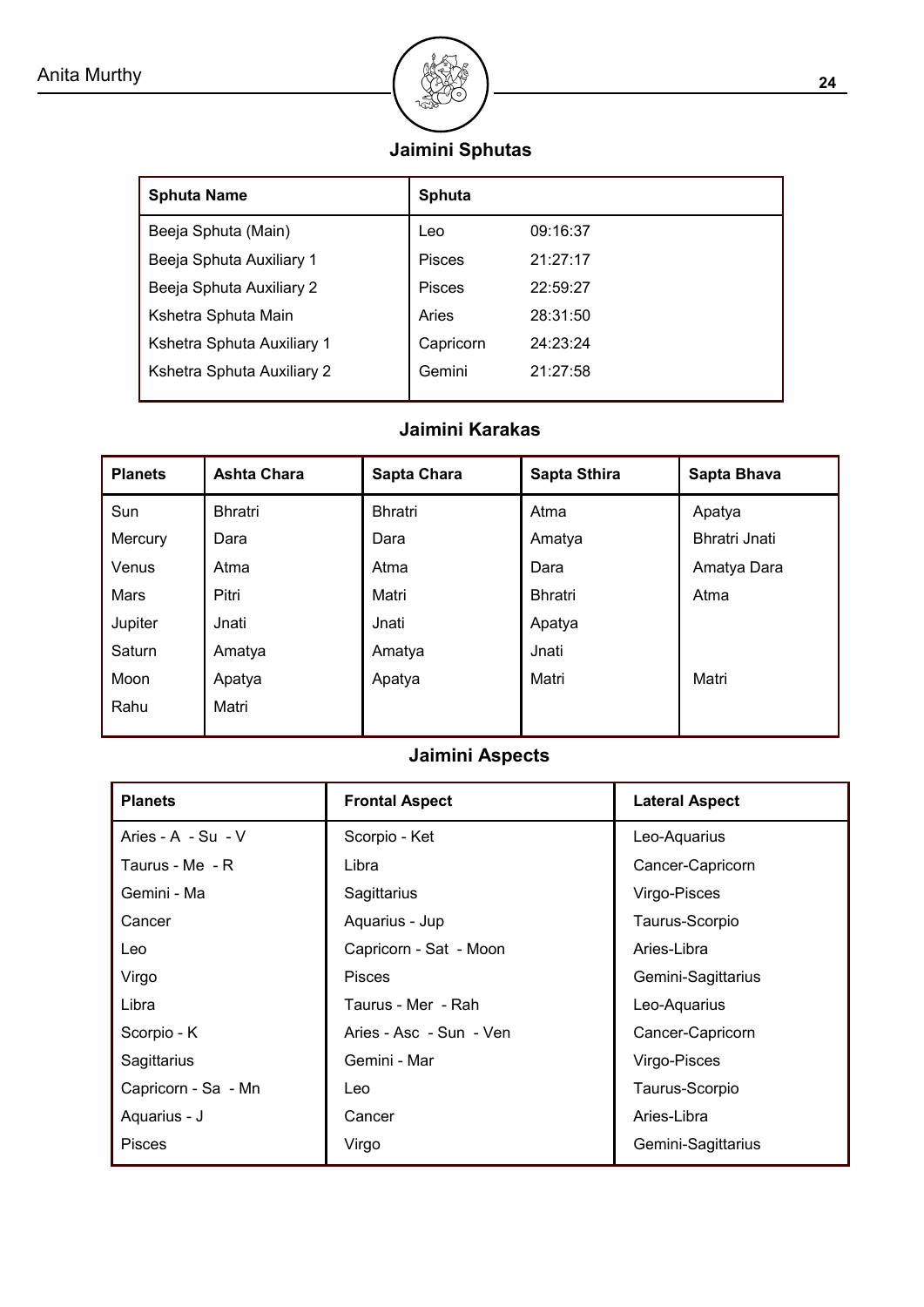# **Vimshottari Dasha (Mahadasha)**

| Sun            | 6<br>Years  | <b>Moon</b>    | 10<br>Years         | <b>Mars</b>   | <b>Years</b><br>7  |  |  |
|----------------|-------------|----------------|---------------------|---------------|--------------------|--|--|
| From           | 07-02-2016  | From           | 07-02-2022          |               | 07-02-2032         |  |  |
| To             | 07-02-2022  | To             | 07-02-2032          | To            | 07-02-2039         |  |  |
| Sun            | 07-02-2016  | Moon           | 07-02-2022          |               | 07-02-2032         |  |  |
| Moon           | 26-05-2016  | Mars           | 08-12-2022          |               | 05-07-2032         |  |  |
| Mars           | 25-11-2016  | Rahu           | 09-07-2023          | Jupiter       | 23-07-2033         |  |  |
| Rahu           | 02-04-2017  | Jupiter        | 08-01-2025          | Saturn        | 29-06-2034         |  |  |
| Jupiter        | 25-02-2018  | Saturn         | 10-05-2026          | Mercury       | 08-08-2035         |  |  |
| Saturn         | 14-12-2018  | Mercury        | 09-12-2027          | Ketu          | 04-08-2036         |  |  |
| Mercury        | 26-11-2019  | Ketu           | 10-05-2029<br>Venus |               | 31-12-2036         |  |  |
| Ketu           | 01-10-2020  | Venus          | 09-12-2029          | Sun           | 02-03-2038         |  |  |
| Venus          | 06-02-2021  | Sun            | 09-08-2031          | Moon          | 08-07-2038         |  |  |
| Rahu           | 18<br>Years | <b>Jupiter</b> | <b>Years</b><br>16  | <b>Saturn</b> | 19<br><b>Years</b> |  |  |
| From           | 07-02-2039  | From           | 07-02-2057          | From          | 07-02-2073         |  |  |
| To             | 07-02-2057  | To             | 07-02-2073          | To            | 07-02-2092         |  |  |
| Rahu           | 07-02-2039  | Jupiter        | 07-02-2057          | Saturn        | 07-02-2073         |  |  |
| Jupiter        | 20-10-2041  | Saturn         | 28-03-2059          | Mercury       | 10-02-2076         |  |  |
| Saturn         | 15-03-2044  | Mercury        | 08-10-2061          | Ketu          | 20-10-2078         |  |  |
| Mercury        | 19-01-2047  | Ketu           | 14-01-2064          | Venus         | 29-11-2079         |  |  |
| Ketu           | 08-08-2049  | Venus          | 20-12-2064          | Sun           | 29-01-2083         |  |  |
| Venus          | 26-08-2050  | Sun            | 20-08-2067          | Moon          | 11-01-2084         |  |  |
| Sun            | 26-08-2053  | Moon           | 07-06-2068          | Mars          | 12-08-2085         |  |  |
| Moon           | 21-07-2054  | <b>Mars</b>    | 07-10-2069          | Rahu          | 21-09-2086         |  |  |
| Mars           | 20-01-2056  | Rahu           | 13-09-2070          | Jupiter       | 28-07-2089         |  |  |
| <b>Mercury</b> | 17<br>Years | Ketu           | <b>Years</b><br>7   | <b>Venus</b>  | 20<br>Years        |  |  |
| From           | 07-02-2092  | From           | 07-02-2109          | From          | 07-02-2116         |  |  |
| To             | 07-02-2109  | To             | 07-02-2116          | To            | 07-02-2136         |  |  |
| Mercury        | 07-02-2092  | Ketu           | 07-02-2109          | Venus         | 07-02-2116         |  |  |
| Ketu           | 06-07-2094  | Venus          | 06-07-2109          | Sun           | 09-06-2119         |  |  |
| Venus          | 03-07-2095  | Sun            | 05-09-2110          | Moon          | 09-06-2120         |  |  |
| Sun            | 04-05-2098  | Moon           | 11-01-2111          | Mars          | 07-02-2122         |  |  |
| Moon           | 10-03-2099  | Mars           | 12-08-2111          | Rahu          | 09-04-2123         |  |  |
| Mars           | 09-08-2100  | Rahu           | 08-01-2112          | Jupiter       | 09-04-2126         |  |  |
| Rahu           | 06-08-2101  | Jupiter        | 26-01-2113          | Saturn        | 08-12-2128         |  |  |
| Jupiter        | 23-02-2104  | Saturn         | 02-01-2114          | Mercury       | 07-02-2132         |  |  |
| Saturn         | 01-06-2106  | Mercury        | 11-02-2115          | Ketu          | 09-12-2134         |  |  |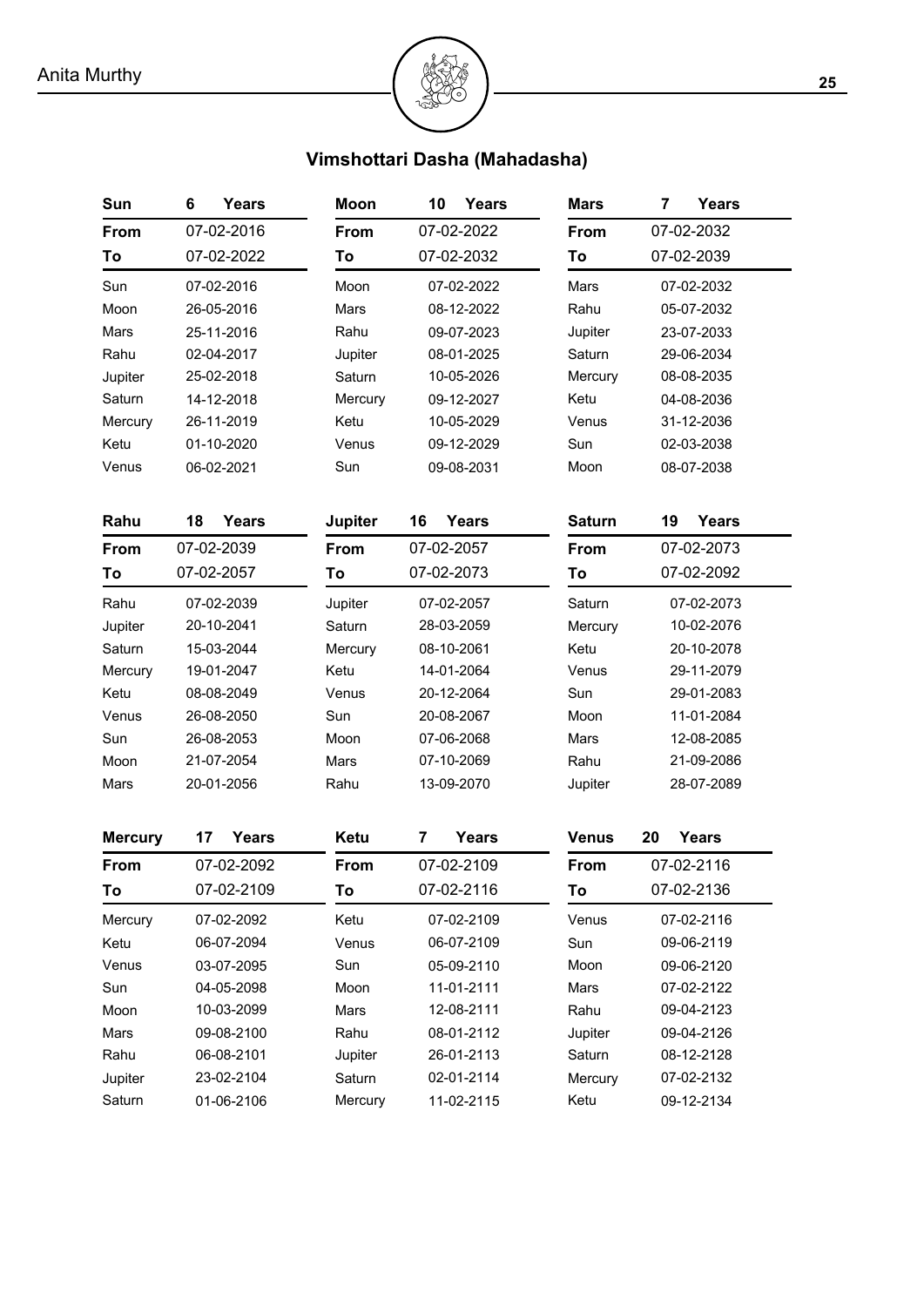

# **Vimshottari-Pratyantar**

| Moon           |            | <b>Mars</b>      |                   | Rahu           |            |  |  |
|----------------|------------|------------------|-------------------|----------------|------------|--|--|
| From           | 07-02-2022 | From             | 08-12-2022        | From           | 09-07-2023 |  |  |
| To             | 08-12-2022 | 09-07-2023<br>To |                   | To             | 08-01-2025 |  |  |
| Moon           | 07-02-2022 | Mars             | 08-12-2022        | Rahu           | 09-07-2023 |  |  |
| Mars           | 04-03-2022 | Rahu             | 21-12-2022        | Jupiter        | 29-09-2023 |  |  |
| Rahu           | 22-03-2022 | Jupiter          | 22-01-2023        | Saturn         | 11-12-2023 |  |  |
| Jupiter        | 07-05-2022 | Saturn           | 19-02-2023        | Mercury        | 07-03-2024 |  |  |
| Saturn         | 16-06-2022 | Mercury          | 25-03-2023        | Ketu           | 24-05-2024 |  |  |
| Mercury        | 03-08-2022 | Ketu             | 24-04-2023        | Venus          | 25-06-2024 |  |  |
| Ketu           | 15-09-2022 | Venus            | 06-05-2023        | Sun            | 24-09-2024 |  |  |
| Venus          | 03-10-2022 | Sun              | 11-06-2023        | Moon           | 22-10-2024 |  |  |
| Sun            | 23-11-2022 | Moon             | 21-06-2023        | Mars           | 06-12-2024 |  |  |
| <b>Jupiter</b> |            | <b>Saturn</b>    |                   | <b>Mercury</b> |            |  |  |
| From           | 08-01-2025 | From             | 10-05-2026        | From           | 09-12-2027 |  |  |
| To             | 10-05-2026 | To               | 09-12-2027        | To             | 10-05-2029 |  |  |
| Jupiter        | 08-01-2025 | Saturn           | 10-05-2026        | Mercury        | 09-12-2027 |  |  |
| Saturn         | 14-03-2025 | Mercury          | 09-08-2026        | Ketu           | 20-02-2028 |  |  |
| Mercury        | 30-05-2025 | Ketu             | 30-10-2026        | Venus          | 21-03-2028 |  |  |
| Ketu           | 07-08-2025 | Venus            | 03-12-2026<br>Sun |                | 15-06-2028 |  |  |
| Venus          | 04-09-2025 | Sun              | 09-03-2027        | Moon           | 11-07-2028 |  |  |
| Sun            | 24-11-2025 | Moon             | 07-04-2027        | Mars           | 23-08-2028 |  |  |
| Moon           | 19-12-2025 | <b>Mars</b>      | 25-05-2027        | Rahu           | 23-09-2028 |  |  |
| Mars           | 28-01-2026 | Rahu             | 28-06-2027        | Jupiter        | 09-12-2028 |  |  |
| Rahu           | 26-02-2026 | Jupiter          | 23-09-2027        |                | 16-02-2029 |  |  |
| Ketu           |            | <b>Venus</b>     |                   | Sun            |            |  |  |
| From           | 10-05-2029 | From             | 09-12-2029        | From           | 09-08-2031 |  |  |
| To             | 09-12-2029 | To               | 09-08-2031        | To             | 08-02-2032 |  |  |
| Ketu           | 10-05-2029 | Venus            | 09-12-2029        | Sun            | 09-08-2031 |  |  |
| Venus          | 22-05-2029 | Sun              | 20-03-2030        | Moon           | 19-08-2031 |  |  |
| Sun            | 27-06-2029 | Moon             | 20-04-2030        | Mars           | 03-09-2031 |  |  |
| Moon           | 07-07-2029 | Mars             | 10-06-2030        | Rahu           | 13-09-2031 |  |  |
| Mars           | 25-07-2029 | Rahu             | 15-07-2030        | Jupiter        | 11-10-2031 |  |  |
| Rahu           | 07-08-2029 | Jupiter          | 14-10-2030        | Saturn         | 04-11-2031 |  |  |
| Jupiter        | 08-09-2029 | Saturn           | 04-01-2031        | Mercury        | 03-12-2031 |  |  |
| Saturn         | 06-10-2029 | Mercury          | 10-04-2031        | Ketu           | 29-12-2031 |  |  |
| Mercury        | 09-11-2029 | Ketu             | 05-07-2031        | Venus          | 09-01-2032 |  |  |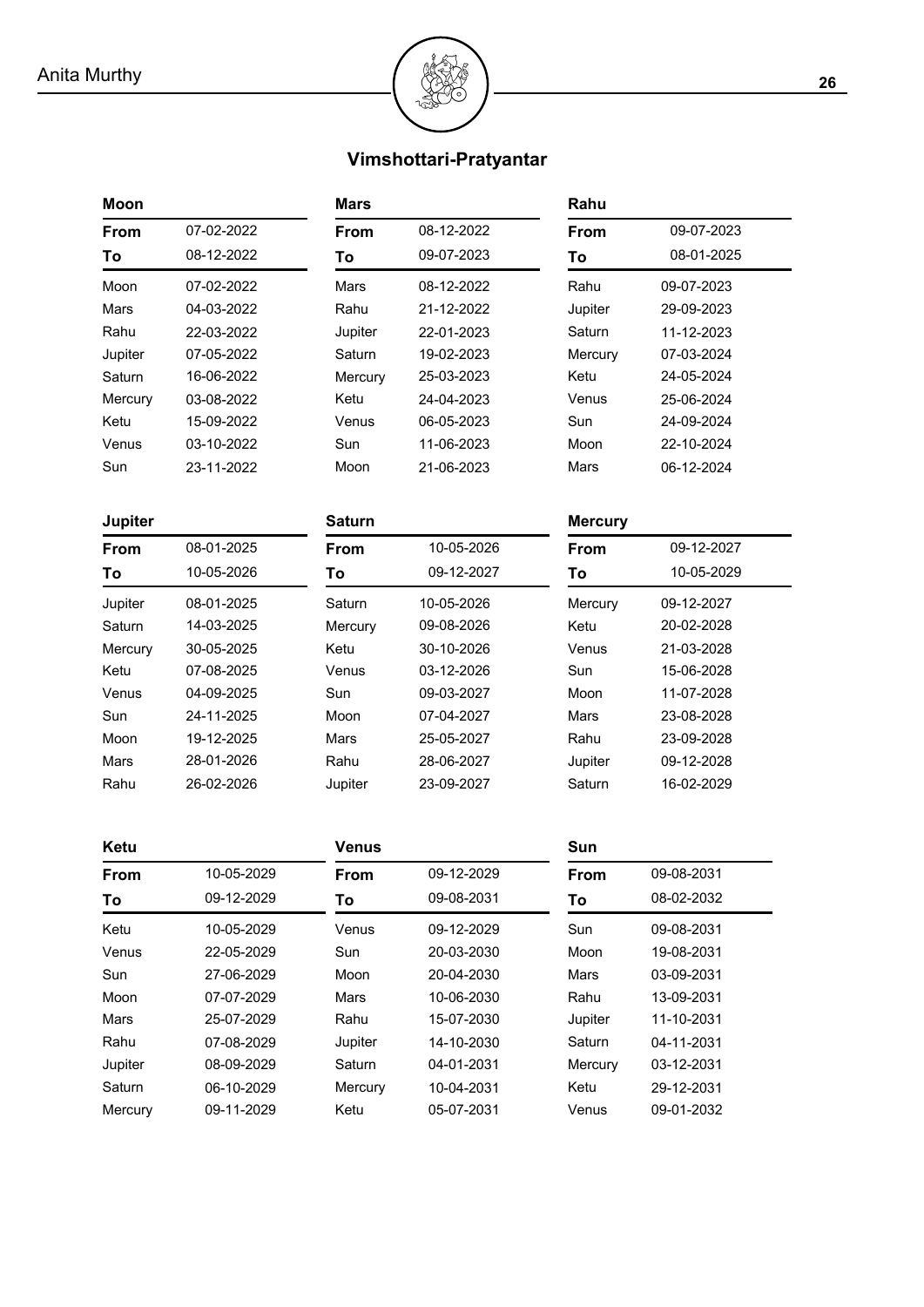

# **Tribhagi Dasha**

| Sun            |            | Moon           |            | <b>Mars</b>   |            |
|----------------|------------|----------------|------------|---------------|------------|
| From           | 03-05-2021 | From           | 06-11-2021 | From          | 07-07-2028 |
| To             | 06-11-2021 | To             | 07-07-2028 | To            | 07-03-2033 |
| Sun            | 18-01-2018 | Moon           | 27-05-2022 | Mars          | 15-10-2028 |
| Moon           | 20-05-2018 | Mars           | 16-10-2022 | Rahu          | 28-06-2029 |
| Mars           | 13-08-2018 | Rahu           | 16-10-2023 | Jupiter       | 10-02-2030 |
| Rahu           | 20-03-2019 | Jupiter        | 05-09-2024 | Saturn        | 07-11-2030 |
| Jupiter        | 01-10-2019 | Saturn         | 26-09-2025 | Mercury       | 06-07-2031 |
| Saturn         | 19-05-2020 | Mercury        | 06-09-2026 | Ketu          | 13-10-2031 |
| Mercury        | 12-12-2020 | Ketu           | 26-01-2027 | Venus         | 23-07-2032 |
| Ketu           | 07-03-2021 | Venus          | 07-03-2028 | Sun           | 16-10-2032 |
| Venus          | 06-11-2021 | Sun            | 07-07-2028 | Moon          | 07-03-2033 |
| Rahu           |            | <b>Jupiter</b> |            | <b>Saturn</b> |            |
| From           | 07-03-2033 | From           | 07-03-2045 | From          | 06-11-2055 |
| To             | 07-03-2045 | To             | 06-11-2055 | To            | 06-07-2068 |
| Rahu           | 24-12-2034 | Jupiter        | 09-08-2046 | Saturn        | 07-11-2057 |
| Jupiter        | 30-07-2036 | Saturn         | 17-04-2048 | Mercury       | 24-08-2059 |
| Saturn         | 24-06-2038 | Mercury        | 21-10-2049 | Ketu          | 20-05-2060 |
| Mercury        | 06-03-2040 | Ketu           | 05-06-2050 | Venus         | 30-06-2062 |
| Ketu           | 17-11-2040 | Venus          | 15-03-2052 | Sun           | 16-02-2063 |
| Venus          | 18-11-2042 | Sun            | 26-09-2052 | Moon          | 08-03-2064 |
| Sun            | 25-06-2043 | Moon           | 17-08-2053 | Mars          | 03-12-2064 |
| Moon           | 24-06-2044 | Mars           | 01-04-2054 | Rahu          | 28-10-2066 |
| Mars           | 07-03-2045 | Rahu           | 06-11-2055 | Jupiter       | 06-07-2068 |
| <b>Mercury</b> |            | Ketu           |            | <b>Venus</b>  |            |
| From           | 06-07-2068 | From           | 05-11-2079 | From          | 05-07-2084 |
| Τo             | 05-11-2079 | To             | 05-07-2084 | To.           | 04-11-2097 |
| Mercury        | 13-02-2070 | Ketu           | 13-02-2080 | Venus         | 24-09-2086 |
| Ketu           | 12-10-2070 | Venus          | 23-11-2080 | Sun           | 26-05-2087 |
| Venus          | 01-09-2072 | Sun            | 16-02-2081 | Moon          | 05-07-2088 |
| Sun            | 27-03-2073 | Moon           | 08-07-2081 | Mars          | 15-04-2089 |
| Moon           | 07-03-2074 | Mars           | 15-10-2081 | Rahu          | 16-04-2091 |
| Mars           | 03-11-2074 | Rahu           | 28-06-2082 | Jupiter       | 24-01-2093 |
| Rahu           | 16-07-2076 | Jupiter        | 10-02-2083 | Saturn        | 06-03-2095 |
| Jupiter        | 19-01-2078 | Saturn         | 07-11-2083 | Mercury       | 24-01-2097 |
| Saturn         | 05-11-2079 | Mercury        | 05-07-2084 | Ketu          | 04-11-2097 |
|                |            |                |            |               |            |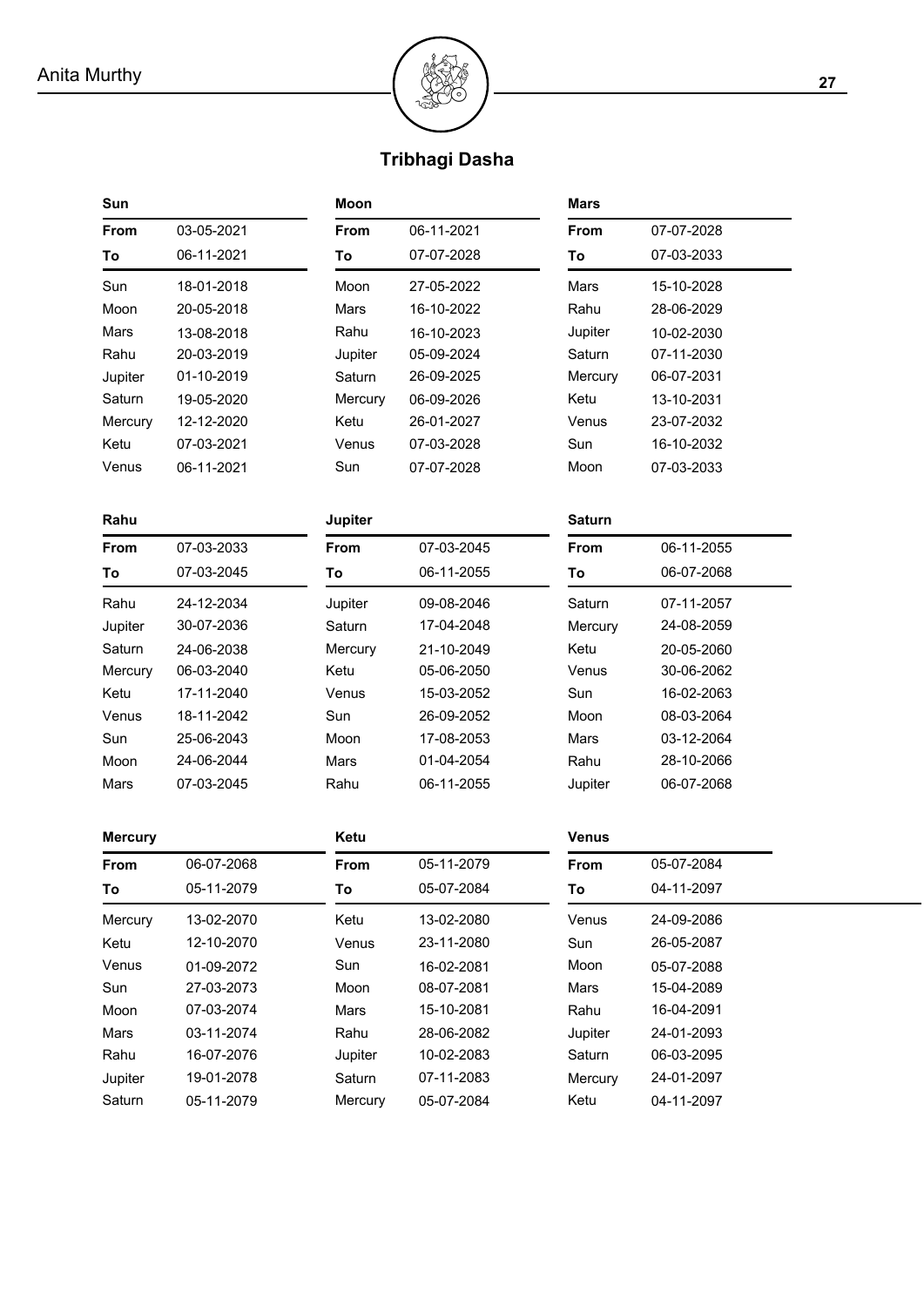

| Yogini Dasha    |         |         |             | <b>Shat-Trimsha Dasha</b> |                |       |             |
|-----------------|---------|---------|-------------|---------------------------|----------------|-------|-------------|
| <b>Dasha</b>    | Lord    | Span    | <b>Ends</b> | Lord                      |                | Span  | <b>Ends</b> |
| <b>Sankata</b>  | Rahu    | 8 Years | 11-05-2022  | Jupiter                   | 3              | Years | 20-09-2021  |
| <b>Mangala</b>  | Moon    | 1 Years | 11-05-2023  | <b>Mars</b>               | 4              | Years | 20-09-2025  |
| Pingala         | Sun     | 2 Years | 10-05-2025  | <b>Mercury</b>            | 5              | Years | 20-09-2030  |
| <b>Dhanya</b>   | Jupiter | 3 Years | 10-05-2028  | <b>Saturn</b>             | 6              | Years | 20-09-2036  |
| <b>Bhramari</b> | Mars    | 4 Years | 10-05-2032  | <b>Venus</b>              | $\overline{7}$ | Years | 21-09-2043  |
| <b>Bhadrika</b> | Mercury | 5 Years | 10-05-2037  | Rahu                      | 8              | Years | 21-09-2051  |
| Ulka            | Saturn  | 6 Years | 11-05-2043  | <b>Moon</b>               | 1              | Years | 20-09-2052  |
| <b>Siddha</b>   | Venus   | 7 Years | 11-05-2050  | Sun                       | 2              | Years | 20-09-2054  |
|                 |         |         |             |                           |                |       |             |
| <b>Sankata</b>  | Rahu    | 8 Years | 11-05-2058  | Jupiter                   | 3              | Years | 20-09-2057  |
| <b>Mangala</b>  | Moon    | 1 Years | 11-05-2059  | <b>Mars</b>               | 4              | Years | 20-09-2061  |
| Pingala         | Sun     | 2 Years | 10-05-2061  | <b>Mercury</b>            | 5              | Years | 20-09-2066  |
| <b>Dhanya</b>   | Jupiter | 3 Years | 10-05-2064  | <b>Saturn</b>             | 6              | Years | 20-09-2072  |
| <b>Bhramari</b> | Mars    | 4 Years | 10-05-2068  | <b>Venus</b>              | $\overline{7}$ | Years | 21-09-2079  |
| <b>Bhadrika</b> | Mercury | 5 Years | 10-05-2073  | Rahu                      | 8              | Years | 21-09-2087  |
| Ulka            | Saturn  | 6 Years | 11-05-2079  | Moon                      | 1              | Years | 20-09-2088  |
| <b>Siddha</b>   | Venus   | 7 Years | 11-05-2086  | Sun                       | $\overline{2}$ | Years | 20-09-2090  |

The order of the dasha lord planets, their respective individual durations and total time-cycle (=36 years) are common to both the Yogini and Shat-Trimsha Dasha-systems - except for the single dfference that the commencing dasha becomes different in the two cases.

Parashara's recommendation is that if birth takes place during day-time in Sun's Hora or in night-time in Moon's Hora Shat Trimsha Dasha-System should be adopted.

As an extension to this principle, if birth takes place in night time in Sun's Hora or in day-time in Moon's Hora, Yogini Dasha-System should prefereably be employed.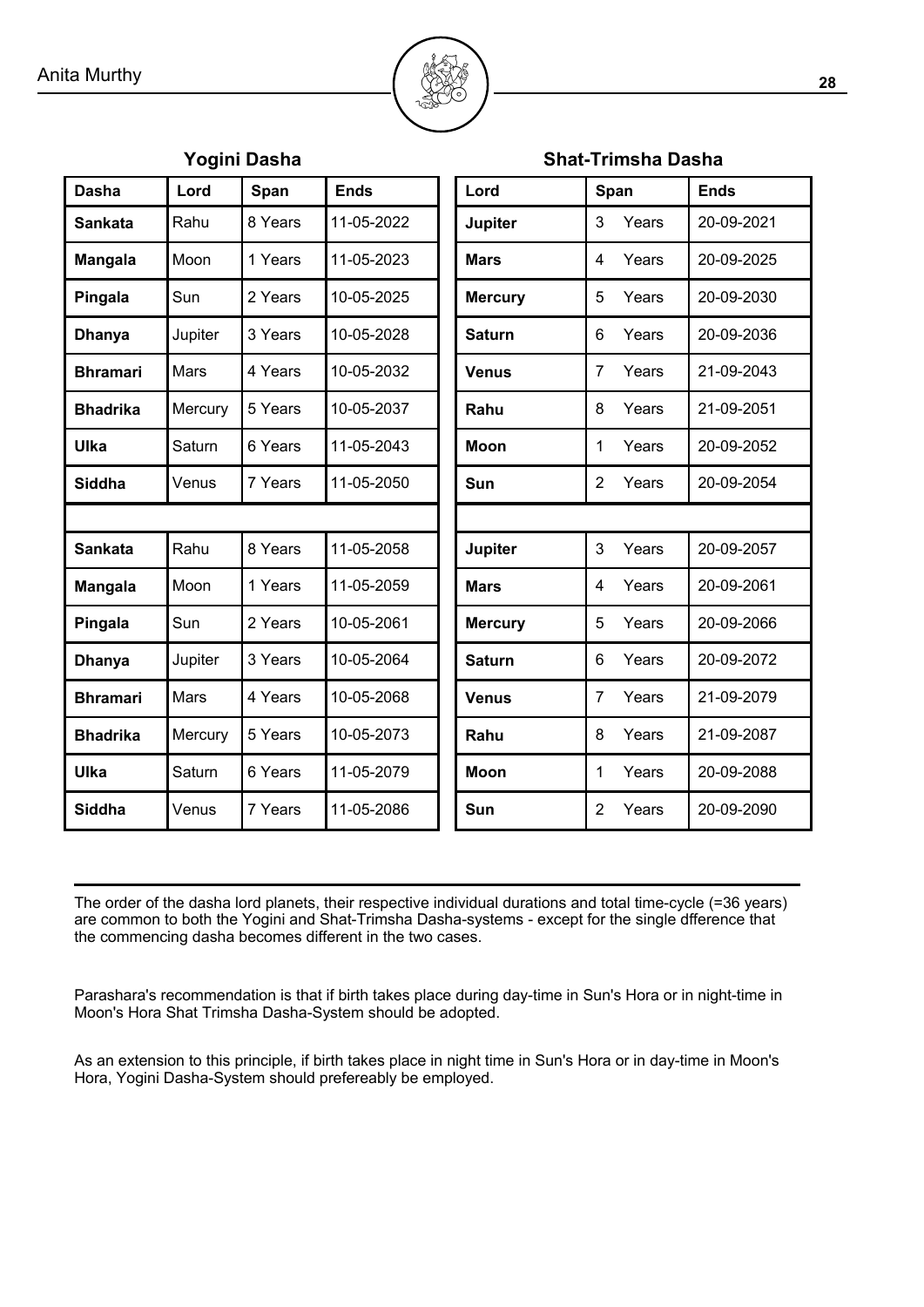

#### **Planetary Yogas**

#### **Kaahala Yoga**

This is the very best yoga as per Ashtakavarga. You will be fortunate in this respect that out of three parts of life, the last part will be the best. Even if you have a humble beginning, you will start making progress from approx age 25 and from around age 49 your prosperity will increase further.

#### **Amala Yoga**

This is a fortunate combination. It will make you a person of character and bestow on you many desirable qualities. You will be virtuous and have a helpful nature. You will be prosperous, wealthy and enjoy lasting reputation. You will become a source of inspiration to others and will lead an enjoyable life.

#### **Shasha Yoga**

This is a fortunate combination which bestows on you leadership abilities. You will be learned, wealthy and influential. You will secure a respectable position in society. You will become the head of a council or an organisation.

#### **Khala Yoga**

This combination is somewhat pecuiliar. It can give you extreme fluctuations between two extreme conditions. You may have financial progress by leaps and bounds at some period of time while at some other time you may be in unfavourable circumstances. With time your mental outlook will also change.

#### **Subhavesi Yoga**

This is a favourable combination. It will give you a good family-background, good education and stable financial position. You will be have pleasing appearance and will be virtuous. The desirable qualities you possess will help you to have good progress in life.

#### **Subhavasi Yoga**

This is a favourable combination. You will become liberal in your outlook and will possess many desirable qualities. You will be renowned for your pleasing manners and good conduct. You will gain popularity and will make good advancement in life.

#### **Arishta Yoga**

This is not a favourable combination. You will have to work hard and continue your struggles. You may face many conflicts and oppositions which will turn you to be a hardcore. You may face a few accidental mishaps too. On the good side, with your strength of will and determination you are sure to come up in life.

#### **UttamGraha Yoga**

This is a beneficial combination. You will own good houses which will make your life comfortable

#### **UttamGraha Yoga**

This is a beneficial combination. You will own multi-storied buildings and live very comfortably

#### **Bandhu Pujya Yoga**

This is a good combination. You will have high accomplishmentsfor which your friends and relatives will treat with respect.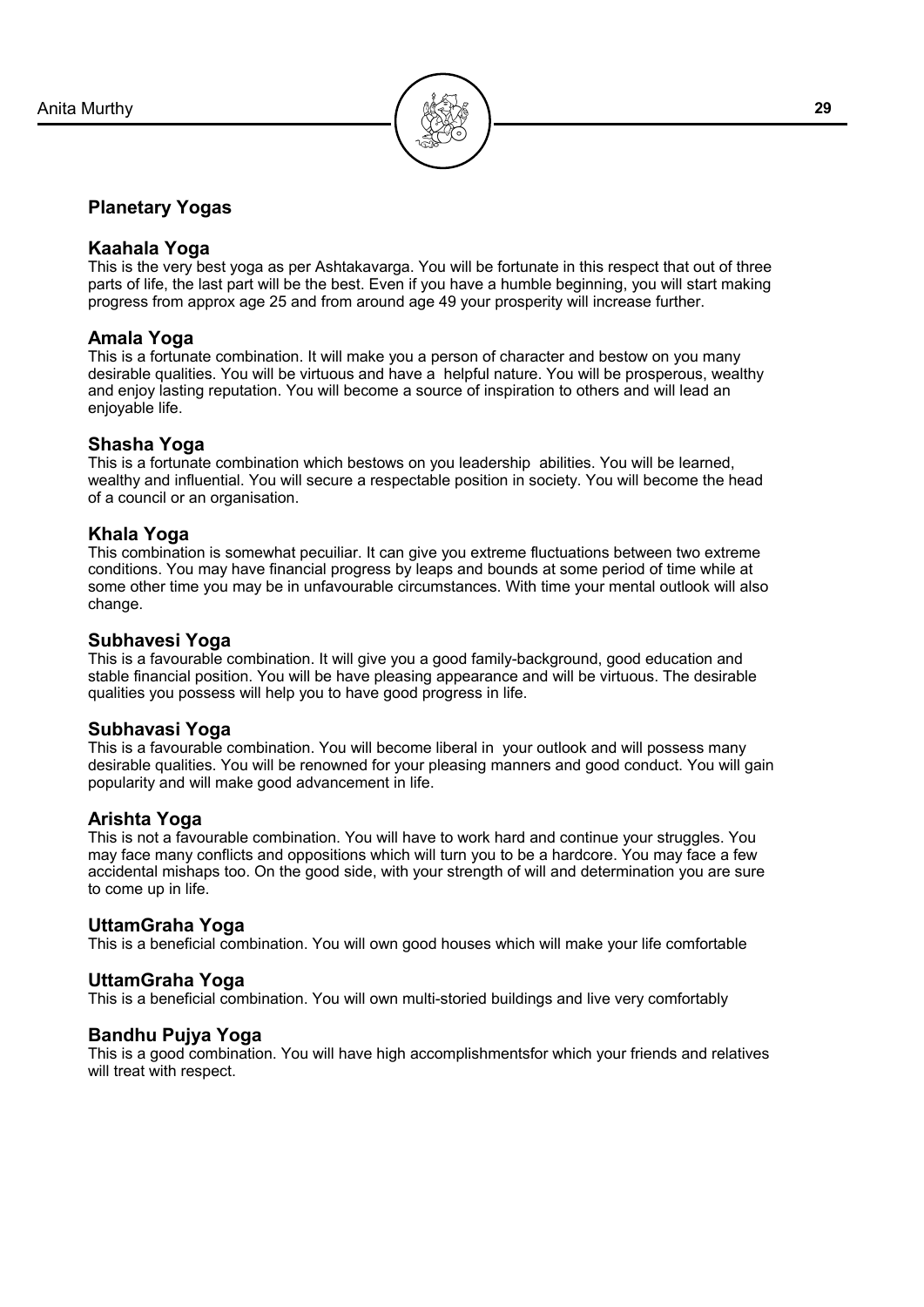

#### **Results of Planetary Aspects**

#### **Sun Square Saturn**

You will face a difficult but not an insurmountable period as you encounter problems in your domestic life. You might tend to give in to depression and pessimism as people may not be helpful. However, despite the odds, you retain your ambition and self respect. Your health also needs to be watched.

#### **Sun Semi Sextile Rahu**

You will be highly popular in the social circles and will achieve success through the dint of your hard work. You will also achieve worldwide fame.

#### **Sun Conjunction Uranus**

You are a strong votary of personal freedom and are keenly interested in humanitarian activities. You are also blessed with powers of intuition. Under this aspect of astrology, certain strange incidents may also occur which could affect your relationships with people.

#### **Mercury Square Jupiter**

Mercury in a square aspect with Jupiter grants you with a positive outlook towards life. Your clarity of thought is witnessed from the way you prefer to plan out your course of action in business. Inclusion of details in your planning process will enhance your chances of success.

#### **Mercury Trine Pluto**

You will simply not take a no for an answer and will not rest until you solved all outstanding mysteries and problems. Concentration, communication skills and intellectual prowess are your strengths, the last two qualities helping you win many admirers.

#### **Venus Semi Square Mars**

A Semi Square position of Venus and Mars makes a person an extrovert who is able to form friendships easily. There could however, be a tendency in some individuals to indulge in the carnal pleasures of life.

#### **Venus Sextile Neptune**

A sextile position of Venus and Neptune infuses you with a roman tic nature with an inclination towards art, music and poetry. You have a helpful attitude, especially towards your loved ones, who in turn will be the source of happiness to you. You are also idealistic.

#### **Jupiter Semi Sextile Pluto**

You will hold a high-profile job with immense power. In that capacity, you can be of helpful to others. From time to time, obvious changes will happen in your life. You will maintain a healthy relationship with your relatives, friends and neighbours. You will involve in creative work.

#### **Saturn Trine Rahu**

You are a true professional and with a little extra effort, you can achieve success. You have a set of ideals in your life and you will stick to them. You can at times be emotional but you will attain spiritual maturity.

#### **Saturn Square Uranus**

Due to the Square Aspect of Saturn to Uranus, you will be subjected to some abrupt changes in life. Some of your plans may be destroyed by circumstances so you will need to take extra care while implementing them. You will sometimes find it difficult to maintain good relations with relatives and friends.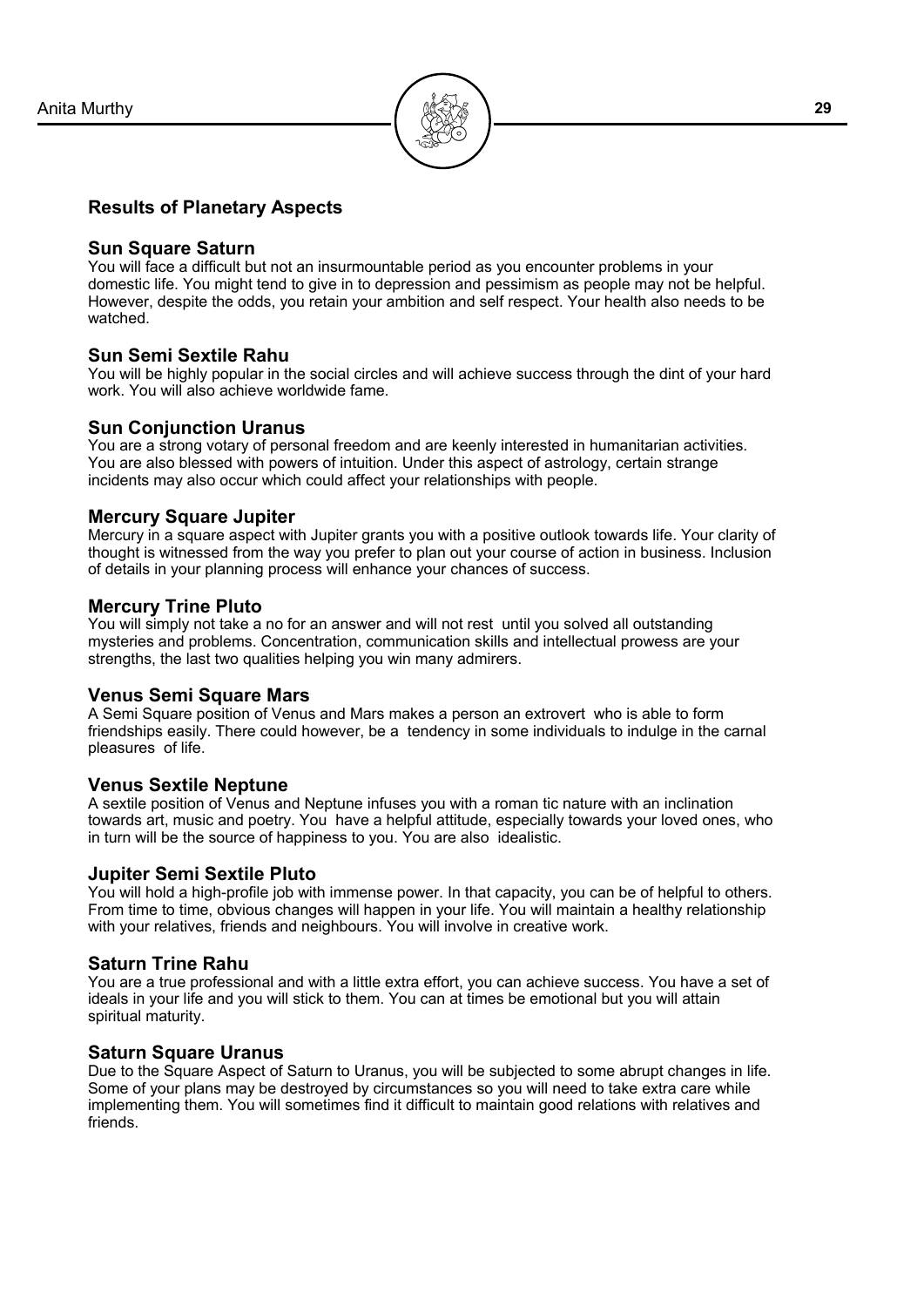

#### **Ketu Semi Square Pluto**

You are a thinking person. Your mind is often flooded with a myriad of ideas. The Semi Square Aspect of Pluto to Ketu/Ketu can help you implement some of your ideas in the practical sense. You love adventure and will often be engaged in actions. Your activities could spell an impact over others if you channelise them carefully.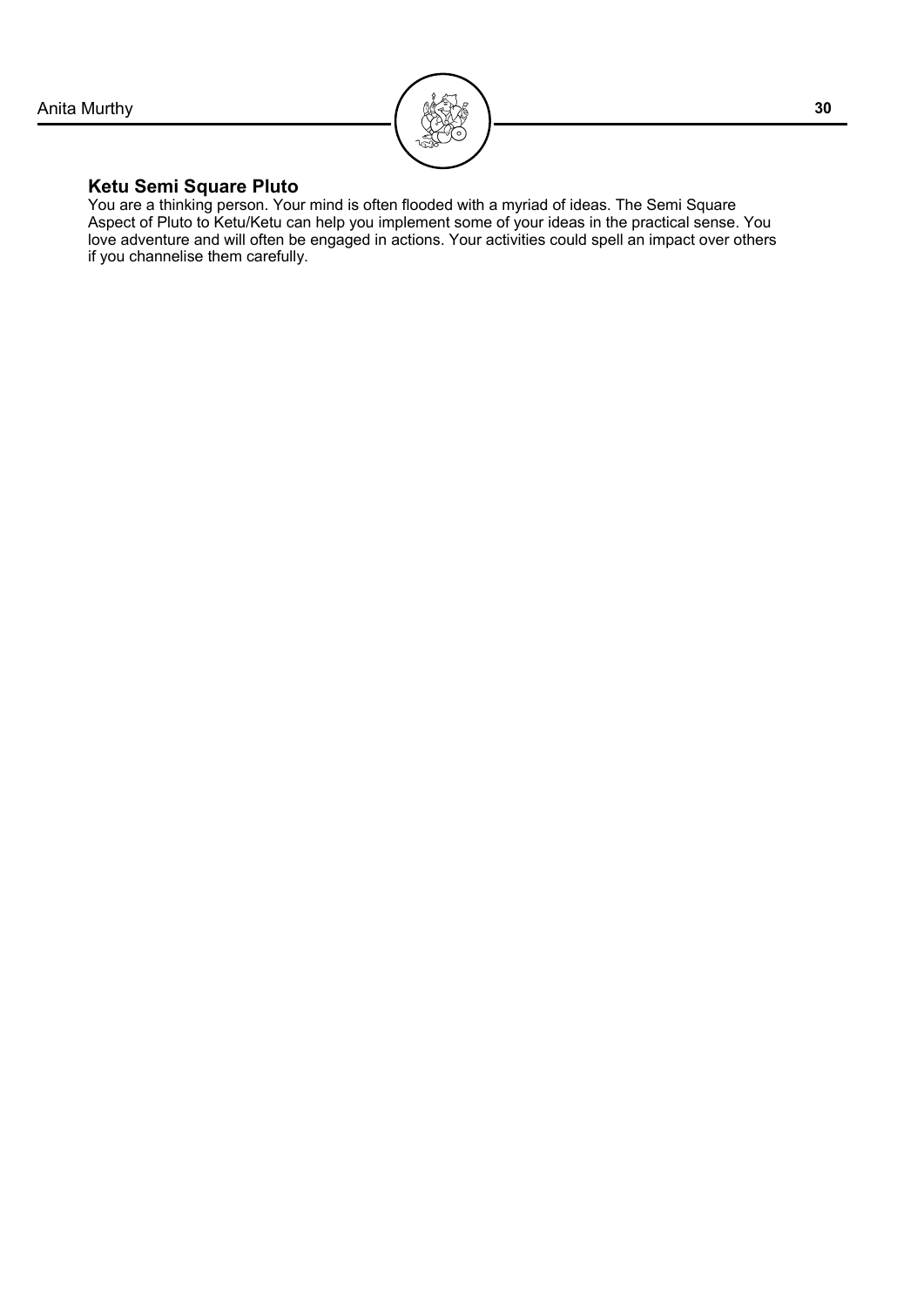

#### **Predictions**

#### **Specific Characterstics**

You are masterful and ambitious, but often your mind gets beclouded with doubts. You are not very broad-minded because of being a strong sectarian and disposed to religious austerities. You are a believer in the occult, even could be a fatalist. You have a high degree of self-confidence and reasonably high ambition. Advantage-seeking relatives and friends may cause you weep silently. You have a strong religious feeling and are capable of arousing a worthy ideal.

You keynotes are conquests after conquests. You will have the acme of forceful self-assertion, intense ambition and glowing enthusiasm. You may achieve military honours easily. Your friends will be numerous and your enemies will also not be very few. You are capable of extreme energy which, if not controlled, may make you cruel and despotic; your rivals may then threaten your rank and position. With moderation and prudence, you will secure high honours and widespread fame.

Your disposition is proud, austere and somewhat lacking in warmth. Your spirit is melancholic and you are disposed to be pessimistic unless you try to overcome these by exercising 'will-force'. You should avoid risky investments and speculations altogether. As soon as you appear 'no-longer self-centred', you will gain wider sympathies, and you will find that almost everything is taking a turn in the very desired direction.

#### **Mental Qualities**

You will be changeable, wilful and strong in purpose. You will be reserved, quite and reclusive. You will be very ambitious, having a desire for governing. You are forcible in action, and you are sure to reap the harvest of your invested endeavours and eagerly-awaited timely actions.

#### **Physical Attributes**

According to your Horoscope, you will have prominent features, oblong tip nose, firm lips and narrow chin. You will have narrow neck, small ear lobes, dark and thin hair. You may sport a small beard. There might be some afflictions involving your knees ( right side in case of male and left side in case of female ).

#### **General State of Health**

Your zodiacal sign rules over the thyroid gland which regulates the body's metabolism. Your throat and neck, larynx, vocal chords, jugular vein, chin, lower jaw and the ears are the areas which may need medical attention during some time of your life.

Your skin is also a vulnerable area. You must remain careful for any early-stage symptoms which may get aggravated if not attended promptly.

You should eat red gram (dal), beans and wheat. Almonds, apricots, mint and cherries are very good for you.Since the Ascendant is afflicted by the Moon in your chart, you are very prone to suffer from colds and dropsical swellings.

Since the Moon bears no affliction in your chart, you are less likely to suffer from any disease resulting from environmental causes.Since Saturn afflicts the Sun in your chart, you may suffer from colds, contractions and obstructions; constipation and general weakness are possible too.Since Uranus afflicts the Sun in your chart, you may suffer from heart-diseases.Since Mars and Saturn both afflict the sign Capricorn in your chart, the region of body prone to affections will be the knees.

#### **Education and Profession**

The combinations of planets in your chart will bless you with a very keen intellect and a high level of education. You will be holding a Master's degree at least. You will have your interest in various fields and will have informal studies in a wide range of subjects. You may also persue some hobbies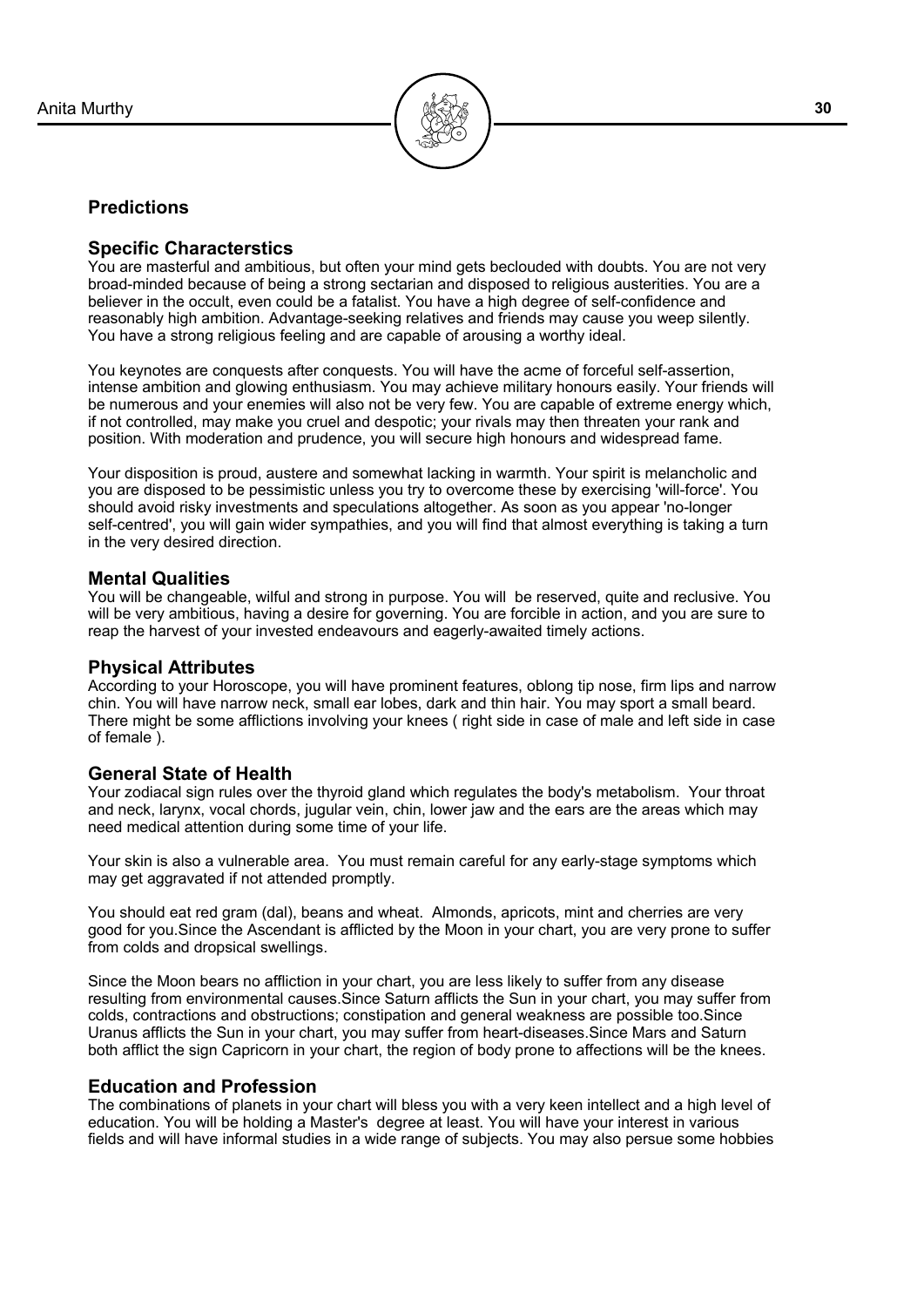

which will give you distinction.

You will be respected in the social circle for your accomplishments and people will seek your valuable advice on important matters.

The planetary combinations in your chart bestow on you an aptitude for Engineering. You will be fascinated by the working processes involving the machineries and their own functioning as well. You will do well in any branch of Engineering -- be it Mechanical, Electrical, Civil or Metallurgical.

The planetary combinations in your chart bestow on you the qualities of a born businessman. You will be quick to learn the aspects of trade and commerce. You will make a fortune by trading and/ or manufacturing activities. As usual in business you may have to pass through some slack patches when you will need to excercise control although during the most part you will do brisk business.

#### **Wealth and Inheritance**

As regards family - wealth, you will be a blessed person with every kind of sparkle and glitter. Jewels, perfumes and personal ornaments will be available with you even without asking. You will have a sociable spirit, inclined to brilliant company and joyous festivities. As regards domestic environment, it will be bright with happiness to keep you cheerful.

In your chart the lord of earnings placed in the favourable 10th house is a fortunate position and offer many desirable attributes. You will become very distinguished for your firm determination and strength of will. But you must understand your capacity-limitations and never have a bite bigger than you can chew; otherwise there will hang on the possibility of having a sharp downfall. You will occupy a high position and be a decision maker; you will have great progress in your life.

In your chart the lord of inheritance being placed in the 3rd house is a fortunate indication in respect of inheritance. You will have gains from your younger co-borns also but that might involve winning a Law-suit. The position however is not favourable for your younger co-born who may face some mishaps; although the same position strongly indicates big gains from your mother.

#### **Marriage and Married Life**

Your chart indicates that you will have early marriage. In your chart the Ascendant-lord and the 7th-lord are in Semi-Square aspect. This indicates possibility of having some disharmony arising from differences in outlook. With time, you will know each other better which will improve the situation. Using a little more tact will bring in a dash of warmth in your relationship.

#### **Travel and Journeys**

In your chart most of the planets are situated in moveable and/ or common signs. This will make you a born wanderer who will have many changes in life. You will have many journeys in connection with your profession; you will also have travels and tours for pleasure and profit. In your chart most of the planets are in angular houses and moveable signs. You will have many journeys mainly in connection with profession. You will also have some pleasure-trips to places of interest.

#### **Lucky Stone**

Among auspicious gemstones RED CORAL (Munga) will be favourable for you.

You may take 8 to 12 Rattis of RED CORAL in a Silver ring which should be worn on right hand ring finger on a Tuesday -- after mid-day.

Cheaper substitute of Red Coral is Sindoori Akeek which may be taken instead in a ring of Silver or Copper.

While wearing the gemstone reciting the following 'Mantra' will be auspicious:

Dharini-garbha-sambhutam Vidyut-kanti Samaprabham Kumaram Sakti-Hastam cha Mangalam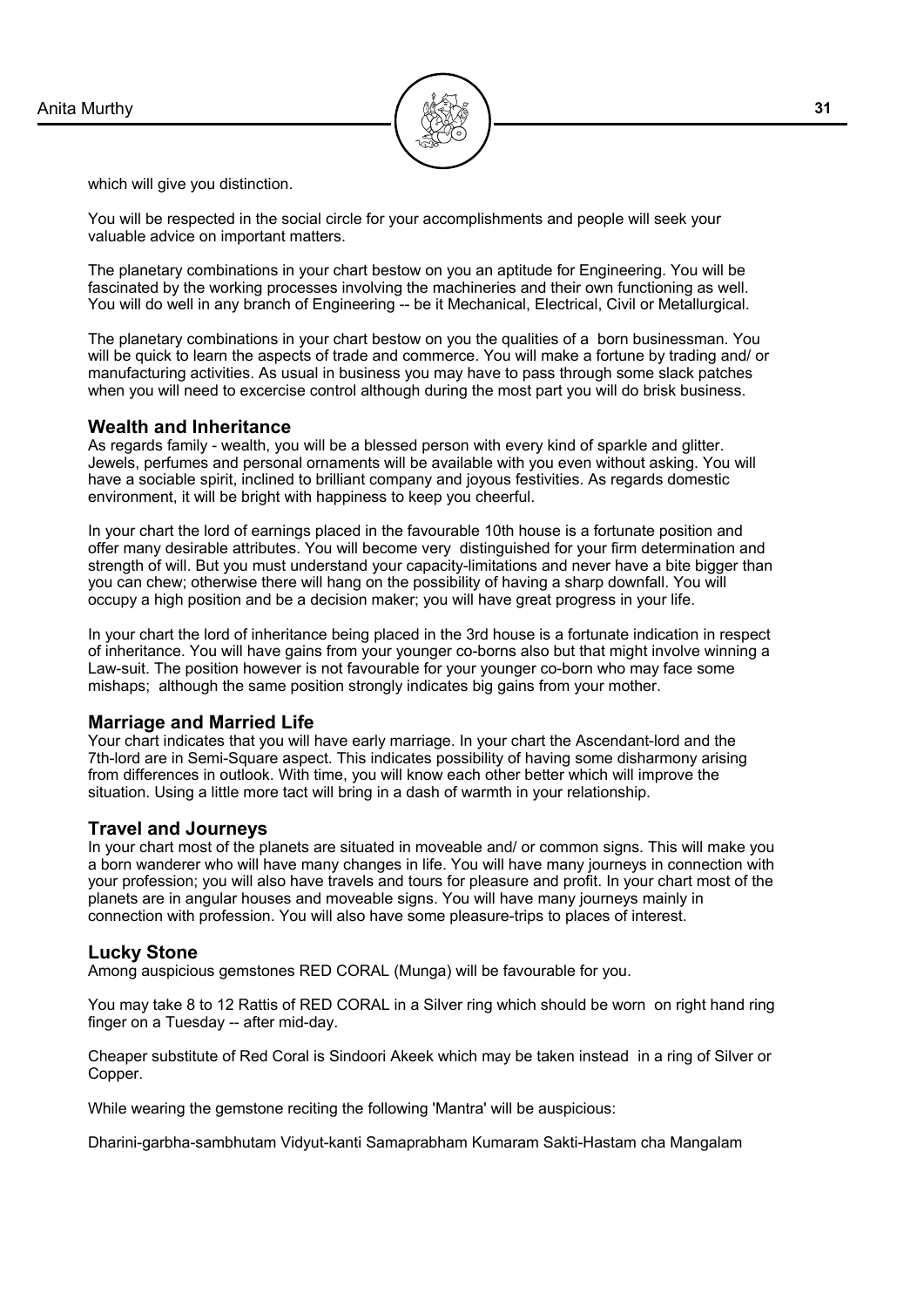

Pranamyaham.

The weights of gemstones recommended above are for adult male people. For adult females the weights should be reduced to 3/4 to 1/2 part while for the children the weights should be reduced to 1/2 to 1/3 part.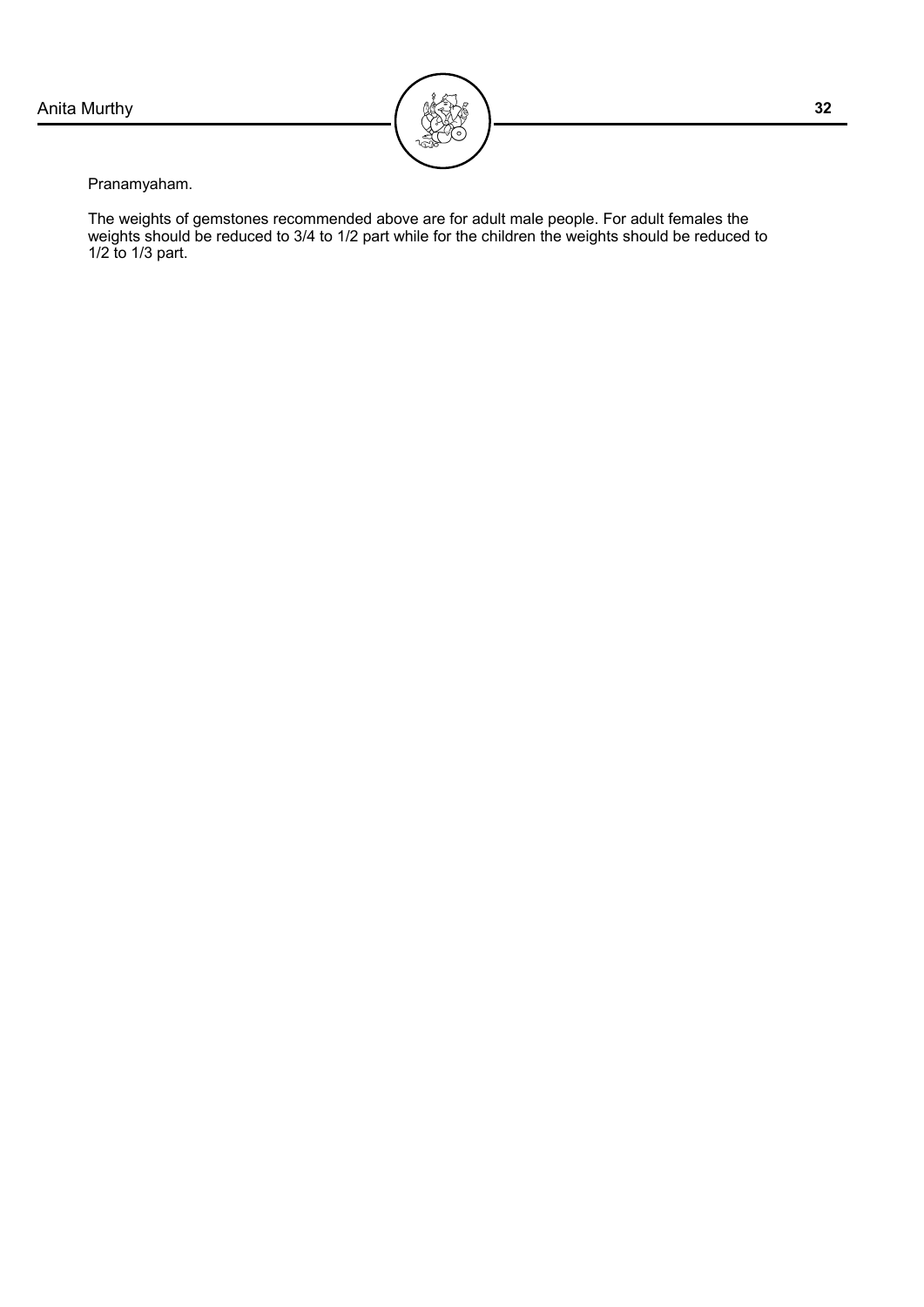

## **Predictions On The Basis of Planet Positions**

#### **Ascendent Result**

Your Ascendant is Aries. Your Ascendant-lord is Mars, which will act as a super-benefic planet in your chart.

By virtue of being born in Aries Ascendant, you are likely to have a somewhat proud and arrogant nature. You will have a fiery spirit and will be excessively fond of personal freedom. You may have an adventurous spirit and may tend to experiment with life and work, although your outlook will be very practical and your expectations will appear to be very reasonable. You will be endowed with limitless vigour and energy, possess a strong will-power and will be extremely ambitious. With your dynamism, courage, intellect, optimism, original ideas, firm resolution and timely actions, you will make quick progress. Although you will be virtuous, you may be a little avaricious and may have a wrathful disposition. You may be a little opposed to your own people but will easily be able to establish friendship with other people. You will tend to relate yourself to any person or thing in haste and profound desire. You will earn fame and renown for your valour and meritorious deeds.

#### **Result for Planets in Signs**

#### **Sun**

In your chart, the Sun is placed in sign Aries. You will be especially fortunate in respect of gaining paternal wealth. You will have an evolved soul and will remain engaged in doing righteous deeds. You will receive favours from senior government authorities and also from political sources.

You will be fortunate in respect of holding a prestigious position and will have good earnings. You will enjoy a happy life with your spouse and children. One of your sons will become a source of pride and joy to you.

#### **Mercury**

In your chart, Mercury is placed in sign Taurus. Although this position is not ominous for your mother, it will endow you with virtues and fame. You will be able to acquire wealth and enjoy the comforts of life. However, during sometime in your life you might be worried on account of your spouse or children. Your own health might be affected owing to irregular food-habits or for taking wrong medicines, in which respect you should remain careful. Your associates may also try to cause you losses.

#### **Venus**

In your chart, Venus is placed in sign Aries. Unless the Moon is in sextile or Jupiter is in sextile or trine aspect, the position is not favourable. It may make your mind unstable and you may feel agitated; you may wander fruitlessly and might be given to vices. Your home-life may not be peaceful at all and your happiness might be on the wane. However, if either the Moon or Jupiter aspects Venus, then the situation will be considerably improved; you will acquire wealth through trade and lead a comfortable life.

#### **Mars**

In your chart, Mars is placed in sign Gemini. Unless Jupiter or Venus is in Pisces or Mercury is in Virgo, it is not a favourable position. You may have a argumentive, quarrelsome nature and may even acquire a crooked disposition. You may suffer from bilious or hearing disorders, acquire a spend-thrift nature and turn inimical to your relatives. Although you may have good education, you may not be able to utilize it effectively. Unless some modifying influences are present in your chart, you may not be happy in your native place and, leaving home, may go to a distant inland place to eke out your livelihood.

#### **Jupiter**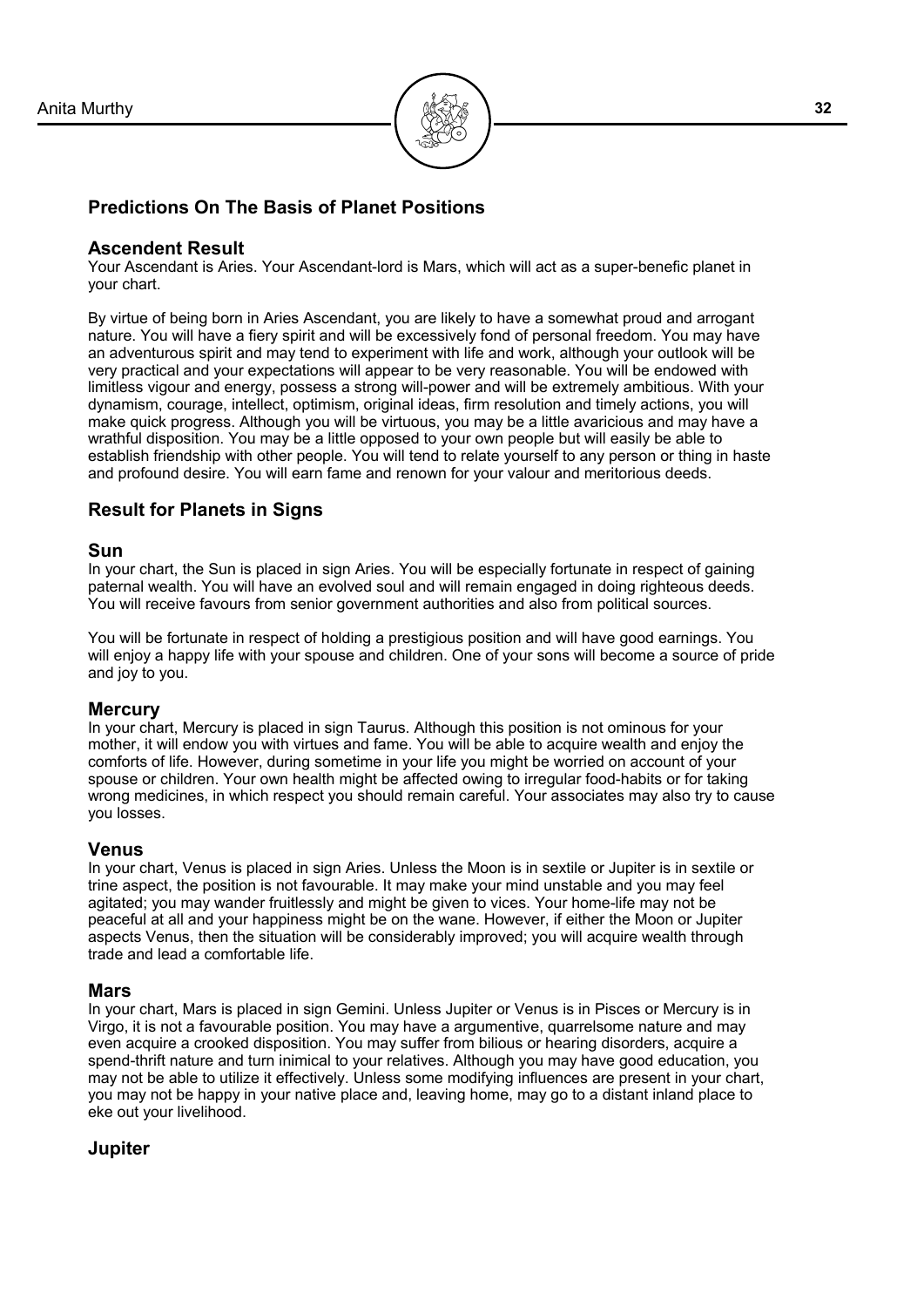

In your chart, Jupiter is placed in sign Aquarius. Jupiter's position here is very much praised as it surely brings in wealth in abundance; but this position also makes one to suffer from high blood-pressure. It will give you a middle stature with tendency towards corpulence. You will be good-humoured and have a cheerful, obliging disposition. You will be industrious and communicative, receive benefits from the authorities, will become very popular and enjoy a full life with your relatives and friends.

#### **Saturn**

In your chart, Saturn is placed in sign Capricorn. If your Ascendant is Aries or Cancer or Libra or Capricorn, you will enjoy the beneficial results of 'Shasha Yoga' and will become an important person. If associated with or aspected by benefic planet(s), it will make you industrious and successful in all undertakings; you will have real sympathy and concern for the old, weak and infirm people and assist them to reduce their sufferings. If Saturn is retrograde or combust, then it may make you peevish, discontented, covetous and melancholic. You may be betrayed by others and lose your wealth and honour.

#### **Moon**

The Moon is situated in sign Capricorn in your chart; so your 'Janma-Rashi' (or Chandra-Lagna) is Makara. Your mental qualities and certain other characteristics will be governed by this feminine, earthy, fruitful and movable sign and, to some extent, by it's sign-lord Saturn.

Moon in sign Capricorn may make you troubled by windy disorders and may even make your mood melancholic. During sometime in your life, you may leave your home, and stay away from your near relations; it might be owing to your profession. If Saturn is not well-placed in your horoscope, you may not be ingenious and may even become selfish in your conduct, for which people may hold you in low esteem. However, if the Moon is involved in some good yoga with other planet(s), you will lead a happy family-life.

#### **Rahu**

In your chart, Rahu is placed in sign Taurus. If associated with or aspected by Venus or Mercury or Jupiter, you will be soft-spoken, possess and earn good amount of wealth and there might be more females in your family. If associated with or aspected by the Moon, then your fortune could be unstable. If associated with or aspected by both of the Sun and the Moon, then you may suffer from diseases and your eye-sight might be affected. If associated with or aspected by Saturn or Mars, then you may incur losses and your financial condition might be deteriorated. If Venus is not well-placed, your family-members may lack the quality of tolerance and your life might become bereft of peace altogether.

#### **Ketu**

In your chart, Ketu is placed in sign Scorpio. If associated with or aspected by Venus or Mercury or Jupiter, you will be soft-spoken, possess and earn good amount of wealth and there might be more females in your family. If associated with or aspected by the Moon, then your fortune could be unstable. If associated with or aspected by both of the Sun and the Moon, then you may suffer from diseases and your eye-sight might be affected. If associated with or aspected by Saturn, then you may incur losses and your financial condition might be deteriorated; besides your family-life might become bereft of peace altogether. If Mars aspects Ketu, then you may have the risk of undergoing a surgical operation.

#### **Uranus**

In your chart, Uranus is placed in sign Aries. You might be somewhat nervy but you may have some unusual and yet very original ideas. People may consider you to be somewhat eccentric. If Uranus is associated with or aspected by natural benefic planet(s), then you may be a kind of genius and gain acclaim for it; but if it is associated with or aspected by natural malefic planet(s), then you may be just a crank. Curiously, if both types of influences prevail, then you may be an unique and unpredictable entity.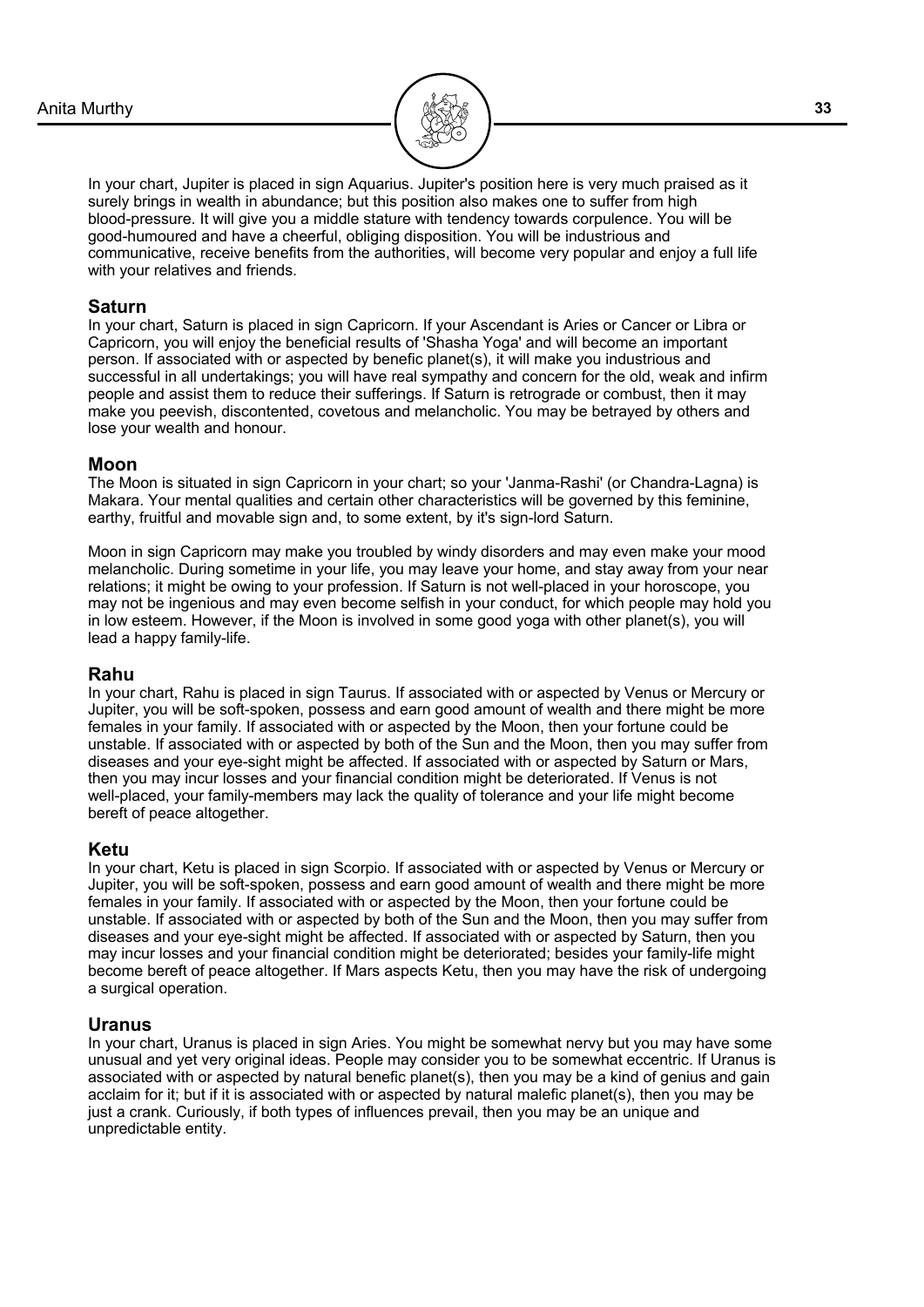

#### **Neptune**

In your chart, Neptune is placed in sign Aquarius. If Venus is well-placed, then you may have musical inclinations and may have good capacity for playing piano or stringed instruments like violin. You may even become a good composer or a conductor. You would like to have refined people around and enjoy their company; people will eagerly listen to your fund of anecdotes at your command.

#### **Pluto**

In your chart, Pluto is placed in sign Capricorn. Unless associated with or aspected by benefic planet(s) and if Saturn is not well-placed, it may impart a cadaverous type of feature with a scrawny neck and thin body. If afflicted by malefic planet(s), it might give you an avaricious or miserly nature; it may make you a cringing yo-yo or you may be very unscrupulous in business dealings.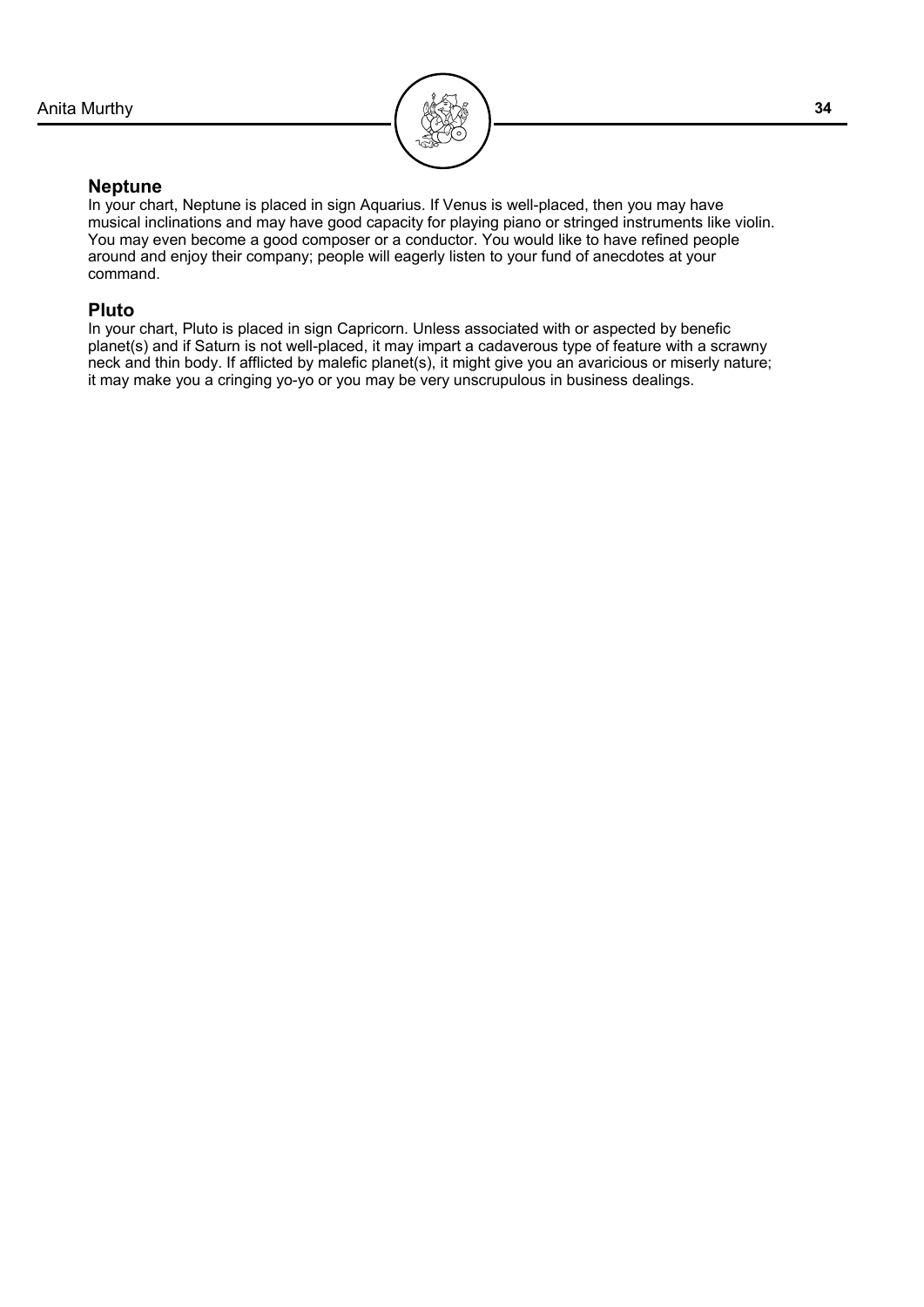

#### **Prediction On The Basis of Bhavas**

#### **Ascendant Lord**

In your chart, the Ascendant-lord is situated in the third house, which is called the house of courage (Vikrama). Besides courage, valour, prowess, etc this house also rules over right ear, arms, shoulders, (younger) siblings, cousins, kindred, neighbours, short journeys, news, writings, correspondence/ communications, etc. You will be very fortunate in all these respects, will have a somewhat restless nature and will always remain engaged in fruitful activities. Rather than expending words, you will wish to express yourself through your deeds and you will become highly popular in your circle. You will travel a lot and your profession may have some connection where gathering informations and a lot of writing, correspondence/ communications are required. If your Ascendant-lord happens to be a natural malefic, you will be amassing wealth and if it obtains 'neecha-bhanga' (that is, if it is debilitated but has cancellation also), you will become very rich. If your Ascendant-lord is the Sun, then you are sure to secure a prestigious position in a big organisation, which might even be a government establishment. You will move in high circles and will receive favours and benefits from the authorities and political sources.

#### **Lord of 2nd House**

In your chart, the second-lord is situated in the Ascendant, which is called the house of body (Tanu) and is the general significator for everything including life. This is a highly favourable combination and you will be very fortunate in respect of all favourable 2nd house attributes, although the position may not be very good in respect of health as the 2nd-lord is termed as a 'maraka' -- this is more so if the 2nd-lord is a natural malefic planet. However, in case of Capricorn Ascendant, the 2nd-lord Saturn situated in own house in Ascendant will give favourable 'Dhana Yoga' results and bestow wealth in abundance. If your Ascendant is Virgo, then debilitated 2nd-lord Venus situated in the Ascendant may cause health-problems; however, your father will be wealthy, you will receive higher education and will have gains from foreign sources. If the Ascendant-lord is situated with the 2nd-lord or if a natural benefic planet is situated with the 2nd-lord or aspects it, then also you will become very wealthy. If the Ascendant-lord is not well-placed while a natural malefic planet who is either 'combust' or "eclipsed" is situated in the Ascendant, then you may suffer from some health-complications and your prospects might be affected.

#### **Lord of 3rd House**

In your chart, the third-lord is situated in the second house, which is called the house of wealth (Dhana). This position is not very good for having cordial relationships with kindred and co-borns - this is more so if the Ascendant is Leo, in which case it can give some unfavourable changes in profession also. If the 3rd-lord is associated with or aspected by a natural benefic planet, then the things will be considerably improved and will give you a pleasing disposition; but if the 3rd-lord is associated with or aspected by a natural malefic planet, it will keep you in anxious or worried state. If the Ascendant is Sagittarius, then this position will be quite beneficial as the 3rd-lord Saturn will be situated in own sign. If your 3rd-lord is debilitated, on the good side, it will give you a high longevity but on the other side, it would affect the inheritance-prospect of your spouse as she/ he may have to fight a long-drawn law-suit. Whatever be the Ascendant, for the prospect of professional progress of children, this position is very good; they will be very talented, acquire some special skills and put these into practice in a very constructive way.

#### **Lord of 4th House**

In your chart, the fourth-lord is situated in the tenth house, which is called the house of profession (Karma). From this position, the 4th-lord aspects it's own house which makes you fortunate in respect of various 4th house matters -- mother, education, land and buildings, vehicles, agriculture and farming, mines and minerals, etc. If the Moon is well-placed, then you will be have much happiness from your mother. If Mercury is well-placed, you will have high education. If Mars is well-placed, you will have properties and may earn a fortune from real estate. If Saturn is well-placed, then your profession may have connection with mines/ minerals and/ or with agriculture/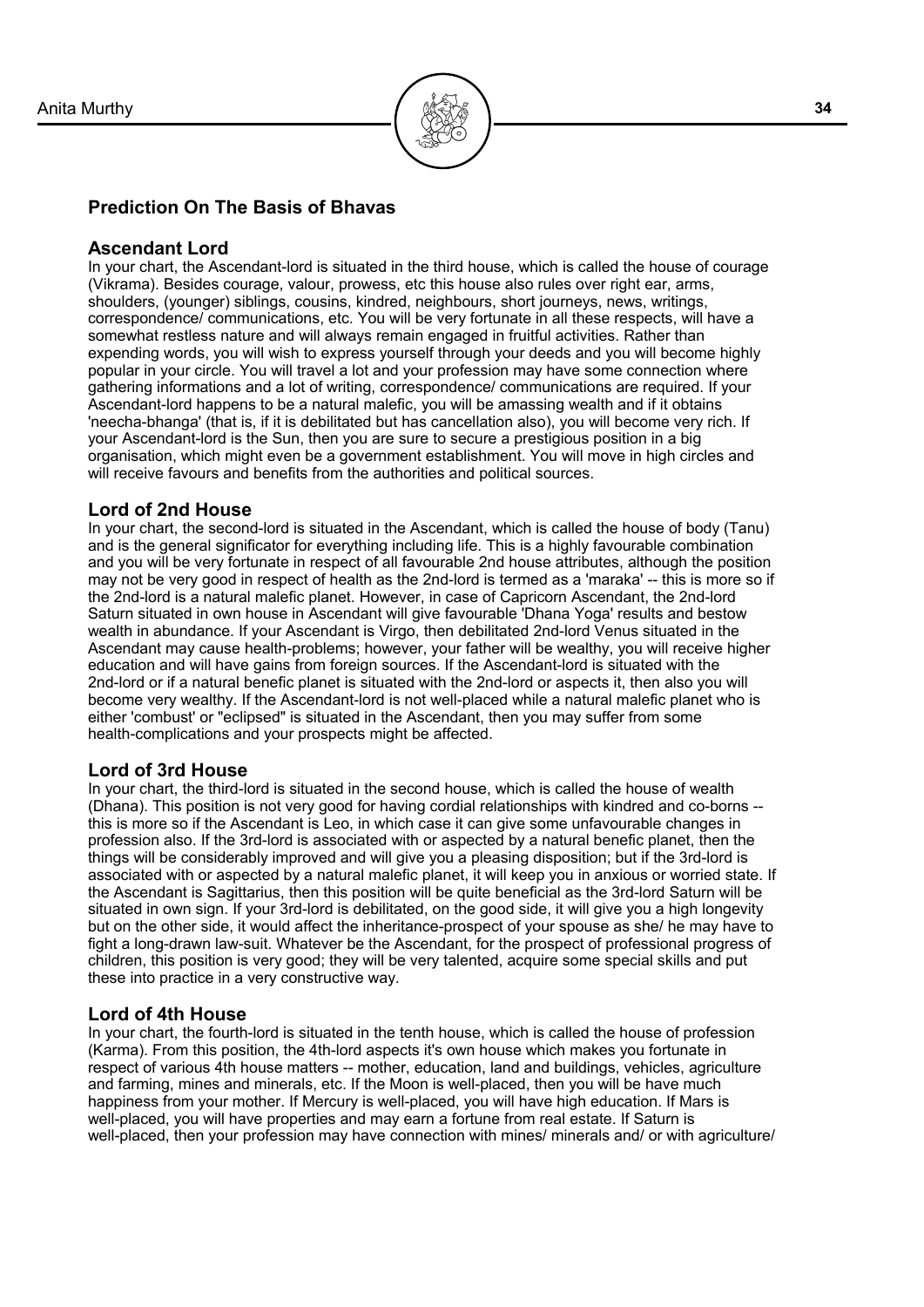

farming. If Venus is well-placed, then you will be fortunate in respect of owning vehicles and your profession may have some connection with transport. However, if the 4th-lord is associated with or aspected by a natural malefic planet and is neither associated with or aspected by a natural benefic planet while the 10th-lord is also in a similar state, then you might run the risk of falling from a height for which it will be very advisable for you to avoid places like hills, mines, bridges over the rivers, construction sites for high-rise structures, etc.

#### **Lord of 5th House**

In your chart, the fifth-lord is situated in the Ascendant, which is called the house of body (Tanu). The 5th indicates purva-punya, grand-father, merit, intelligence, rank, own children, etc.; you will be fortunate in many such respects. You will be intelligent and meritorious, acquire good education and occupy a position of rank; you are likely to be in service -- more so if the Sun is well-placed. If Mercury is well-placed, then you will have much of interest in speculative investments and if Venus is well-placed, the entertainment fields might attract you. In your childhood you will be very dear to your grand-father and when grown up, you will have dutiful children -- more so if Jupiter is also well-placed. If your Ascendant is Aries or Libra, then the 5th-lord will be exalted in the Ascendant and you will be highly fortunate; if Mercury is also well-placed, you will have excellent education - which is likely to be 'application-oriented'. But if your Ascendant is Cancer, then the 5th-lord will become debilitated in the Ascendant; although this position favours material prosperity, you may have some health-problems and may become unhappy on account of your children. You may have to leave your home and go to a distant place for earning your livelihood; you may have job-changes a few times which may occur very suddenly.

#### **Lord of 6th House**

In your chart, the sixth-lord is situated in the second house, which is called the house of wealth (Dhana). The position is favourable if the 2nd-lord is well-placed or if a natural benefic planet is situated in the 2nd house or aspects it. You may secure a lucrative employment in a big orgnization and will have cordial relationships with your relatives -- particularly, with maternal ones. This combination may help you to secure employment in a financial institution if the 10th-lord or Jupiter is also well-placed. If the 7th-lord is well-placed and a natural benefic planet is in the 2nd house, you may be in business. As the 6th is the 10th from the 9th while the 2nd is the 6th from the 9th, your father might be or have been in lucrative employment as well. As the 6th is the 12th from the 7th, you may have gains from your spouse or from business-partner -- if any. Since the 6th is the 2nd from the 5th, your children may assist you to increase your family wealth. However, if the 2nd-lord is ill-placed or if a natural malefic planet is situated in the 2nd or aspects it, then your family-members may suffer from diseases and your inimical relatives might cause you troubles. In addition, if the 6th-lord is a natural malefic planet and if the Sun or the Moon is ill-placed, then you may have defective eye-sight, wear specs., and your speech may become somewhat indistinct.

#### **Lord of 7th House**

In your chart, the seventh-lord is situated in the Ascendant, which is called the house of body (Tanu). As the 7th-lord aspects the 7th, you will be fortunate in respect of most of the 7th house affairs like marriage, own business, business-partners -- if any, public dealings, contracts, foreign affairs or journeys (if applicable), etc. If the Ascendant-lord is also situated in the 7th, then you would be an expert administrator and will become renowned for your far-sightedness and framed policies. If your Ascendant is Cancer, then the 7th-lord will become the 8th-lord too, aspecting the 7th; then the health and well-being of your spouse may cause you some concern. Besides, if Mars is either situated in the 8th or aspects the 8th, then you may have a war-like disposition and might be associated with such activities in life; it may also make you susceptible to receive injuries from weapons or from accidental causes. If the Ascendant-lord or a natural benefic planet is situated in the Ascendant or aspects it, then you will be long-lived. If your Ascendant is Taurus or Scorpio, then your health might be affected, you may go to a distant or foreign place and stay for long durations but you may incur some losses there; but as the 7th-lord will be aspecting the 7th, you will be very fortunate in respect of having a caring and loving spouse who will be long-lived. If your Ascendant is Leo, then the 7th-lord will be the 6th-lord also; your health may become delicate in early years; although you may be in service in the beginning, later you may have a brisk-running business.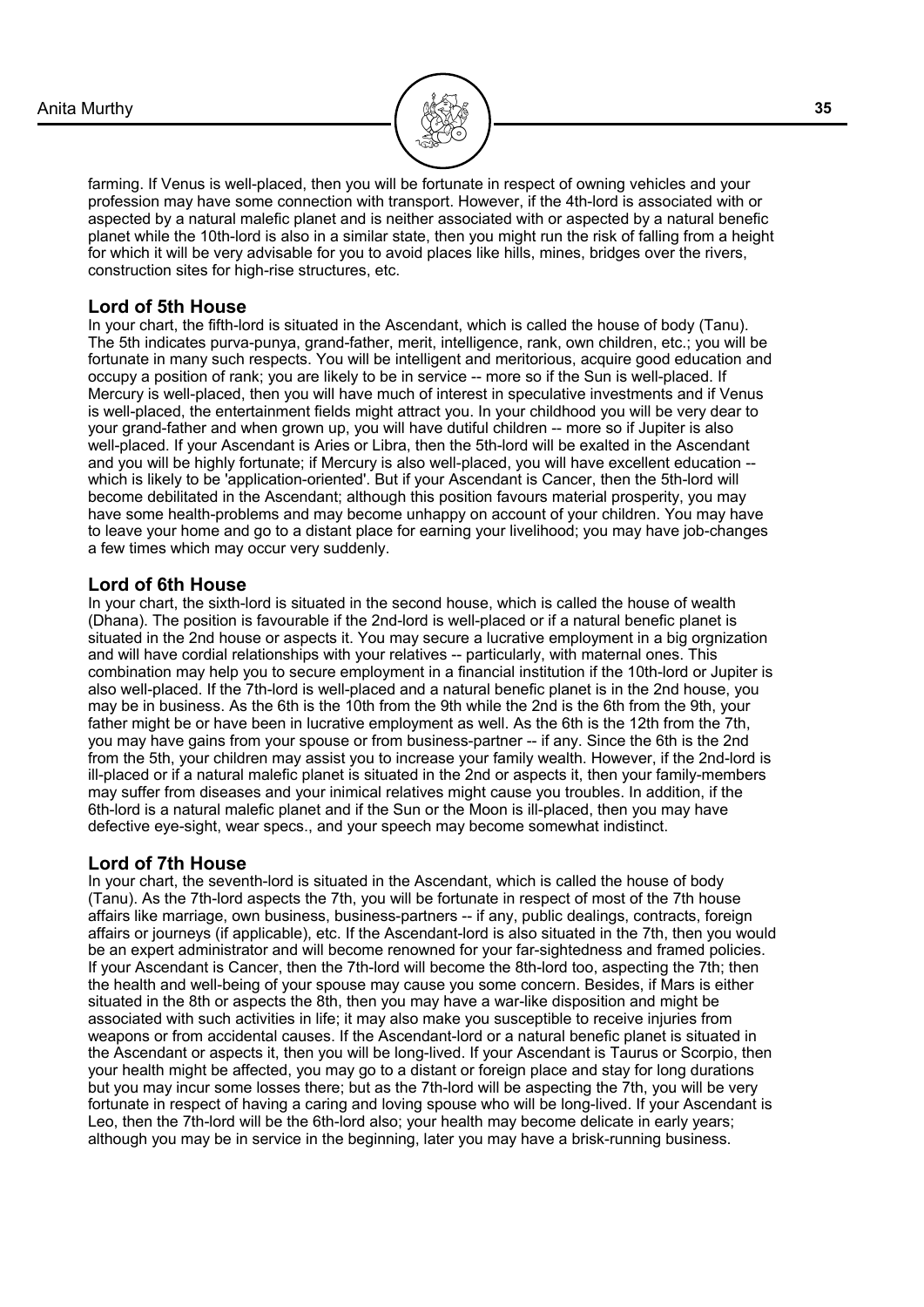

#### **Lord of 8th House**

In your chart, the eighth-lord is situated in the third house, which is called the house of courage (Vikrama). If your Ascendant is either Virgo or Pisces, then this position is good -- more so if a natural benefic planet is situated in or aspects your 8th house or the 3rd house. If the Ascendant is Pisces, you will become a modest, gentle and well-mannered person. But if the Ascendant is Virgo, you will be bold and active; as the 8th-lord Mars will aspect your 10th house, you may have differences with the authorities, be criticised for your actions and may have a few transfers or job-changes also. For all other Ascendants, the position is not very good; you may not be fortunate in respect of your kindred and younger co-borns and you might be prone to face traffic accidents - more so if your 8th house is associated with or aspected by a natural malefic planet. If Mercury is ill-placed, you may arouse controversy through your speeches or writings; if Venus is ill-placed, you may lower yourself in the eyes of your associates through undesirable associations. In addition, if Rahu is in the 9th or if Mars is in the 12th or if Saturn is in the Ascendant, then the situation will further worsen. The position will improve if Jupiter or Venus is situated in the Ascendant or with the Moon or aspects either of these two or if the Ascendant-lord is well-placed.

#### **Lord of 9th House**

In your chart, the ninth-lord is situated in the eleventh house, which is called the house of gains (Labha). The 9th-lord situated in this position gives gains from various sources and it will make you fortunate in respect of having worthy friends who will remain ever-ready to offer active assistance. If the 11th-lord is well-placed or if a natural benefic planet is situated in the 9th or the 11th or aspects either of these two, this position is favourable for the health and well-being of your father; otherwise the results will be the opposite. As the 9th is the 6th from the 4th while the 11th is the 8th from the 4th, it offers auspicious 'Veepareeta Raja Yoga' results for your mother and she will become wealthy. If either Saturn or Ketu is also situated in the 11th, there will be constricting influences exerted on the influx of wealth; but such tendencies will be mitigated if Jupiter or Venus is also situated in the 11th or aspects it. If your Ascendant is Leo, as the 9th-lord Mars will be the 4th-lord also; so it's presence in the 11th which is the 8th from the 4th is unfavourable for the health and well-being of your mother but if your Ascendant is Aquarius, the 9th-lord Venus who is the 4th-lord also, will protect her for being a natural benefic planet.

#### **Lord of 10th House**

In your chart, the tenth-lord is situated in the tenth house, which is called the house of profession (Karma). This is the best possible position for the 10th-lord and you will be successful in all your endeavours. You will be a purposeful person of active habits, receive good education, enjoy peace of mind; your time and attention will be more directed to your work, for fulfilling your commitments and for realization of your objectives and cherished desires. Rather than monetary gains, you will be much more desirous of establishing a lasting reputation and gaining recognition. If the 10th-lord is a 'tara-graha' (Mars or Mercury or Jupiter or Venus or Saturn), then you will enjoy the auspicious results of the so-called 'Pancha Maha-purusha Yoga' for which you will be held in high esteem in the society. If the Sun is also well-placed, then you are sure to receive high honours and state recognition; if the Moon is well-placed, then you will become exceedingly popular. If the 4th house is occupied or aspected by a natural benefic planet, your wealth and possessions will be ever-waxing. But if it is occupied or aspected by a natural malefic planet, then you may have to face some troubles as some people may try to tarnish your image.

#### **Lord of 11th House**

In your chart, the eleventh-lord is situated in the tenth house, which is called the house of profession (Karma). This is a favourable position and guarantees very good earnings from profession; besides, it gives many friends in the workplace itself. If the 10th-lord is in the 11th or in the 10th itself or if a natural benefic planet is situated in the 10th or the 11th, then it improves the professional prospects further; it gives a prestigious and lucrative profession and it gives some honour and renown as well. If your Ascendant is Aries, then the 11th-lord will become the 10th-lord too which for being in own-sign will offer auspicious 'Pancha Maha-purusha Yoga' results. But if the Ascendant is Sagittarius, then the 11th-lord will become debilitated in the 10th; if Mercury is also in the 10th or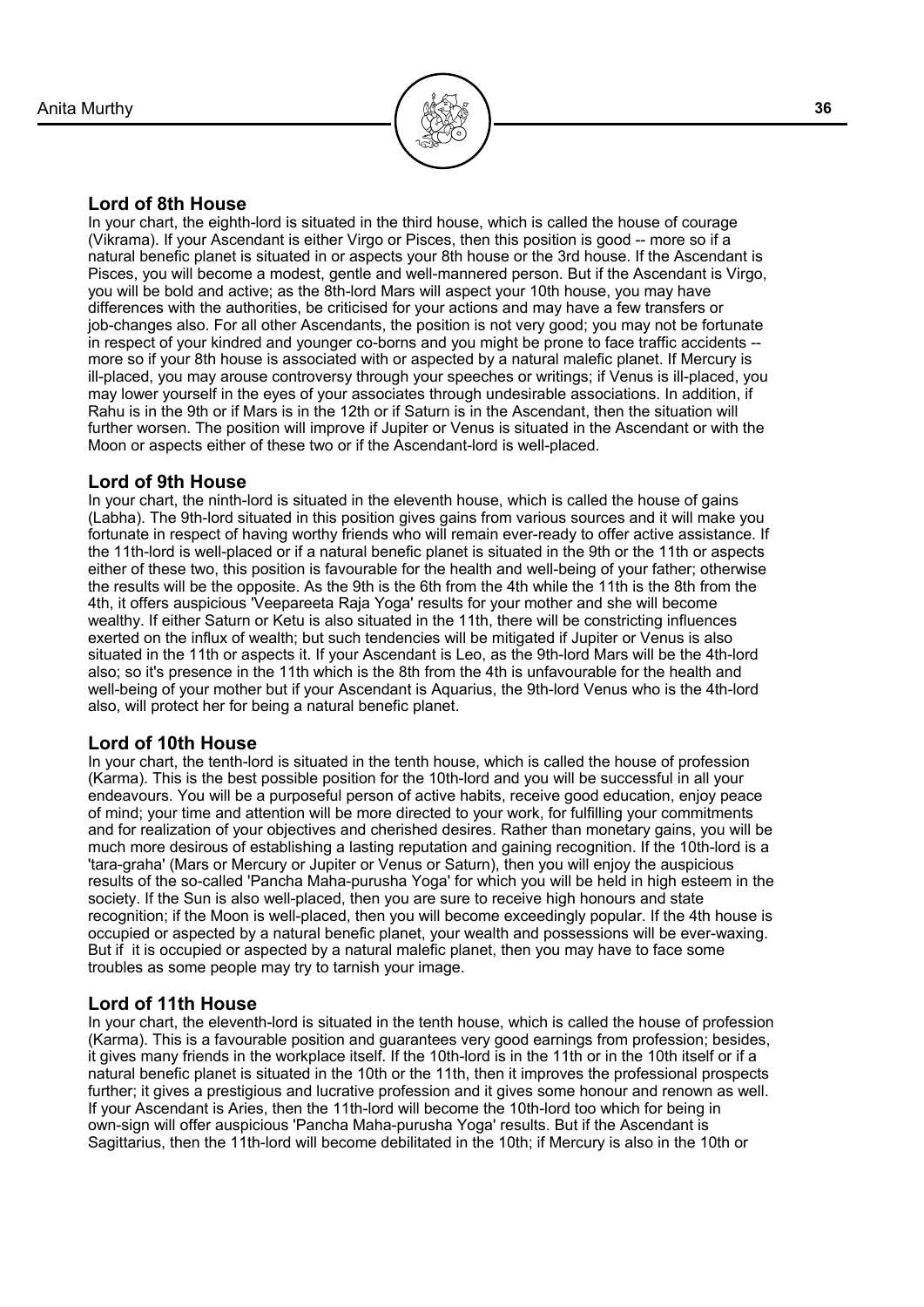

Jupiter is also situated in the 10th or aspects it, you may not be very fortunate in respect of profession and if you have any elder co-born, then his/ her health may become delicate and/ or he/ she may suffer some losses. If the Sun or Mars is also in the 10th, you will enjoy favourable result as the planet attains directional strength (Dik Bala); Rahu also will give beneficial results here but if Saturn is placed here, it may give a precipitous fall after steep rise -- more so if it is retrograde. If a benefic planet is in the 10th or aspects it, then it will safeguard your honour.

#### **Lord of 12th House**

In your chart, the twelfth-lord is situated in the eleventh house, which is called the house of gains (Labha). If your Ascendant is Pisces, then the 12th-lord will become the 11th-lord as well and you can look forward to obtaining beneficial results. Otherwise, this is not at all a good position as the 12th indicates losses while the 11th rules over earnings; while your earnings may become limited, you may have to face blockage of funds at times and may find difficulty to fulfil your commitments; you may also occassionally incur losses owing to sudden change of prevailing conditions. As the 11th rules over friends while the 12th rules over secret enemies, some of your secret enemies may remain in your circle in disguise as friends. If a natural benefic planet is situated in the 11th house or aspects it, then the adverse influences may become considerably mitigated but if a natural malefic planet is situated in the 11th house or aspects it, then the adverse influences may become aggravated further. If the 11th house is under the influence of the malefic planets only and if Saturn is also not well-placed, then you may have some problem with hearing. If two or more natural malefic planets are situated in the 11th house, if you are a male, then you may receive some injury in your left hand; but if you are a female, then your husband's right hand might be affected.

## **Results for Planets in Houses**

#### **Sun**

Since the Sun is situated in your Ascendant, it will give you a proud disposition and a very frank, outspoken nature with generous instincts. You will be firm and independent, will be fond of publicity and display and will despise cliques and coteries. You will be accompanied by high motives and will receive acclaim. You will be successful in your endeavours and people will treat you with due honour. You will be religiously inclined and will be fond of little children. You will be closely drawn to your father, will receive favours from your superiors/ authorities and gain benefits from government or political sources. If your Ascendant is Aries or Leo, then the Sun will be exalted or in own house and you will be very fortunate in respect of having worthy children; your first child would be a son who will be a source of pride to your family. If your Ascendant is Libra, then the Sun will be debilitated; you may suffer from some hereditary diseases, may get into difficulties with your superiors or government authorities and even face law-suits. If the Sun is with Rahu or Saturn or aspected by Saturn, you may even have the risk of losing your credibility.

#### **Mercury**

Since Mercury is situated in your 2nd house, you will have your gains through educational institutions, writing/ editing, correspondence/ communications and also through acquired skills or common industries. With this position, some chance of loss by theft or sharp practices are feared - unless your Ascendant is either Taurus or Leo. If Ascendant is either Taurus or Leo, you will be fortunate in many respects as own house or exalted Mercury will help you to accumulate cash by proper utilisation of your education and learning. If Mercury is debilitated or is retrograde or if it is situated in movable or chara signs (Aries or Cancer or Libra or Capricorn), you are likely to become a clever speaker and may do well as a broker or an agent. If Mercury is associated with the Sun or Jupiter or Venus or even Saturn, you will be far less likely to lose your discretion; but if it is associated with or aspected by Mars or the Moon or Rahu, you may become your own enemy and unnecessarily spoil relationships even with your own people. If Saturn or Ketu is close to Mercury, you may habitally speak less except when the subject interests you.

If the Sun is with it, you will enjoy the favourable results of 'Budhaditya Yoga' if either of the planets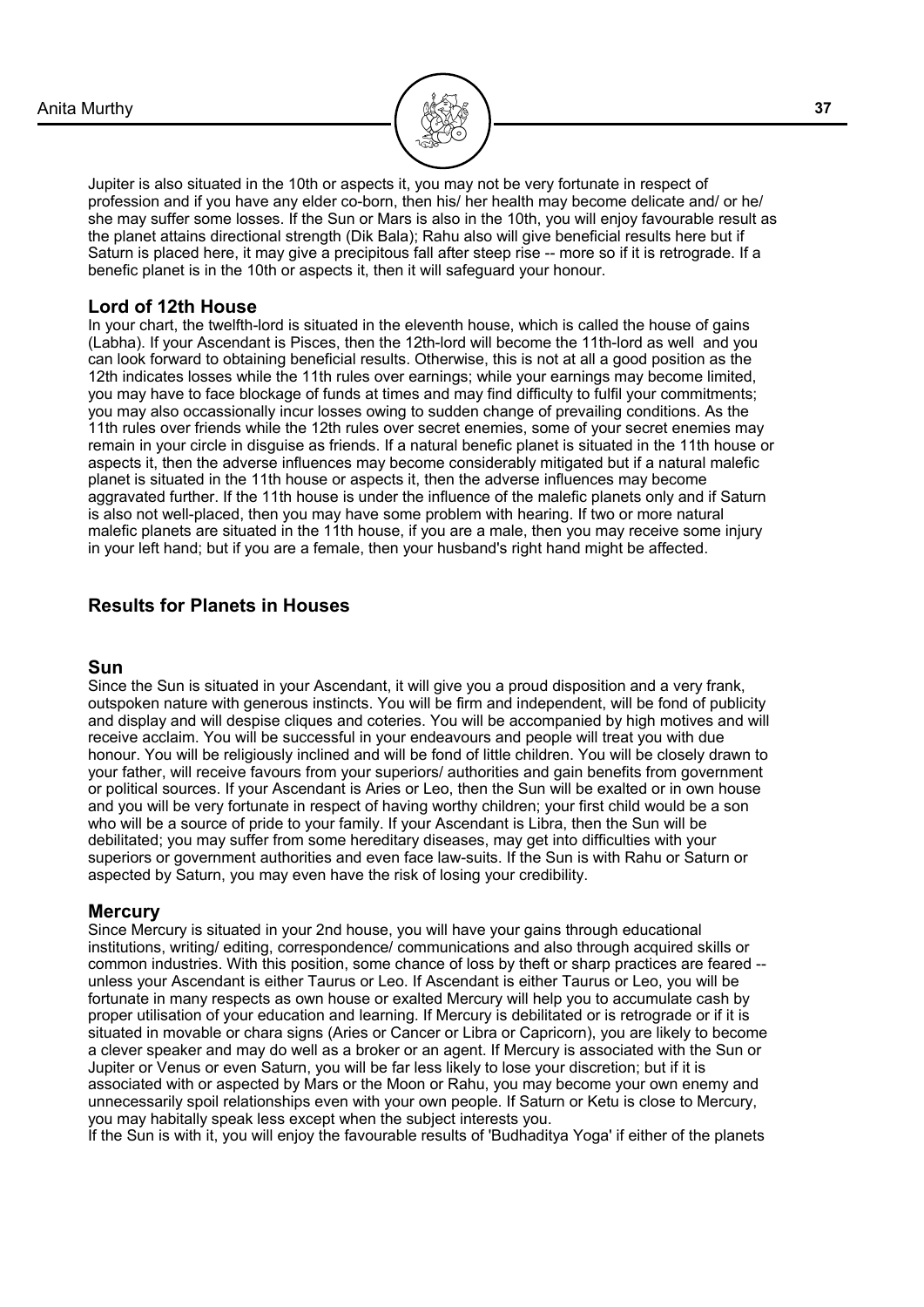

is well-placed and you will have good academic accomplishments; else, you will enjoy the results of 'Nipuna Yoga' and gain some expertise in some common arts which can find useful application in your profession.

#### **Venus**

Since benefic planet Venus is situated in your Ascendant, you will have an amiable and docile nature, a sociable spirit inclined to brilliant company, pageants and festivities. You may be very much interested in poetry, drama, music, singing, dancing and may have good proficiency in fine arts. You will be very much fond of all sorts of sparkle and glitter. You will be fond of comfort and luxury; you are very much likely to spend a lot for acquiring fashionable dresses, perfumes, jewellery, personal adornments, etc.

Your domestic life will be peaceful and happy; socially you will be a well-known and sought-after person. If your Ascendant is Taurus or Libra or Pisces, then you will be more fortunate as it will be in own house or exalted and you will enjoy the beneficial results of 'Pancha Maha-purusha Yoga'; if your Ascendant is Virgo, then debilitated Venus would create health-problems and you may not be fortunate in respect of your profession -- unless Mercury is well-placed, or either the Moon or Jupiter is with it or aspects it. If Venus is close to the Sun, then you may suffer from eye-disease and wear specs. If it is close to Saturn, then you might be reserved. If it is close to the Moon, then you will always remain in a happy and joyous mood. If it is is close to Rahu or Ketu, then you might be greedy and find it difficult to resist temptations.

#### **Mars**

Since Mars is situated in your 3rd house, it will make you very bold and courageous. You may be emotionally somewhat 'charged' and habitually may become very impatient. You may have a short fuse for which you may get into disputes with your relatives and might even be dragged into litigations. You may incur some losses through correspondence, contract or through postal transit. If Mars is neither exalted or in own house and if it is neither associated with or aspected by a benefic planet, then you may acquire notoriety and for some of your acts, you may attract the attention of the police. If two other natural malefic planets (the Sun, Saturn and Rahu) are also situated in the 3rd, then you will be highly fortunate as unobstructable 'Vishesha Argala' will be generated for your Ascendant which will take you far and will surely bestow a very high position in life -- although you may not have any surviving younger co-born. As Mars will aspect the 6th- and the 10th- houses, you might be engaged in active services like the defence or police if either the 6th- or 10th-lord is also well-placed. If your Ascendant is Virgo or Aquarius or Scorpio, as Mars will be in own house or exalted, you will become very happy in respect of your younger co-borns.

#### **Jupiter**

Since Jupiter is situated in your 11th house, you will be fortunate in many respects; as Jupiter will be aspecting the 3rd (= younger co-borns), the 5th (= merit, children) and the 7th (= spouse, partners in business, public dealings), you would be blessed in all these respects besides in respect of the 11th (= earnings from profession, friends, etc) -- of course the results could be modified depending on the condition of these houses, of their respective lords and of their respective natural significators (Mars for siblings, Mercury for merit, Venus for spouse, etc). You will be more fortunate if your Ascendant is Taurus or Virgo or Aquarius as Jupiter will be exalted or in own house. But if your Ascendant is Pisces, then as Jupiter will be debilitated in the 11th, you may not be very fortunate -- unless Saturn is well-placed or if Jupiter is associated with or aspected by Venus or the Moon. Jupiter's position in the 11th is considered to remove all evils and afflictions as the saying has become legendary; but unless Jupiter is fairly free from afflictions from natural malefic planet(s), you should be modest in your expectations as this position all by itself cannot make you rich or famous. However, this position will give you good education, a respectable profession, good earnings, assistance from worthy friends and realization of your ambitions. If you are male, you would be the eldest among the co-borns. You may attain success just after the birth of a child.

#### **Saturn**

Since Saturn is situated in your 10th house, you will be fortunate in respect of your profession provided that your Ascendant is Aries or Taurus or Capricorn as Saturn will be in own house or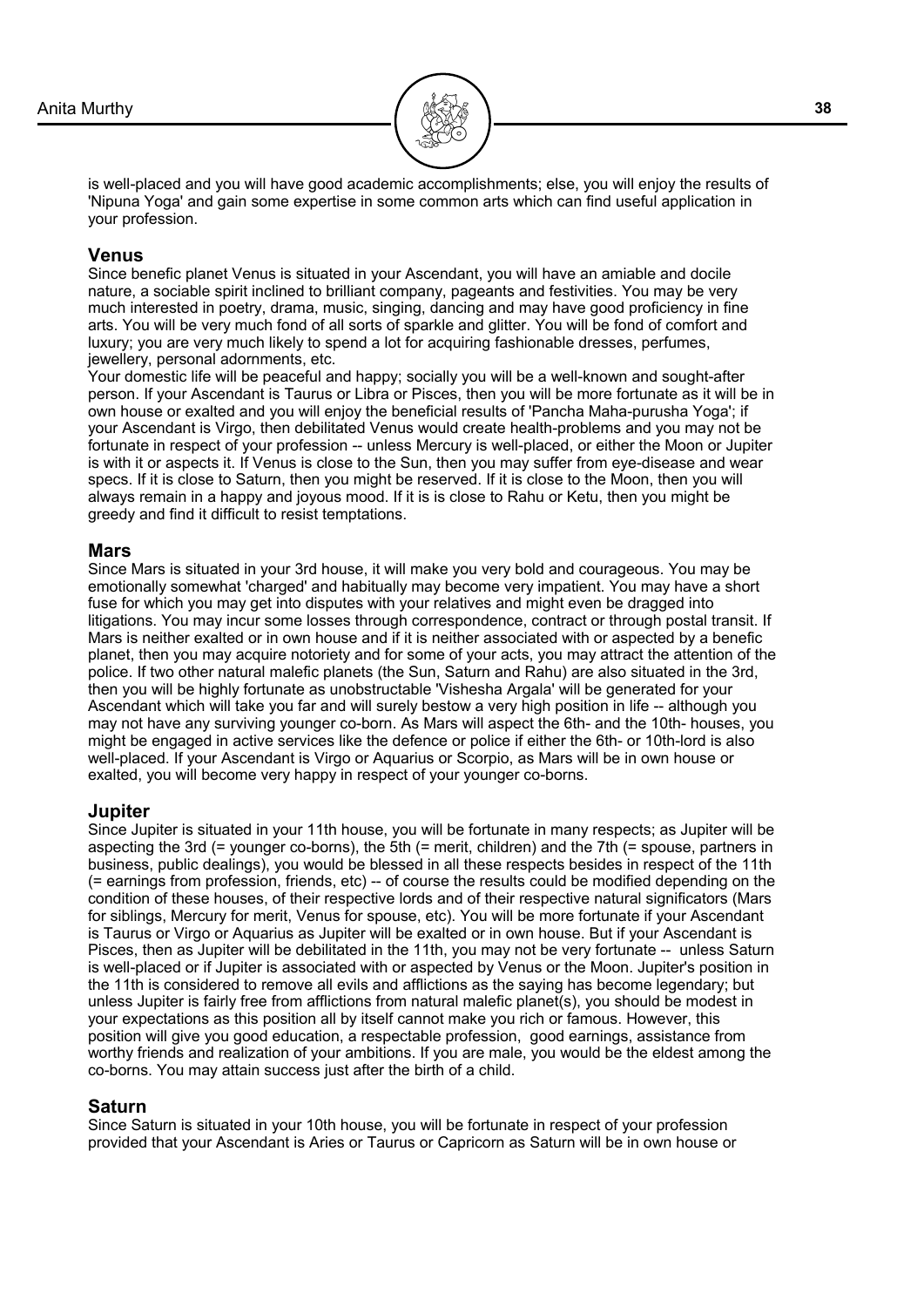

exalted and you will enjoy the beneficial results of 'Pancha Maha-purusha Yoga'. However, Saturn in such a position should not be retrograde or combust or eclipsed or involved in planetary fight (graha-yuddha). This very position of Saturn had become proverbial and it is greatly feared that it would surely lead to abysmal fall after pulling one to a great height of power and glory; but that is true if it is retrograde or afflicted but if the 10th-lord is well-placed or if Jupiter or Venus is situated with it or aspects it, the results get considerably modified for the better. But if your Ascendant is Cancer, then the debilitated 8th-lord in the 10th can give you jobs in private organisations which may not be long-lasting -- this will be more so if Mars is also not well-placed in your chart. Instead of displaying pride and arrogance, you should cultivate patience and firmness of purpose should mark your life. If in business, you may suddenly incur heavy losses; if in profession, you may have failure and dishonour while in contests or conflicts, you may have defeat; but if you are guided and guarded by caution, patience and perseverance, then you may still come up in life again.

#### **Moon**

Since the Moon is situated in your 10th house, you will have a great desire for public life and will become very popular. Your profession may command remaining in close contact with the public and you may have association with ladies who might influence your position for good or evil. Needless to mention that you will enjoy better results if the Moon is 'waxing' and/ or if a natural benefic planet is with it and/ or aspects it or if the Moon is either exalted or situated in own house. If your Ascendant is Libra, then you might be running a brisk business -- may be a medicine store or restaurant. If your Ascendant is Leo, then you may be in service in a good capacity -- may be in a hospital, custody house, rehabilitation center or the like. If your Ascendant is Aquarius, then the debilitated Moon in the 10th may make your position unstable and give you changes in occupation -- unless there are modifying influences present in your chart. If the Moon is associated with or aspected by a retrograde natural malefic planet, then you may have the risk of facing a reversal every time you would proceed one leap forward. You may undertake many long journeys.

#### **Rahu**

Since Rahu is situated in your 2nd house, you are likely to experience wide fluctuations in your financial affairs. Rahu gives good results in sign Taurus, Sagittarius, Capricorn and Aquarius but gives adverse results when it is situated in sign Scorpio. If the 2nd-lord is well-placed or if Jupiter or Venus is in the 2nd or aspects it, you will enjoy beneficial results and your financial position is likely to remain steady; but if it is situated with Saturn or Mars, it can give wide fluctuations with big gains and losses alternating.

If the Sun is with it, then your father may face some problems -- probably owing to money-matters; if the Moon is with it, then the health and well-being of your younger co-born might cause you some concern; if Mars is with it, then you may lack peace of mind owing to quarrels and misunderstandings in your family.

Unless the 2nd-lord is well-placed, and if no natural benefic planet is with it or aspects it, this position is not favourable for having happiness in marriage; if a natural malefic planet is with it or (except Ketu any) aspects it while the 7th-lord is not well-placed, then the span of your married-life may come under doubt.

#### **Ketu**

Since Ketu is situated in your 8th house, you will have strong religious inclinations and will enjoy performing religious rites regularly. You will have an optimistic outlook and philanthropic nature; you will do your level best for helping your friends and acquaintances if some of them per chance fall in dire straits. If Mercury is situated fairly close to it, then you may gain proficiency in computer operations and may also become interested in mystic subjects like Astrology, Palmistry, etc. If Venus is situated fairly close to it and the 7th-lord is not well-placed, then your spouse may suffer from blood-shed or blood-loss some time after your marriage; alternately or in addition, your business-partner may meet with some gross misfortune within a few years of joining you in a new venture. If Mars is situated fairly close to it, you may have to undergo through a major surgical treatment during sometime in your life. If Saturn is situated fairly close to it, you may not be fortunate in respect of inheritance and in spite of hard work and directed endeavours, your prospects would improve quite slowly. But if your 11th-lord is well-placed, you may earn a fortune by dealing in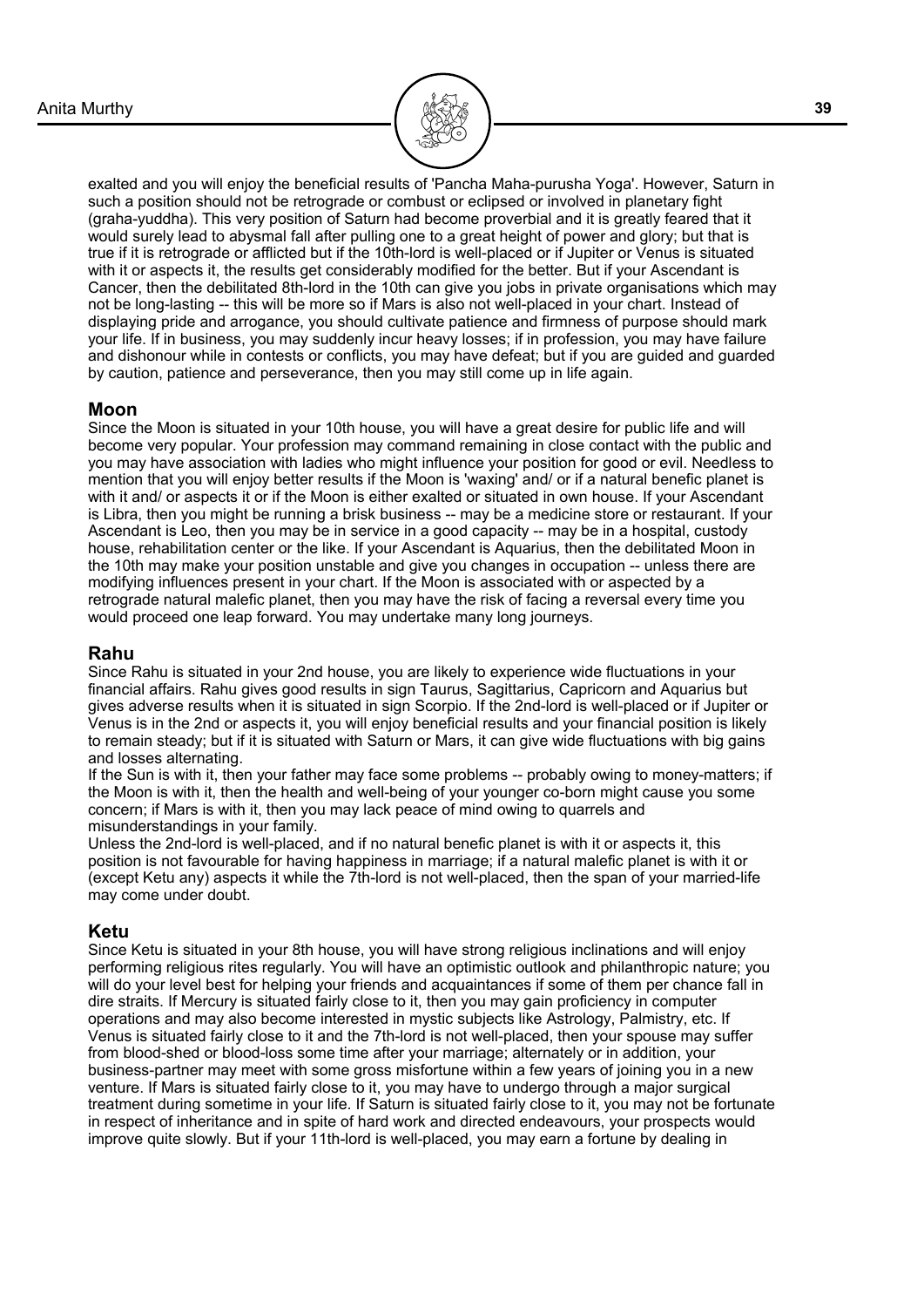

computers/ components or by running a software development company; if Jupiter is well-placed, then you may be successful in operating a popular training center for teaching computer courses.

#### **Uranus**

Since Uranus is situated in your Ascendant, it will give you a wayward outlook, erratic nature and stubborn disposition. For your typical and unusual likings, views and interests, people may think you to be somewhat queer. It may cause estrangement from the parents and the kindred owing to some sort of sudden developments. You may have some danger of falls or receiving hurts from machineries. You will have fascination for crazy adventures and will tend to fiddle-it-and-diddle-it through ups-and-downs of life.

If Uranus is within 3\*20' of the Ascendant or if it is situated so close to another natural malefic planet in the Ascendant, then you are likely to face a serious accidental mishap or untoward event some time during your life; besides, you may not be steady in respect of your love, affection and relationships while in the sphere of profession also, you may acquire the reputation of being a 'jumping jack' who acts first and thinks a lot afterwards. If no natural benefic planet is with it or aspects it, then even if you may not have any problem, through your unwise utterances and hasty actions you might create some serious problems for yourself.

#### **Neptune**

Since Neptune is situated in your 11th house, you may have some strange and unaccountable attractions and alliances; your friends may have seductive appearances, your advisors might be unreliable, your spouse might be liable to moral delinquency and may create havoc in your friends' circle. Although you may not be directly responsible for the acts of commission or omission of your associates, these are almost sure to raise eye-brows of the curious onlookers and 'U-2' may soon become the talk-of-the-town. However, if the 11th-lord is well-placed or a natural benefic planet is situated with it or aspects it, then the situation will be considerably modified for the better. But if the 11th-lord is badly placed or more than one natural malefic planets are situated with it or aspect it, then the situation will considerably worsen and you may have to badly suffer as a result of treachery or deception caused by your spouse and/ or supposed friends; if Venus is also under the influence of natural malefic planets only, then your tragic 'history' might be making rounds in the locality as a spicy 'story' to be remembered, re-told and listened to many-a-times.

#### **Pluto**

Since Pluto is situated in your 10th house, you may have a great sense of insecurity; you may not only find it difficult to receive favours from your superiors but also it might be difficult for you to gain due recognition owing to prejudice of superiors/ employers or jealousy of colleagues. At the point of time when your expectations will seem to be only in the offing, strange twist of circumstances can obliterate the 'slate' and your services rendered might be quickly forgotten. It may give you onerous pain and you may opt for working on your own; it would be rather better for you to start all over again even if you have to begin from a very humble situation as Pluto will help you to rise from the 'ashes' by giving a new lease of 'life' to your profession. If a natural malefic planet is with Pluto or aspects it, then your professional prospects might be hindered owing to accidental breakout of fire, explosion due to sabotage, calamitous causes or change of government policies. However, if your 10th-lord is well-placed or if Jupiter or Venus is with it or aspects it, then you will face much less problems in your professional sphere and enjoy much better results. You may work for a cause, play your part in public or social life, gain due recognition and receive acclaim.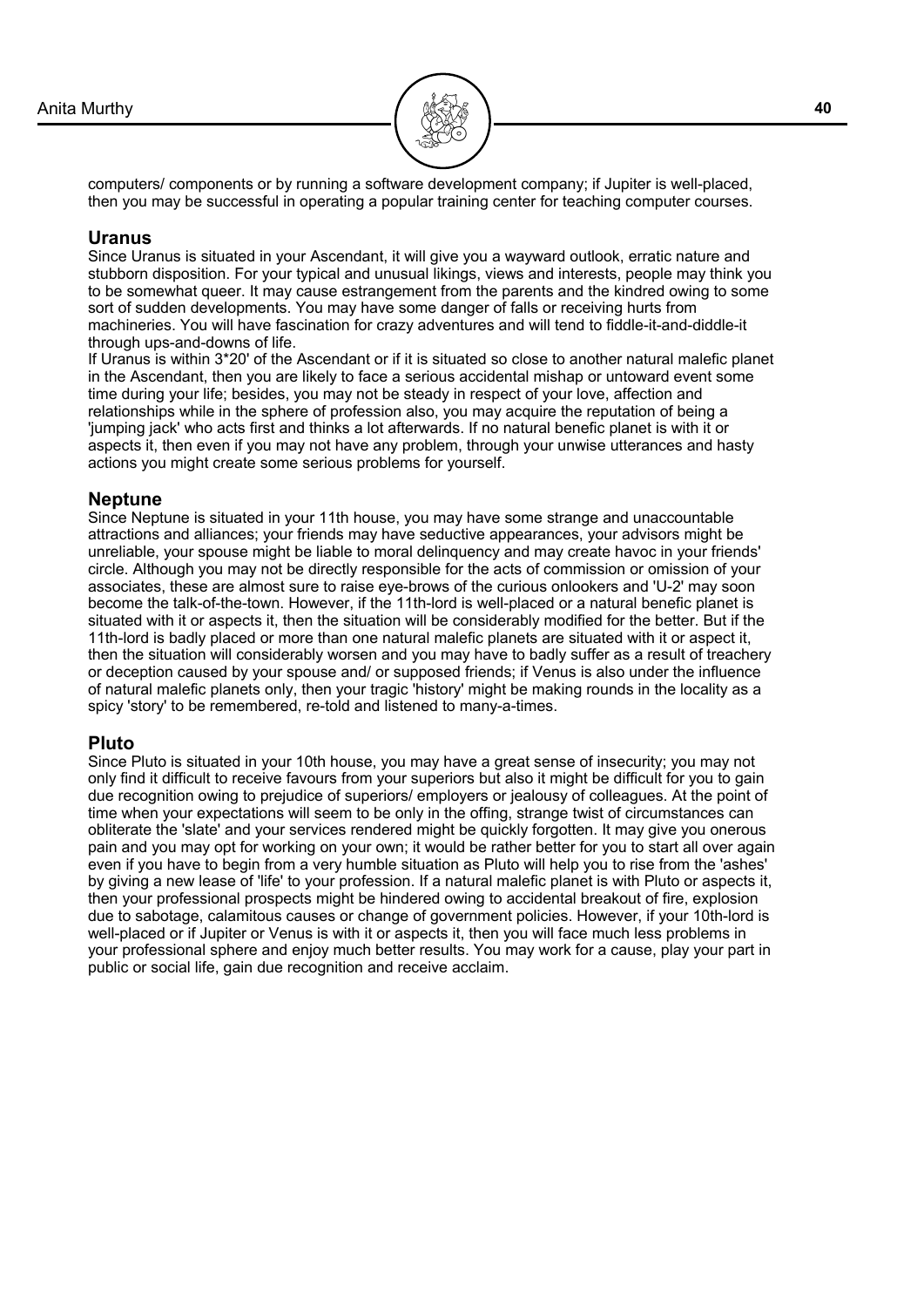

#### **Result For Birth Nakshatra**

#### **General Details**

Sudden unexpected positive events will take place, after you have crossed 18 years of age. You will come out more mature and will have thoroughly learned the value of life. You will be able to handle several works at a time and that too with excellence. You will show exceptional executive talent. You will be the employee, the master and the owner i.e. you will not believe in distinction between employer and employee. You will develop a healthy rapport with your employees or subordinates. You will earn considerable wealth through your own efforts.

#### **Physical Characteristics**

You will have a slim body with long face. You will have prominent chin and large feet. You may be quite fat up to your 16th year.

#### **Education**

Since you are optimistic and ambitious, you will make your own career decisions. You will rather prefer entering business than career.

#### **Family Life**

You may not be very comfortable in the company of men. You may not be too inclined to marry initially. However, marriage may take place between your 27 to 30th year. Your marital life will be good and you will have good children.

#### **Health**

Your health may remain poor during childhood. You may suffer from ailments common to children. The matter may seem at their worst during your 15th year. Your parents will love you too much and submit to your every demand. On the other hand, they will secretly watch over you and try to make you aware and cautious of your drawbacks with love and affection. Your outlook may undergo a complete change after the age of 18 years. You will become more mature and achieve excellence in what ever you do.

#### **Sun - Bharani - Quarter - 2**

Your family life will be very happy and comfortable; you will derive much of happiness from your children. You may have large gains through inheritance or may come across some hidden wealth or may win a large prize amount from lottery. Your spouse might be self-chosen who might suffer from tonsils or may have ovary problems. You may be a chemical engineer and may have good earnings from shipping, petrol refineries or water products. If Sun is situated 18\* and 19\*, you may suffer from diseases affecting your private parts or you may suffer from cataract.

#### **Mercury - Krittika - Quarter - 3**

This is a fortunate position. You will be very practical in your approach and firm in your dealings. You will have an impressive appearance and enjoy a powerful position. If Saturn conjoins in this quarter, you will be engaged in scientific, intellectual or literary pursuits.

#### **Venus - Krittika - Quarter - 1**

You may have a body of somewhat feminine type and may suffer from night blindness. You may secure an attractive placement in the Navy. Your earnings may be excellent but you may have some disharmony in your married life.

#### **Mars - Aridra - Quarter - 2**

You will be blessed with acute learning abilities. You will be courageous and will be blessed with wealth. You will be a nature lover and will fancy living close to nature. You may be engaged in the profession or business related to wood such as a wood merchant, a forest officer or a person